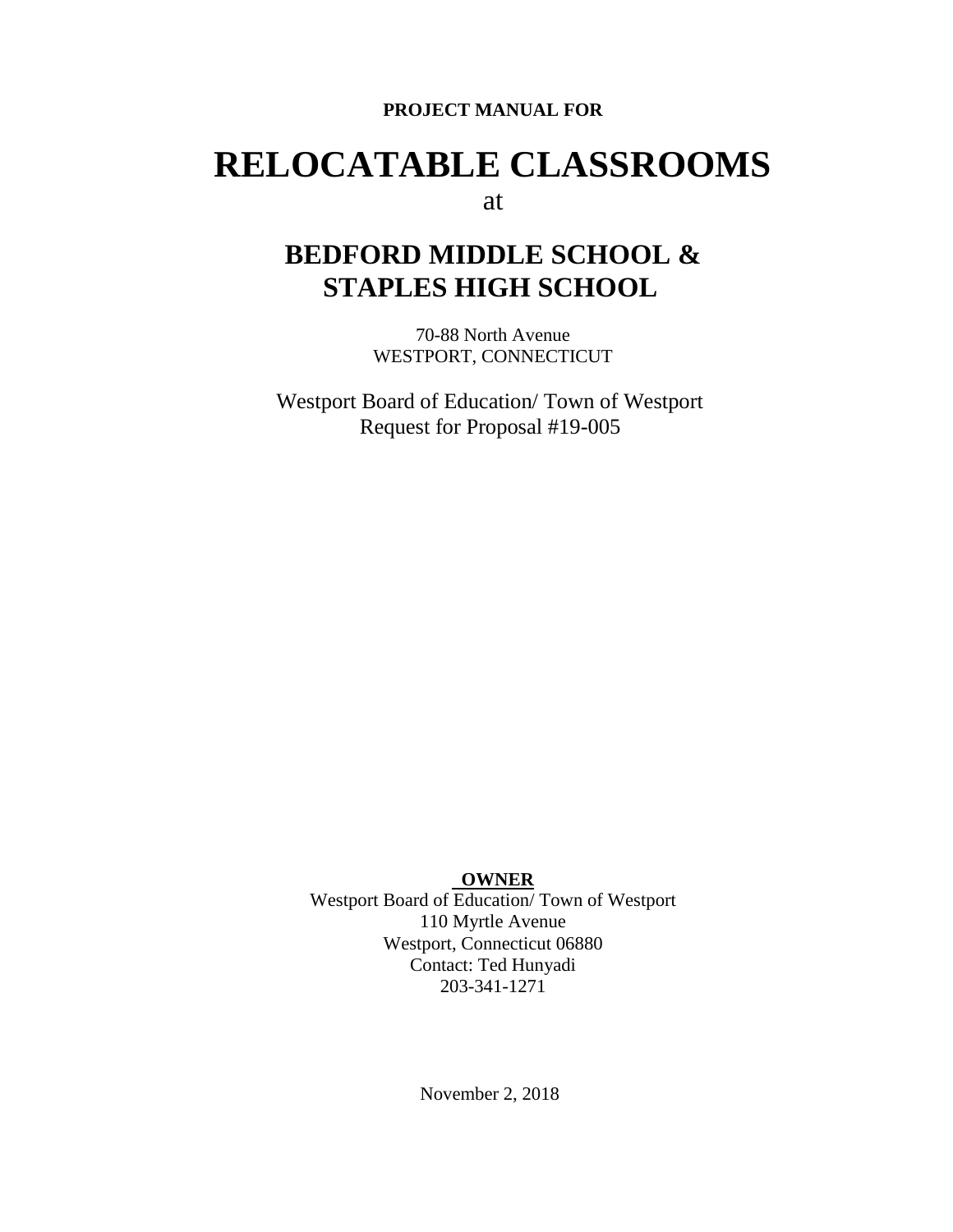### **INDEX**

Index List of Drawings Invitation to Bid Instructions to Bidders Insurance Requirements

#### DIVISION 1 - GENERAL REQUIREMENTS

| 01085 | <b>Applicable Standards</b>          |
|-------|--------------------------------------|
| 01300 | Submittals and Substitutions.        |
| 01400 | <b>Quality Control</b>               |
| 01500 | <b>Temporary Facilities</b>          |
| 01710 | Cleaning                             |
| 01730 | Operation & Maintenance Data         |
| 01000 | $D_{\text{noise}}$ $C_{\text{base}}$ |

01800 Project Closeout

#### DIVISION 3 - CONCRETE

03300 Cast-in-place Concrete

#### DIVISION 6 - CARPENTRY

06100 Carpentry

DIVISION 7 – THERMAL & MOISTURE PROTECTION 07900 Sealants

### DIVISION 9 - PAINTING

09900 Painting

#### DIVISION 13 - SPECIAL CONSTRUCTION 13122 Relocatable Classrooms

 $Index - 1$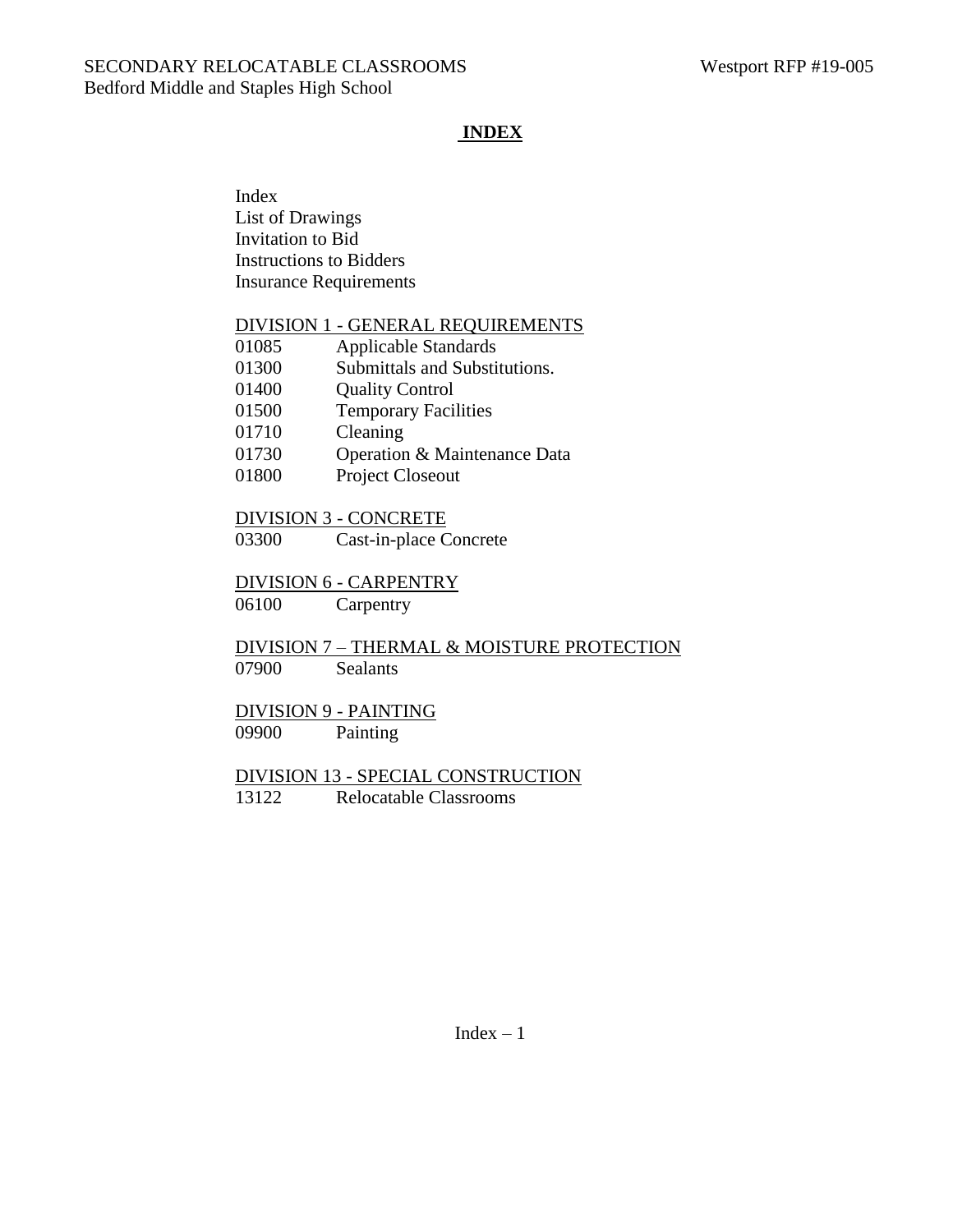#### **LIST of DRAWINGS**

#### **Drawings dated October 29, 2018; Revise dated November 1, 2018**

- C-0 Cover Sheet
- SP-1 Proposed Site Plan
- SP-2 Proposed Bedford Middle School Site Plan
- SP-3 Proposed Staples High School Site Plan
- A-1 Proposed Floor Plan 2-Classroom Portables Bedford MS
- A-2 Proposed Floor Plan 4-Classroom
- A-3 Proposed Floor Plan 2 Classroom Portables Staples HS
- A-4 Proposed Classroom Elevations
- A-5 Details

LIST of DRAWINGS - 1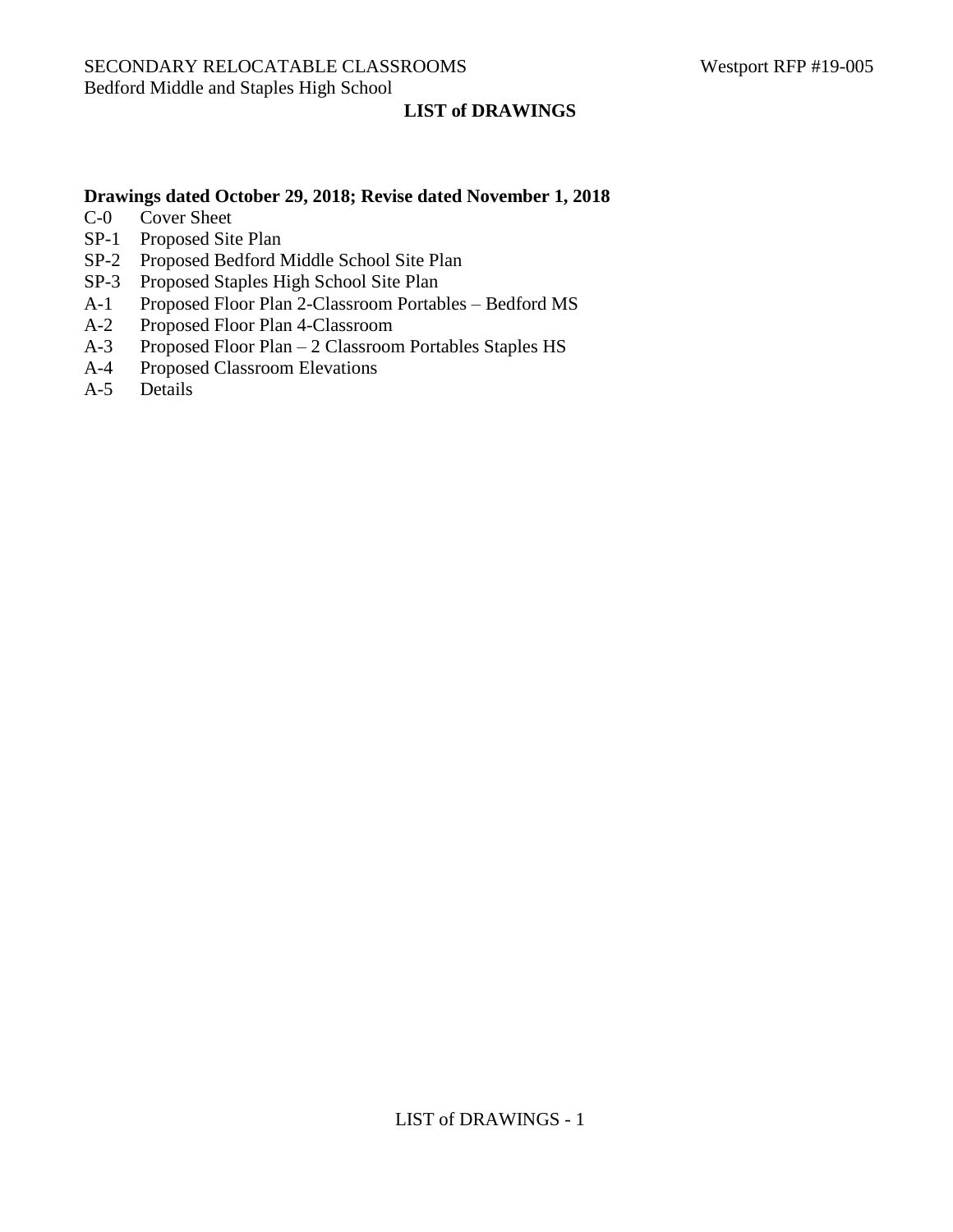### SECONDARY RELOCATABLE CLASSROOMS Westport RFP #19-005 Bedford Middle and Staples High School REQUEST FOR PROPOSAL INVITATION

1. Notice is given hereby that: **The Board of Education/ Town of Westport** will accept sealed proposals until 11:00 a.m. on November 16, 2018 for: **Design, furnish, deliver, and install two separate modular classroom buildings (one 4-classroom and one 2-classroom) at Bedford Middle School and one 2-classroom modular building at Staples High School, Westport, Connecticut complete with ramps, stairs, foundations and utilities according to the drawings and specifications. Contract is to include complete removal at the termination of the lease. Different configurations than what is shown in the Bid Documents may be acceptable, but variations must be noted in the Bid.**

**The Owner will be responsible for the installation of fire alarm from the existing building to the relocatable classrooms. The manufacturer must make provisions for all connections and provide all work inside the classroom. Contract is to include complete removal at the termination of the lease.**

### **The Owner will be responsible for all data; telephone, proximity card reader and public address system work wiring and terminations, except that the modular contractor must install all required conduits and junction boxes**

- A. Any sizes or Estimate of Quantities as shown on the attached sheets and/or drawings are approximate and are not guaranteed in any respect. Prospective Bidders are to visit the site to verify scope of the work, measurements, quantities, etc. prior to bidding. The Board of Education reserves the right at all times to increase or decrease the amount of work if deemed in the best interest of the Westport Board of Education.
- B. For relocatable classrooms bidder's price is to include all labor, materials, permits, etc. required to properly manufacture and install the classrooms, including but not limited to the following:
	- 1. All plans, drawings, and specifications as required for permits, approvals, and construction.
	- 2. Local agency's approvals of drawings and specifications prior to construction and installation.
	- 3. Delivery to site.
	- 4. Site & pier layout.
	- 5. Reinforced concrete foundations. Block and level system will be accepted as an alternate.
	- 6. Modular interconnections and finishing.
	- 7. All interior work and finishes.
	- 8. Finish building skirting; including adequate ventilation.
	- 9. Entry steps, ramps and railings. Prefabricated aluminum stairs and ramps will be accepted as an alternate.
	- 10. Final grading and paving of areas specified.
	- 11. Site clean-up.
	- 12. Heating, ventilating and air-conditioning.
	- 13. All electrical work and circuit breaker panels.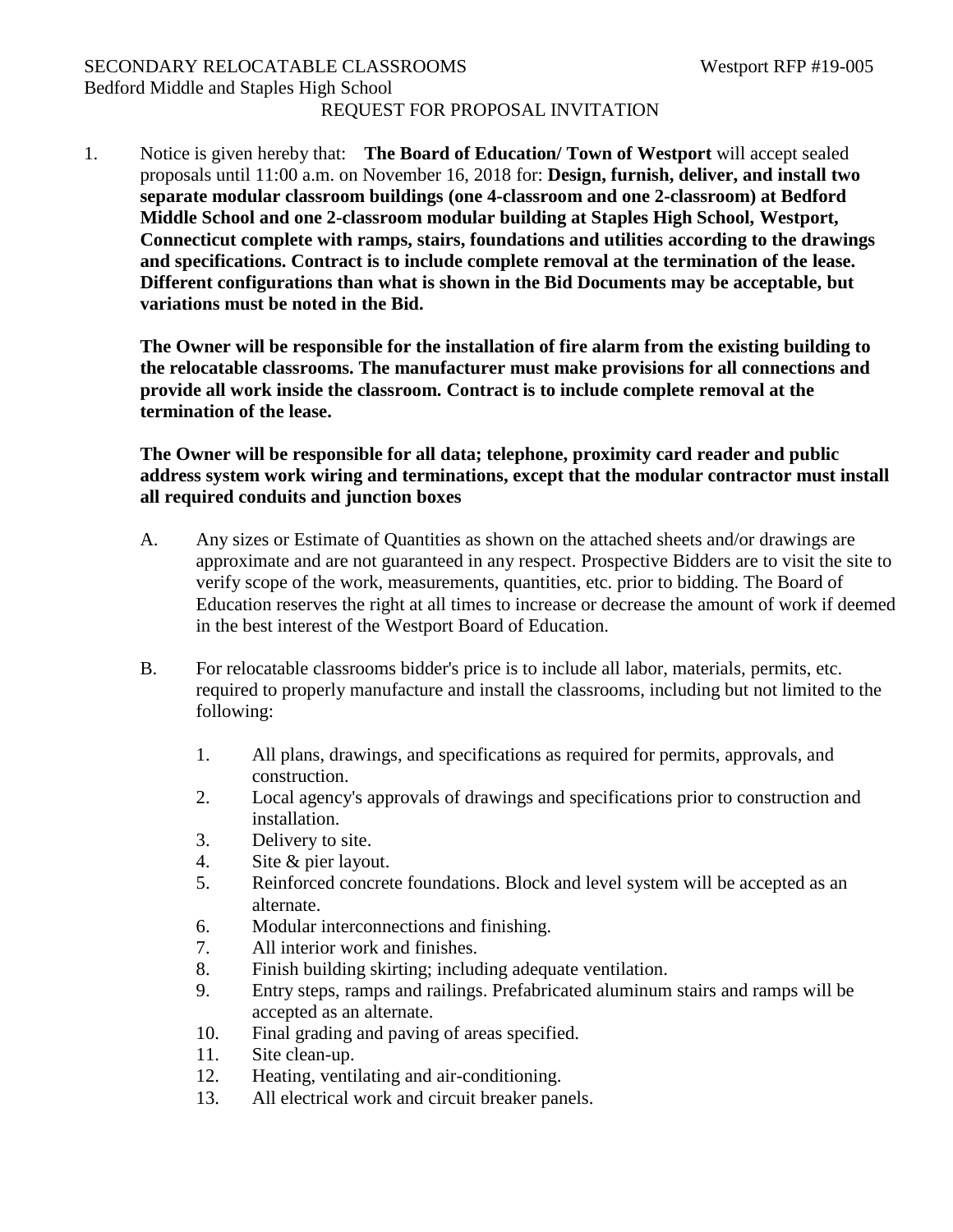Invitation to Bid - 1

- 14. Heat and/or smoke detectors connectable to the existing building detection system
- 15. No plumbing is required as part of this contract.
- 16. All ceilings, walls, floors, and exterior finishes.
- 17. Conduits and empty junction boxes for data, telephone, card reader and PA system.
- 18. Final grading and seeding of site.
- 2. Contract documents may be examined at the office of:

Philip H. Cerrone III, Architect 421 Meadow Street Fairfield, Connecticut 203/333-2066

- 4. Inquiries should be addressed to Mr. Ted Hunyadi, [Thunyadi@westportps.org,](mailto:Thunyadi@westportps.org) who will be the Board of Education/Town Representative for the project. Tel: (203) 341-1271.
- 5. The Bidder must not discriminate, nor permit discrimination, against any person on the grounds of race, color, national origin, religion, sex, handicap, or veteran status, in their employment practices, in any of their contractual arrangements, in all service and accommodations they offer to the public, and in any of their other business operations.
- 6. It is a national policy to provide minority and women's business enterprises (M and WBEs) the maximum opportunity to participate in activities carried out under public funding and to award a fair share of contracts to M and WBEs.
- 7. It shall be the responsibility of potential bidders to visit the site and make their own evaluation of the work. Site review and building access may be gained by contacting Mr. Ted Hunyadi, (203) 341- 1271.
- 8. The successful bidder MUST secure all required permits prior to commencing work on the site and MUST obtain a certificate of occupancy prior to receiving the final payment. Upon application for a building permit the Town of Westport will waive the cost of the permit, exclusive of the State of CT Education Fee.
- 9. Contractor must submit a Construction Schedule as part of the Bid. Note that time is of the essence.
- 10. Award of the project is contingent upon funding & zoning approval by the applicable boards of the Westport Board of Educations and the Town of Westport.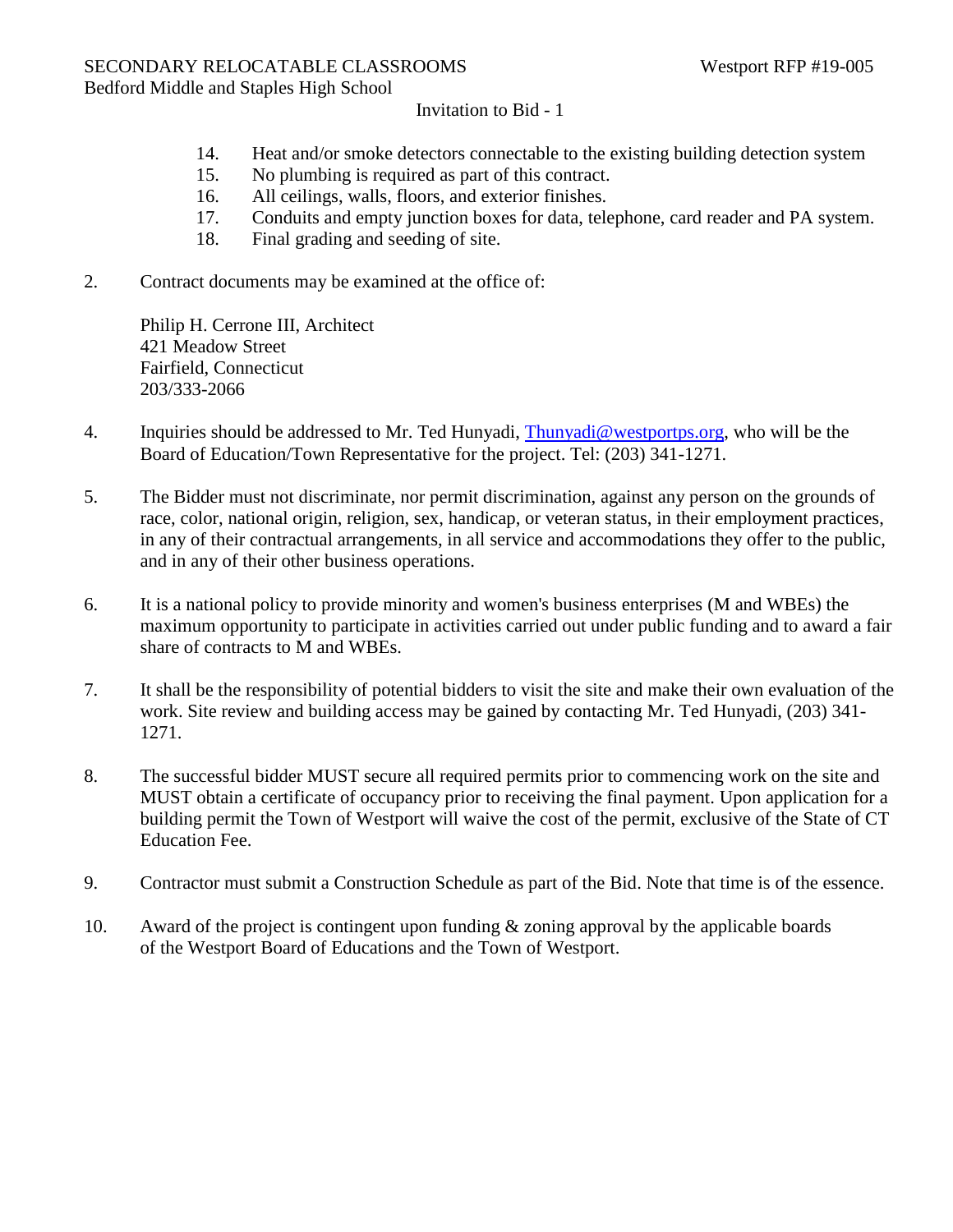Invitation to Bid - 2

### **INSTRUCTION TO BIDDERS**

#### 1. **THE WORK**

**Design, furnish, deliver and install two separate modular classroom buildings at Bedford Middle School (one 4-classroom and one 2-classroom) and one 2-classroom modular building at Staples High School, Westport, Connecticut complete with ramps, stairs, foundations and utilities according to the drawings and specifications. Contract is to include complete removal at the termination of the lease. Different configurations than what is shown in the Bid Documents may be acceptable, but variations must be noted in the Bid.**

**The Owner will be responsible for the installation of fire alarm from the existing building to the relocatable classrooms. The manufacturer must make provisions for all connections and provide all work inside the classroom. Contract is to include complete removal at the termination of the lease.**

**The Owner will be responsible for all data; telephone, proximity card reader and public address system work wiring and terminations, except that the modular contractor must install all required conduits and junction boxes**

- A. Prospective bidders may bid on one or all of the options as outlined in this document. It is the intent of the Board of Education to award one of the options. Said award will be based on the most cost effective proposal in conjunction with other considerations.
- B. Note that Bidder's must submit, with his bid, descriptive literature and specifications pertaining to the new Relocatable classrooms which are being proposed.

### 2**. RIGHT TO ACCEPT / REJECT**

A. After the reserves of all factors, terms, and conditions, including price, the purchasing authority of the Town of Westport reserves the right to reject any and all bids, or any portion, or waive defects in the same, or accept any proposal deemed to be in the best interest of the Town of Westport, Connecticut

### 3. **QUESTIONS**

A. Questions concerning conditions and specifications should be directed to Mr. Ted Hunyadi, Telephone: (203)341-1271. Inquiries must reference date of bid opening and requisition or contract number and must be received no later than five (5) business days prior to date of bid opening. Failure to comply with these conditions will result in the bidder waiving his right to dispute the bid specifications and conditions.

### 4. **PRICES**

- A. Prices quoted must be firm, for acceptance by the Town of Westport, for a period of ninety (90) days. Price shall include all applicable duties. Bidders shall be required to deliver awarded items at prices quoted in their original bid.
- B. The price(s) and amount of the bid will have been arrived at independently and without consultation, communication or agreement with any other contractor, bidder or potential bidder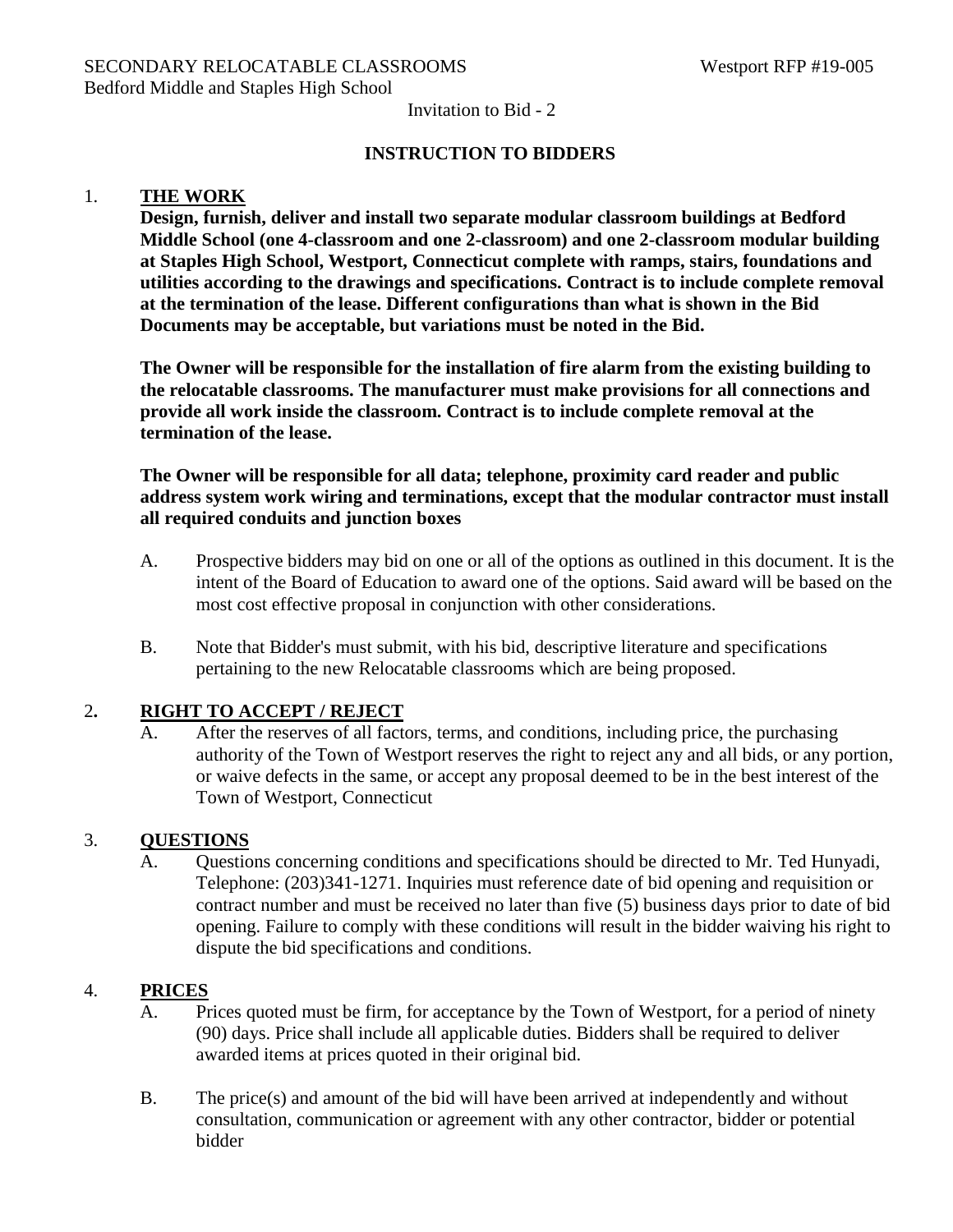### 5. **PAYMENT PROCEDURES**

A. No voucher, claim, or charge against the Town shall be paid without the approval of the Fiscal Officer for correctness and legality. Appropriate checks shall be drawn by the Fiscal Officer for approved claims or charges and they shall be valid without countersignature unless the Board of Selectmen otherwise prescribed.

### 6. **THE CONTRACTOR**

A. The Contractor for the work described shall thoroughly familiarize himself with the requirements of all specifications, and the actual physical conditions of various job sites. The submission of a proposal shall be considered as evidence that the Contractor has examined the actual job conditions, requirements, and specifications. Any claim for labor, equipment, or materials required, of difficulties encountered which could have been foreseen had such an examination been carefully made will not be recognized.

### 7. **AWARD OF BIDS**

A. Contracts and purchases will be made or entered into with the lowest responsible bidder meeting specifications, except as otherwise specified in the invitation. If more than one item is specified in the invitation, the Westport Board of Education/ Town of Westport reserves the right to determine the low bidder on an individual basis or on the basis of all items included in the Invitation for Bids, unless otherwise expressed by the Town.

### 8. **TERMS AND CONDITIONS OF BID**

- A. In order to receive consideration, make bids in strict accordance with the following:
- B. Make bids upon the forms provided, properly signed and with all items filled out. Do not change the wording of the bid form, and do not add words to the bid form. Unauthorized conditions, limitations, or provisions attached to the bid may be cause for rejection of the bid. If alterations by erasure or interlineations are made for any reason, explain over such erasure or interlineations with a signed statement from the bidder.

#### 9. **OSHA**

A. The bidder must certify all equipment must comply to all regulations and conditions stipulated under the Williams-Steiger Occupational Safety and Health Act of 1971, as amended. The successful bidder must further certify that all items furnished under the project will conform to and comply with Federal and State of Connecticut OSHA standards.

Successful bidder must agree to indemnify and hold harmless the Westport Board of Education/Town of Westport for any and all damages that may be assessed against the Town.

### 10. **FEDERAL, STATE, AND LOCAL LAWS**

A. All applicable Federal, State and local laws, rules and regulations of all authorities having jurisdiction over the locality of the project shall apply to the contracted are deemed to be included herein.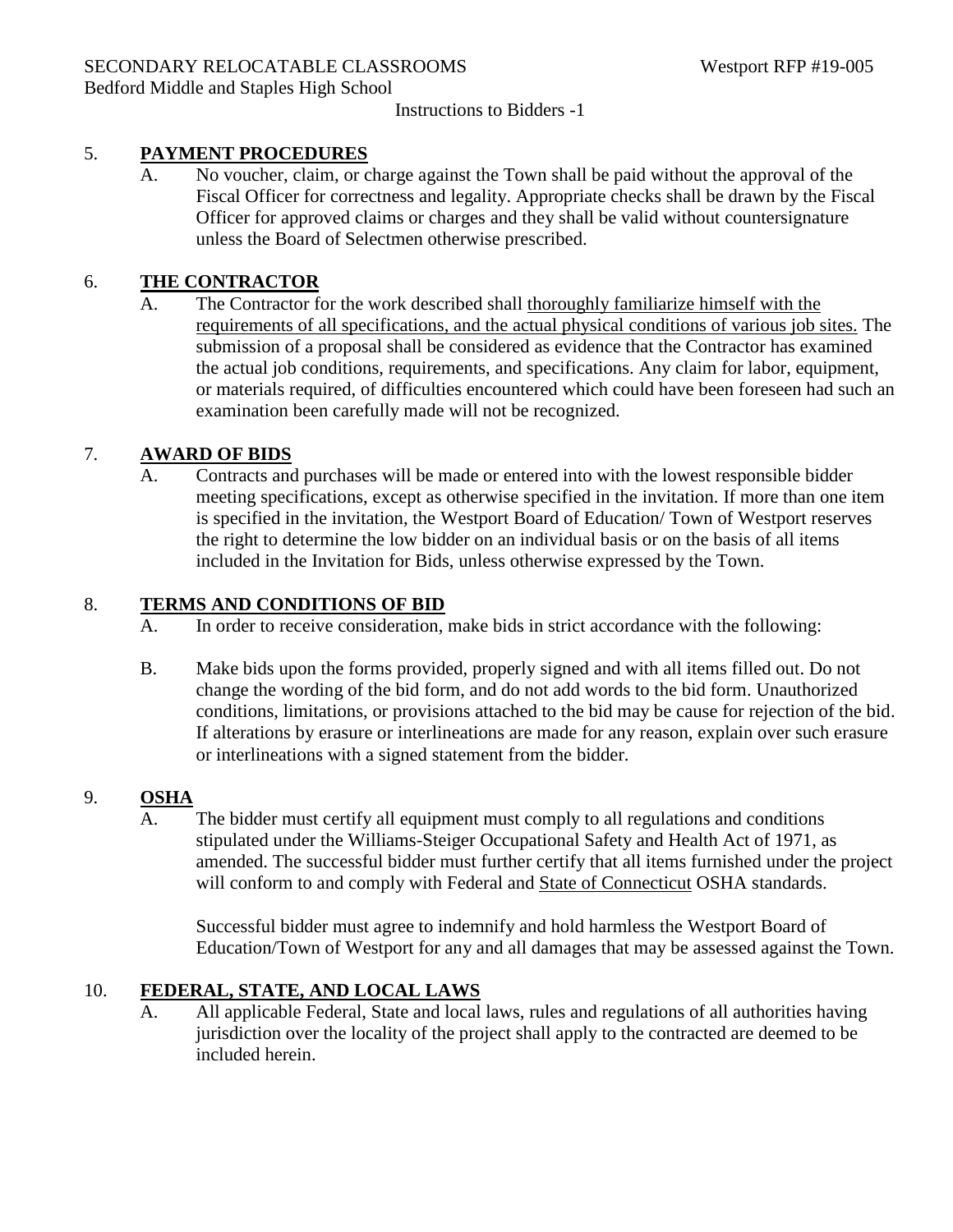### 11. **CONFLICT OF INTEREST**

No officer or employee or member of any elective or appointive board, commission, or committee of the town, whether temporary or permanent, shall have or acquire any financial interest gained from a successful bid, direct or indirect, aggregating more than a hundred dollars (\$100), in any project, matter, contract or business within his/her jurisdiction or the jurisdiction of the board, commission or committee of which he is a member. Nor shall the officer/employee/member have any financial interest, direct or indirect, aggregating more than a hundred dollars (\$100) in any contract or proposed contract for materials or services to be furnished or used in connection with any project, jurisdiction of the board, commission or committee of which he/she is a member.

#### 12. **SCOPE OF WORK / SITE INSPECTION**

- A. The bidder declares that the scope of the work has been thoroughly reviewed and any questions resolved (see below for name and number of individual to contact for questions).
- B. If applicable, the bidder further declares that the site has been inspected as called for in the specifications.

#### 13. **EXCEPTION TO SPECIFICATIONS**

A. No protest regarding the validity or appropriateness of the specifications or of the Invitation for Bids will be considered, unless the protest is filed in writing with the Director of Purchasing, prior to the closing date for the bids. All bid proposals rendered shall be considered meeting the attached specifications unless exceptions are noted on a separate page dated and signed by the bidder.

#### 14. **UNLESS OTHERWISE NOTED**

A. It will be assumed that all terms and conditions and specifications will be complied with and will be considered as part of the Bid Proposal.

#### 15. **TAX EXEMPT**

A. Federal Tax Exemption 06-75-0063-K. Exempt from State Sales Tax under State General Statues Chapter 219-Section 12-412 Subsection A. No exemption certificates are required and none will be issued.

#### 16. **OBLIGATION OF CONTRACTOR**

A. The Contractor shall do all the work and furnish all the materials, tools, and appliances necessary or proper for performing and completing work required by this contract in a manner specified. All the work, labor, and materials to be done and furnished under this contract shall be done and furnished strictly pursuant to and in conformity with the specifications hereto attached and other directions of the Owner, as given from time to time during the progress of the work under the terms of the contract. The contractor shall complete all work to be done under this contract to the satisfaction of the Board of Education and in accordance with the specifications and drawings herein mentioned at the prices herein agreed upon.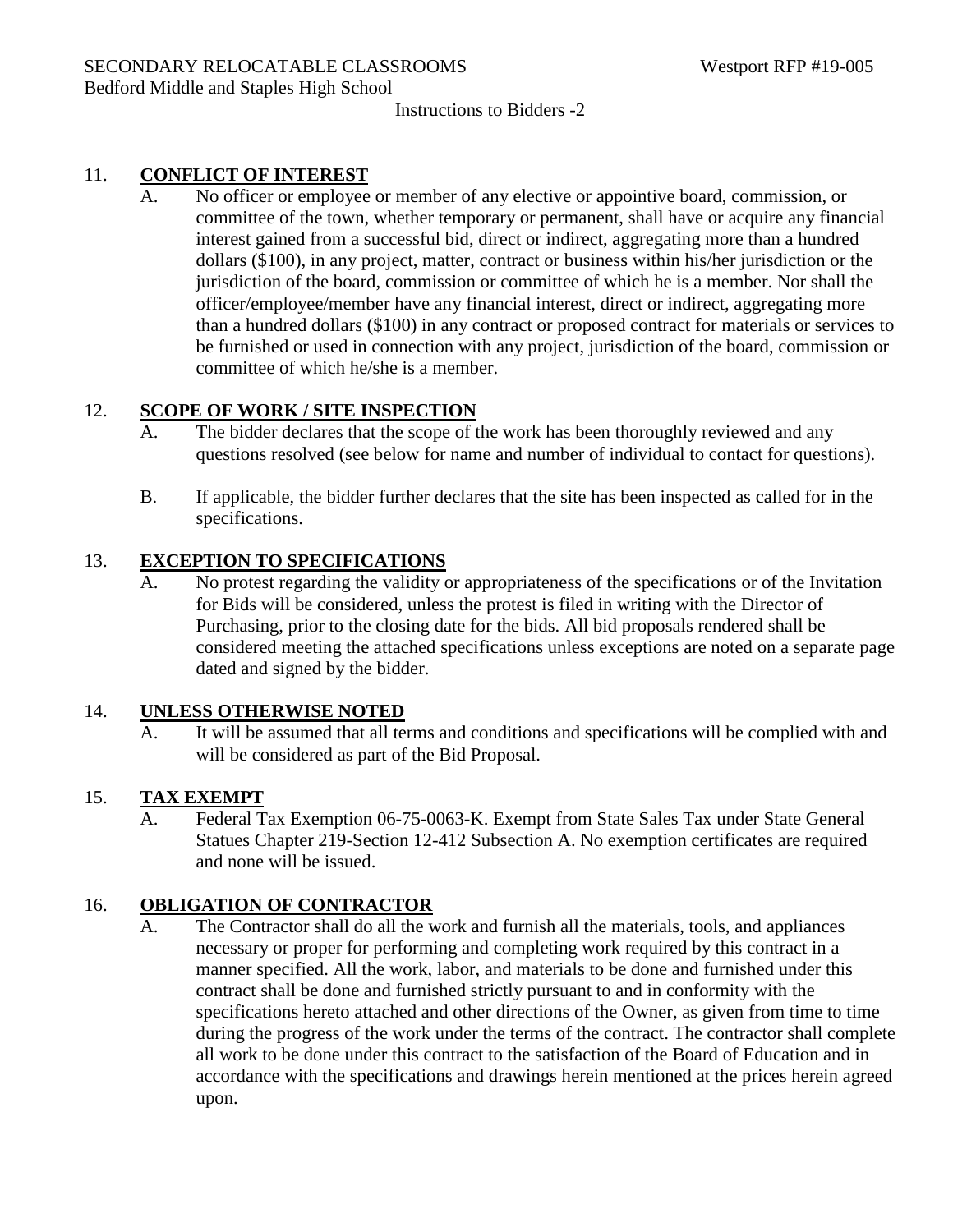### 17. **METHOD OF DOING WORK**

- A. The work must be started and done by the Contractor in such a manner as not to encounter delays to the traveling public owing to delays in doing the work. It must be pushed to completion with all possible speed and no inconvenience to traffic will be permitted where such inconvenience may be avoided.
- B. The Contractor shall conduct the work in such a manner so as not to interfere with or willfully annoy employees and officials of the Board of Education, employees of public utilities, residents adjacent to the work and general public.
- C. The Contractor shall employ only competent employees to do work and whenever the Owner shall notify the Contractor, in writing, that any employee on the work is, in the Owners opinion, incompetent, unfaithful, disorderly and otherwise unsatisfactory, such employee shall be discharged from the work and shall not again be employed on it.
- D. At the site of the work, the Contractor shall employ at all times while work is in progress, a construction superintendent or foreman who shall have full authority to act for the Contractor and who shall be acceptable by the Owner.

#### 18. **COMMENCEMENT, COMPLETION & SCHEDULE**

A. The Contractor to whom this contract shall be awarded shall commence work on the premises as soon as possible. Work shall continue to progress on the project every normal working day after commencement. The Contractor shall submit start and completion dates as part of the bid submitted. Time is of the essence.

#### 19**. EXAMINATION OF DOCUMENTS AND SITE OF WORK**

- A. Before submitting a bid, each bidder shall examine the Drawings carefully, shall read the Specifications and all other proposed Contract Documents, and shall visit the site of the Work. Each bidder shall be fully informed prior to bidding as to existing conditions and limitations under which the Work is to be performed, and shall include in the bid a sum to cover the cost of items necessary to perform the Work set forth in the proposed Contract Documents. No allowance will be made to a bidder because of lack of such examination or knowledge. The submission of a bid will be considered a conclusive evidence that the bidder has made such examination.
- B. Bidders must examine for themselves the plans, profiles, detail drawings, specifications, etc. and the location of the proposed work, and must exercise their judgment as to the nature and difficulty of the whole proposed undertaking. The Contractor must assume all risk or variance in any computation or statement by the contract, by whomsoever made and must agree to furnish all tools, machinery, material and labor to clean up, all debris and to complete fully the said work in accordance with the plans and contained either in the specifications or in any of the drawings but omitted from the other will be considered an essential part of the work. The Contractor whose bid is accepted will be responsible for every loss or error arising from ignorance concerning the requirements of the work of the difficulties to be encountered.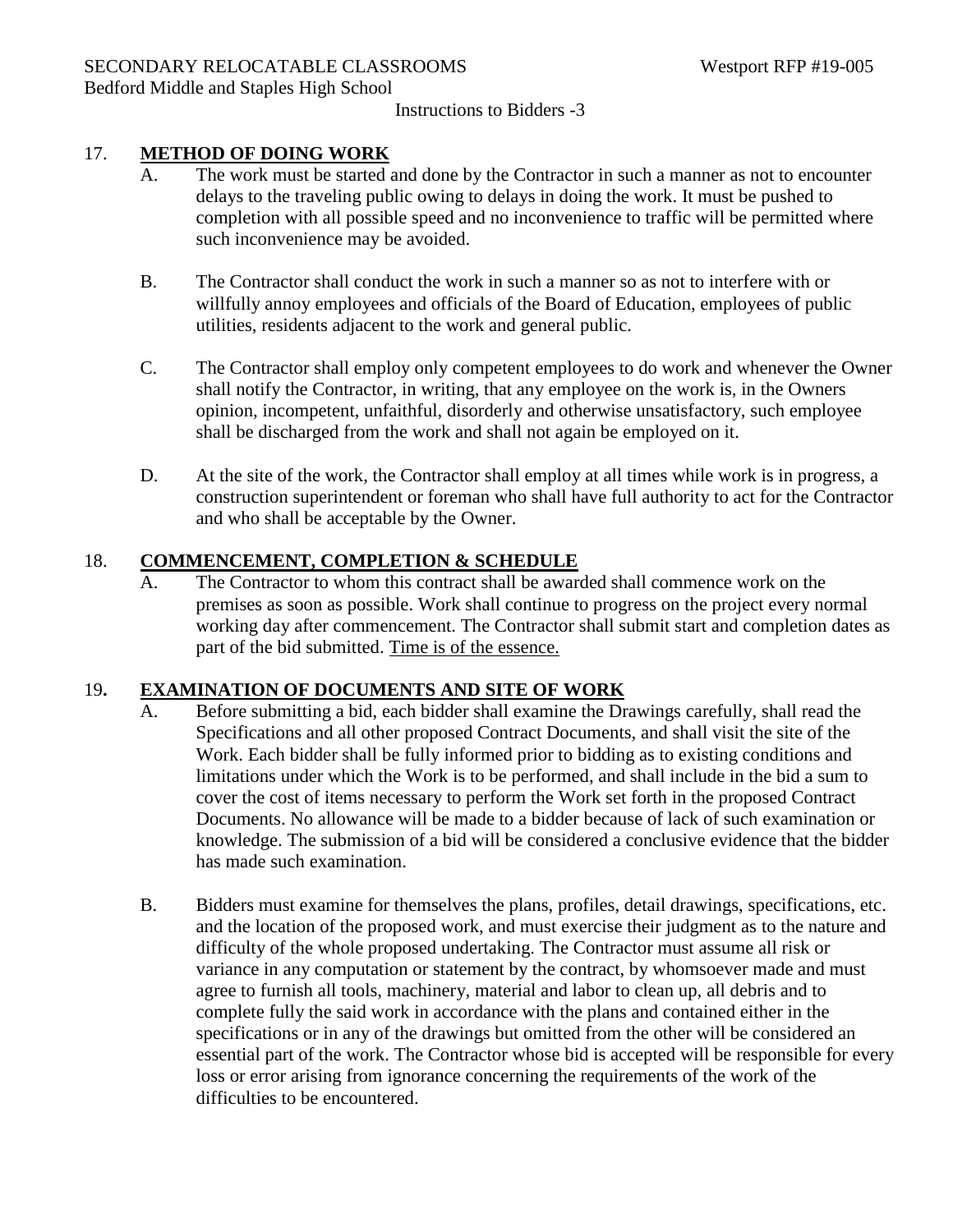- C. Bidders, if requested, must be able to present satisfactory evidence that they have been regularly engaged in the business of constructing such work as they propose to execute and that they are fully prepared with the necessary capital, materials, and machinery to conduct the work to be contracted for the satisfaction of the Board of Education and to begin work promptly when ordered.
- D. The Board of Education, or its designated representative, reserves the right to reject any proposal in whole or in part offering equipment and/or materials and/or construction proposals, which in his/her opinion does not meet the quality standards desired. Such decision will be considered final and not subject to further recourse.
- E. In connection with the execution of the bid, subsequent purchase orders and/or contracts, the Contractor shall not discriminate against any employee or applicant for employment because of age, race, religion, color, sex, or natural origin.
- F. The Westport Board of Education/ Town of Westport reserves the right to require the successful bidder(s) to enter into such security arrangements and/or written contracts as deemed necessary by the Town of Westport and/or Board of Education to protect the Board of Education's property and goods and interests.
- G. The award of any contract resulting from the bid will be contingent on the acceptance and approval by State and local authorities of the final drawings to be submitted by the successful bidder.

### 20. **EXECUTION OF AGREEMENT**

- A. The form of Agreement that the successful bidder will be required to execute will be decided by the Owner.
- B. The bidder to whom the Contract is awarded, must sign and deliver required copies to the Owner within seven (7) business after notice of award and receipt of Agreement forms from the Owner.
- C. At or prior to delivery of the signed Agreement, the bidder to whom the contract is awarded shall deliver to the Owner those Certificates of Insurance required by the Contract Documents and such Labor and Materials Payment Bonds and Performance Bonds as required by the Owner.
- D. Bonds and Certificates of Insurance shall be approved by the Owner before the successful bidder may proceed with the work. Failure or refusal to provide Bonds or Certificates of Insurance in a form satisfactory to the Owner shall subject the successful bidder to loss of time from the allowable construction period equal to the time of delay in furnishing the required material.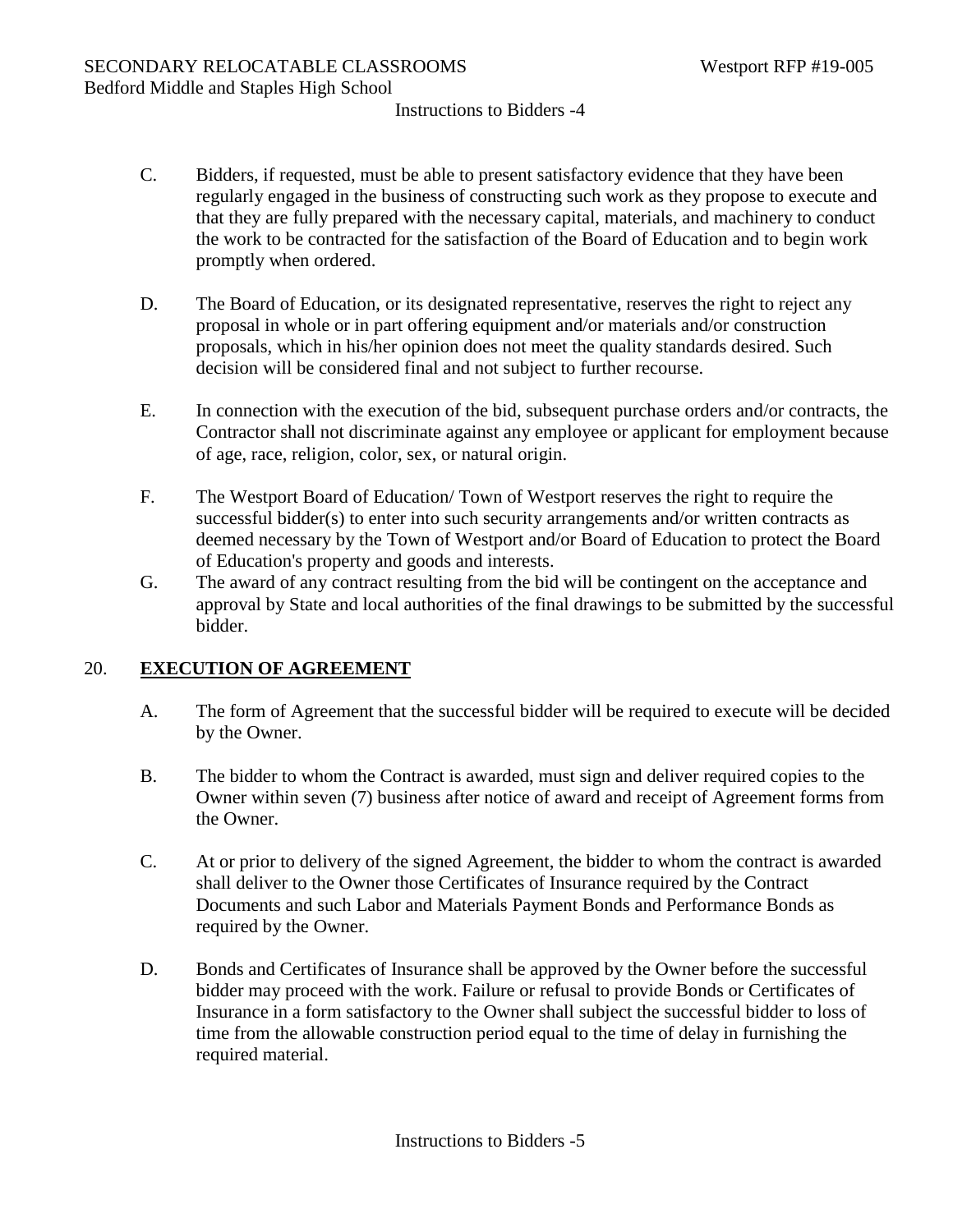### 21. **INTERPRETATION OF CONTRACT DOCUMENTS PRIOR TO BIDDING**

- A. Any person contemplating submitting a bid for the construction of the Work is in doubt as to the true meaning of any part of the proposed Contract Documents, or finds discrepancies in or omissions from any part of the proposed Contract Documents, he/she may submit to the person responsible a written request for interpretation thereof not later than seven days before bids will be opened. The person submitting the request shall be responsible for its prompt delivery.
- B. Interpretation of correction of proposed Contract Documents will be made only by Addendum and will be mailed or delivered to each general contract bidder of record. The Owner will not be responsible for any other explanations or interpretations of the proposed Contract Documents.

### 22. **LIABILITY OF CONTRACTOR**

- A. The Contractor shall at all times safely guard the Owner's property from injury or loss in connection with this contract. The Contractor shall at all times safely guard and protect the work and that of adjacent property (as provided by law and the contract documents) from damage. The Contractor shall take all responsibility for the work and take precautions for preventing injuries to persons and property in or about the work. The Contractor shall assume the defense of and indemnify and save harmless the Owner and its officers, agents, and employees from all claims relating to labor and materials furnished for the work, to inventions, patents, and patent rights used in doing the work, or in consequence of any improper materials, implements, or labor used therein and to any act, omission or neglect of the Contractor and his/her employees therein.
- B. The Contractor shall conduct the work in such a manner as to interfere as little as possible with travel on the highways and observe all ordinances and statutes relating to obstructing the highway. The Contractor shall provide railing or suitable barricades as good safe practice requires as outlined in the latest revised edition of the Manual of Accident Prevention in Construction published by the Associated General Contractors of America and as required by the Owner to prevent accidents or injury to persons, vehicles, or animals.
- C. Signs warning the public of construction in the near vicinity shall be maintained at a reasonable distance from either end of the location of active construction or hazardous condition arising therefrom. All barricades, machinery and other hazards or obstructions to the public use of the highway shall be brightly and properly lighted at night.

### 23. **ASSIGNMENTS**

- A. The Contractor shall not sublet, sell, transfer, assign or otherwise dispose of the contract or any portion thereof or of the work provided for therein, or of his/her right, title, interest therein, to any person, firm, partnership or corporation without the written consent of the Owner. If any part of the work is sublet, sold, transferred, assigned or otherwise disposed of, the Contractor will not be relieved of any responsibility in connection therewith.
- B. The Contractor may not sublet a total of work in excess of 25% of the original total contract value.

Instructions to Bidders -6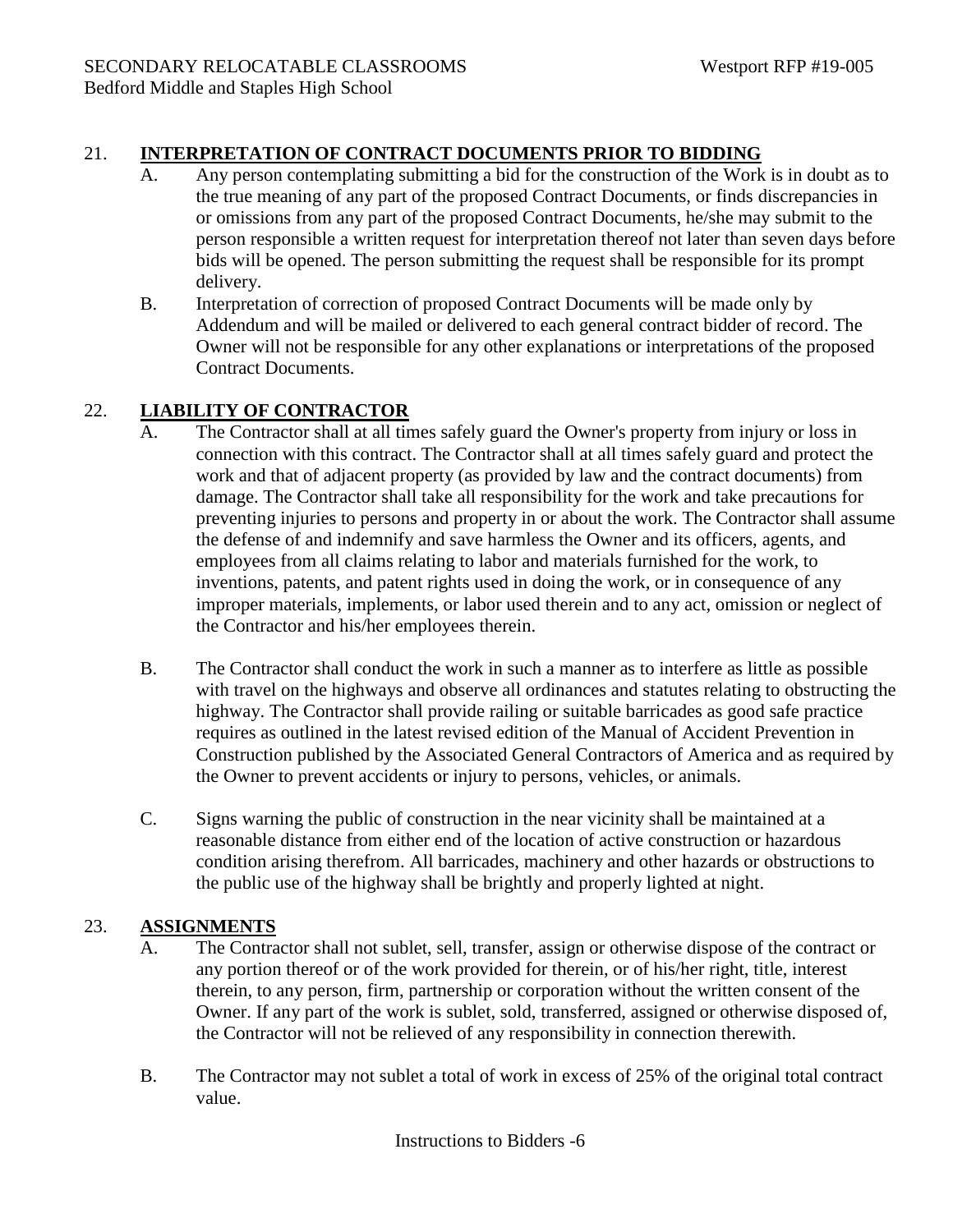### 24. **EXTRA WORK**

- A. The Owner shall notify the Contractor, in writing, of the necessity of such extra work, stipulating its character and extent. Upon receipt of such notification, the Contractor shall advise the Owner, in writing, of the compensation, whether unit price or lump sum as requested, for which he proposes to perform the extra work required. The Owner may accept the compensation proposed by the Contractor, or if the Owner considers the prices submitted to be excessive, the Owner may order the work done on a "Cost Plus" basis. In either case, the character and extent of the extra work together with the accepted basis of compensation shall be communicated to the Contractor by means of a change order which, when signed by the Contractor and the Owner, shall become part of the contract.
- B. Unforeseen work made necessary by changes in plan or work necessary to complete the improvements for which no price is provided in the contract, shall be done in accordance with the requirements of the specifications and as directed by the Owner.

### 25. **RIGHT OF OWNER TO TERMINATE CONTRACT**

- A. If the work to be done under this contract shall be abandoned, or if at any time the Owner is of the opinion that the Contractor is willfully violating any of the conditions of this contract or is not executing said contract in good faith or that the work is unnecessarily delayed and will not be finished within the prescribed time, the Owner may notify the Contractor and Surety, in writing to that effect. If the Contractor does not, within five (5) business days thereafter, take such measures as will, in the judgment of the Owner, insure the satisfactory completion of the work aforesaid, the Owner shall have the power to notify the Contractor to discontinue all work or any portion thereof, under this contract. A copy of this contract shall go to the surety.
- B. Thereupon the Contractor shall cease to continue said work, on such part thereof as the Owner shall designate. The Owner shall thereupon have the power to place such and so many persons as deemed proper, by contract or otherwise, to work at and complete the work herein described and to use such materials, tools, and appliances found upon the work or to procure other materials, tools, and appliances for the completion of the same and charge the expenses of said labor, materials, tools, and appliances to the Contractor; and the expense so charged shall be deducted and paid by the Owner out of such money as may be then due, or may at

any time thereafter grow due to the Contractor under and by virtue of this agreement, or any part thereof; and in case the expense so charged is less than the sum which would have been payable under this contract if the same had been completed by the Contractor, the Contractor shall be entitled to receive the difference; and in case greater, the Contractor shall pay amount of such excess so due.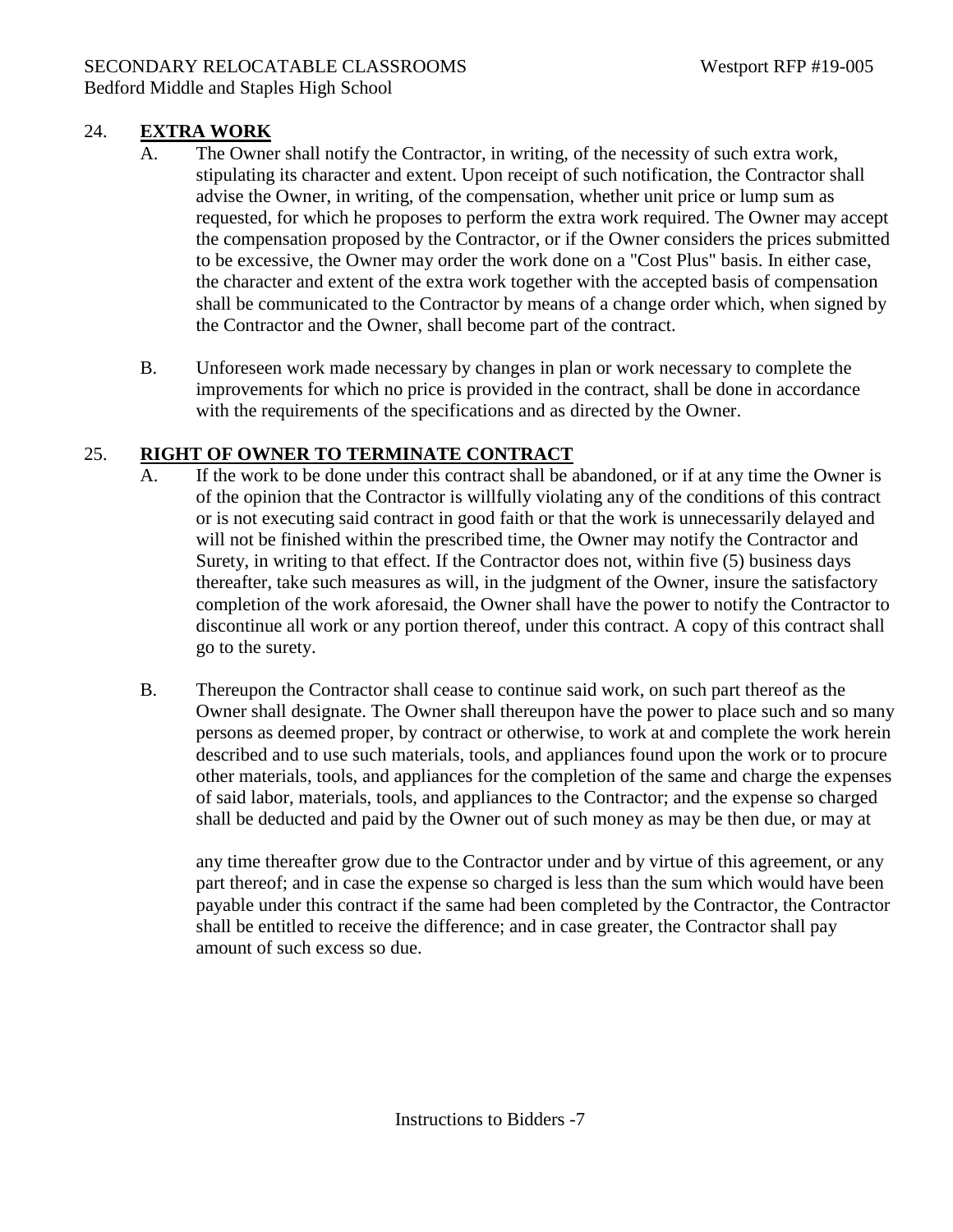### 27. **REMOVAL OF UNITS AT END OF LEASE**

- A. Units are to be removed at the conclusion of a lease term & shall be completely removed from the site with the following exceptions:
	- Note that all foundations and concrete piers shall be removed by the Modular contractor.
	- 1. All data, telephone and fire alarm connections made by the owner shall be removed by the Owner.

### 28. **CERTIFICATIONS**

Contractor shall submit Certification letter that the project when installed will meet all required structural and wind loads based on the current State of CT Codes and Regulations.

### 29. **CHANGE ORDERS**

The maximum amount of general conditions, overhead, and profit that will be permitted on any change order is a total of 15% including sub-contractor general conditions, overhead, and profit

### 30 **DRAWINGS AND SPECIFICATIONS**

 Drawings and Specifications: In the event of a conflict between the drawings and specifications, the more stringent description shall take precedence.

### **30. HYGIENIST TESTING**

**The Modular building vendor must submit a report that the proposed classroom units have been tested by a CT licensed Hygienist and must submit test reports for air and tape tests of surfaces. Testing must have been completed within 30 days of the Proposal submittal**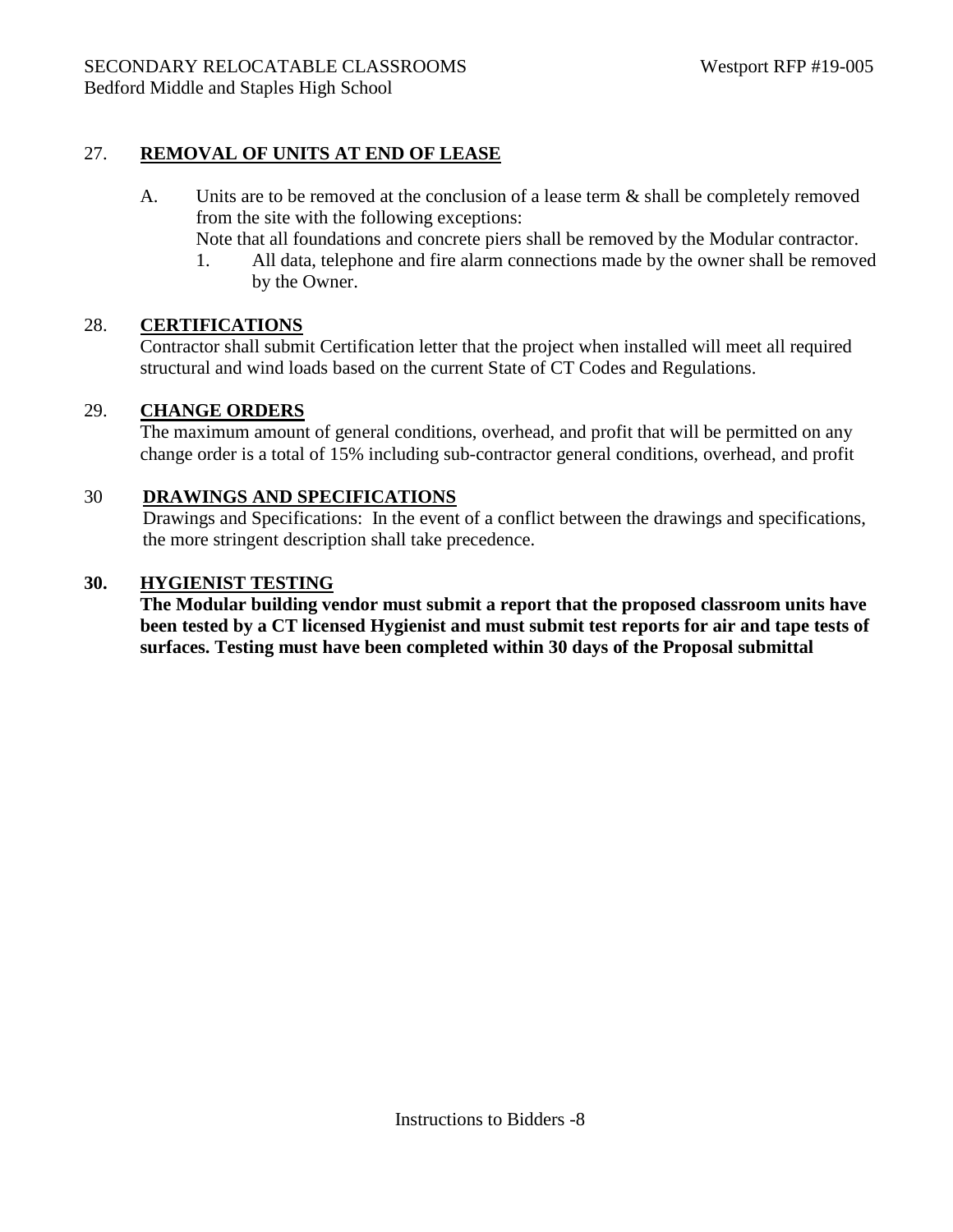### **INSURANCE REQUIREMENTS Vendors/Contractors/Users of Town of Westport Properties**

The Vendor/Contractor/User of Town of Westport Property shall purchase and maintain for the life of the contract, from a company or companies with an A.M. Best rating of A- (VII) or better, insurance as required below. Such insurance will protect the Westport Board of Education and the Town of Westport from claims set forth below which may arise out of or result from the Vendor/Contractor/User of Town of Westport Property obligation under the contract, whether such obligations are those of the Vendor/Contractor/User of Town of Westport Property or those of a subcontractor or any person or entity directly or indirectly employed by said Vendor/Contractor/User of Town of Westport Property or by anyone for whose acts said Vendor/Contractor/User of Town of Westport Property may be liable.

A. Workers Compensation:

Vendor/Contractor/User of Town of Westport Property shall provide workers compensation insurance required by law with employers liability limits for at least the amounts of liability for bodily injury by accident of \$ 500,000 each accident and bodily injury by disease of \$500,000.including a waiver of subrogation. If the work is on the water, the Longshore and Harbor Workers Compensation Act coverage is required.

B. Commercial General Liability Insurance:

Vendor/Contractor/User of Town of Westport Property shall provide commercial general liability insurance policy with an edition date of 1986 or later including products and completed operations. Limits should be at least: Bodily injury & property damage with an occurrence limit of \$1,000,000: Personal & advertising injury limit of \$1,000,000 per occurrence: General aggregate limit of \$2,000,000 (other than products and completed operations): Products and completed operations aggregate limit of \$2,000,000. Coverage will continue three years after the completion of the work.

- The policy shall name Westport Board of Education and the Town of Westport as an additional insureds and include ISO Form CG 2010 (07/04) and CG 2037 (07/04).
- Such coverage will be provided on an occurrence basis and will be primary and shall not contribute in any way to any insurance or self-insured retention carried by Westport Board of Education and/or the Town of Westport.
- The policy shall contain a waiver of liability in favor of the Westport Board of Education and the Town of Westport.
- Such coverage shall contain a broad form contractual liability endorsement or wording within the policy form to comply with the hold harmless and indemnity provision of the contract
- A per project aggregate limit of liability endorsement shall apply for any construction contract.
- Deductible and self-insured retentions shall be declared and are subject to the approval of the Westport Board of Education and/or the Town of Westport.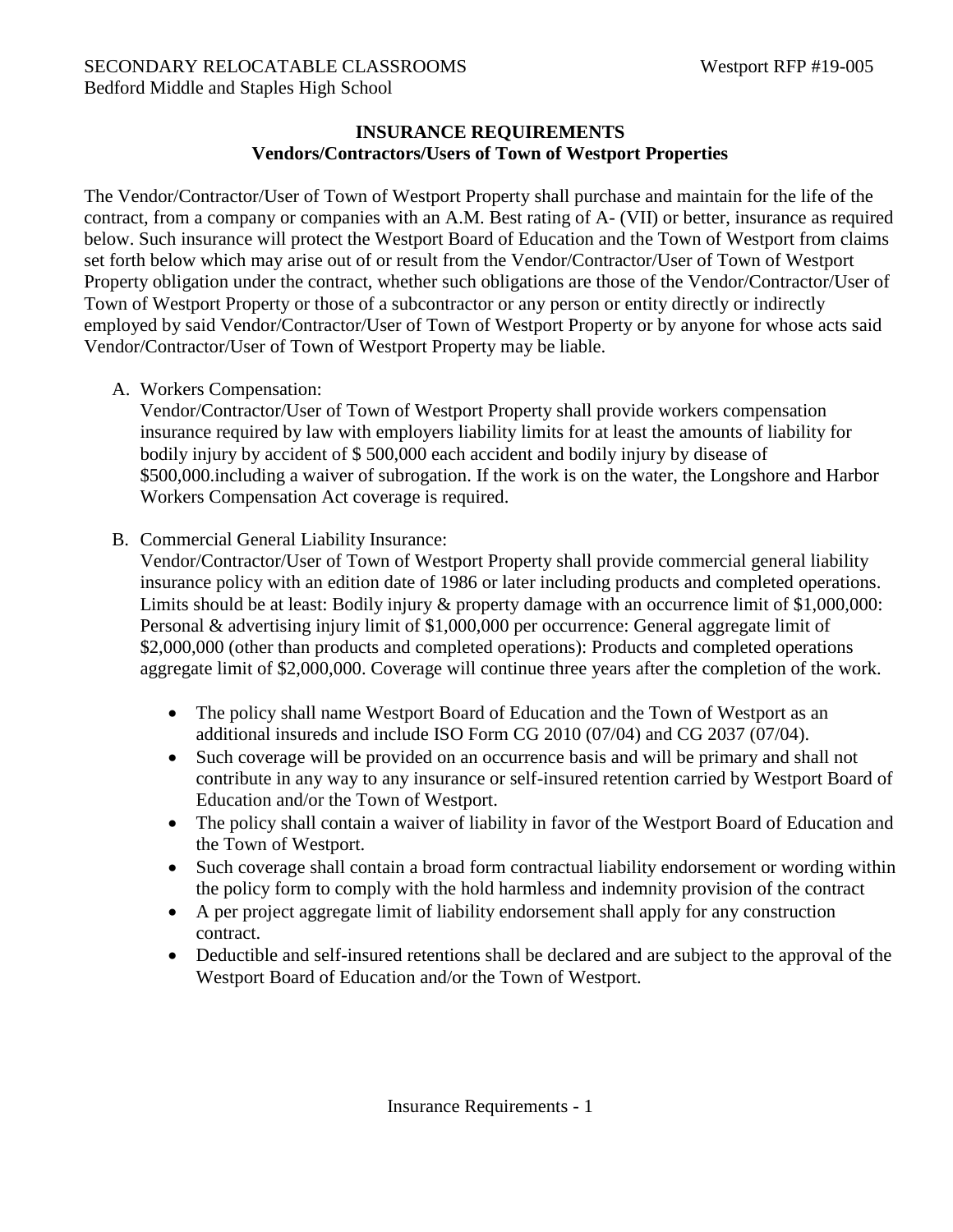C. Commercial Automobile Insurance:

Vendor/Contractor/User of Town of Westport Property shall provide commercial automobile insurance for any owned autos (symbol 1 or equivalent) in the amount of \$1,000,000 each accident covering bodily injury and property damage on a combined single limit basis. Such coverage shall also include hired and non-owned automobile coverage. Policy shall name Westport Board of Education and the Town of Westport as additional insureds.

- D. Umbrella or Excess Liability Insurance: Vendor/Contractor/User of Town of Westport Property shall provide an umbrella or excess liability policy in excess (without restriction or limitation) of those limits and coverages described in items (A) through (C). Such policy shall contain limits of liability in the amount of \$5,000,000 each occurrence and \$5,000,000 in the aggregate.
- E. Errors & Omissions Insurance:

If the agreement is for professional services, the Vendor/Contractor/User of Town of Westport Property shall provide errors & omissions insurance for liability resulting from the negligent performance of professional duties or operations. Such policy shall contain limits of liability in the amount of \$1,000,000 each occurrence and \$3,000,000 in the aggregate. The policy shall name Westport Board of Education, the Town of Westport, and the Architect as additional insureds.

F. Educators Errors & Omissions Insurance:

If the agreement is for educational services, the Vendor/Contractor/User of Town of Westport Property shall provide educator errors & omissions for liability resulting arising out of any breach of duty, neglect, error, misstatement, or omission committed in the course of their duties. Such policy shall contain limits of liability in the amount of \$1,000,000 each occurrence and \$1,000,000 in the aggregate. The policy shall name Westport Board of Education and the Town of Westport as additional insureds.

G. Contractors Pollution Liability:

If the agreement includes work involving abatement, removal, clean-up or handling of any pollutant or hazardous material, the Vendor/Contractor/User of Town of Westport Property shall provide pollution liability insurance, including products and completed operations and contractual liability coverage of not less than \$5,000,000 each occurrence and \$5,000,000 in the aggregate for this project. The policy shall name Westport Board of Education and the Town of Westport as additional insureds and waive subrogation in favor of Westport Board of Education and the Town of Westport.

As to the insurance required, the insurer(s) and/or their authorized agents shall provide Westport Board of Education with certificates of insurance prior to execution of the contract by Westport Board of Education and the successful bidder, describing the coverage and prior to 30 days of any renewal. The certificate will include a copy of the additional insured and contractual liability endorsements.

### **END OF SECTION**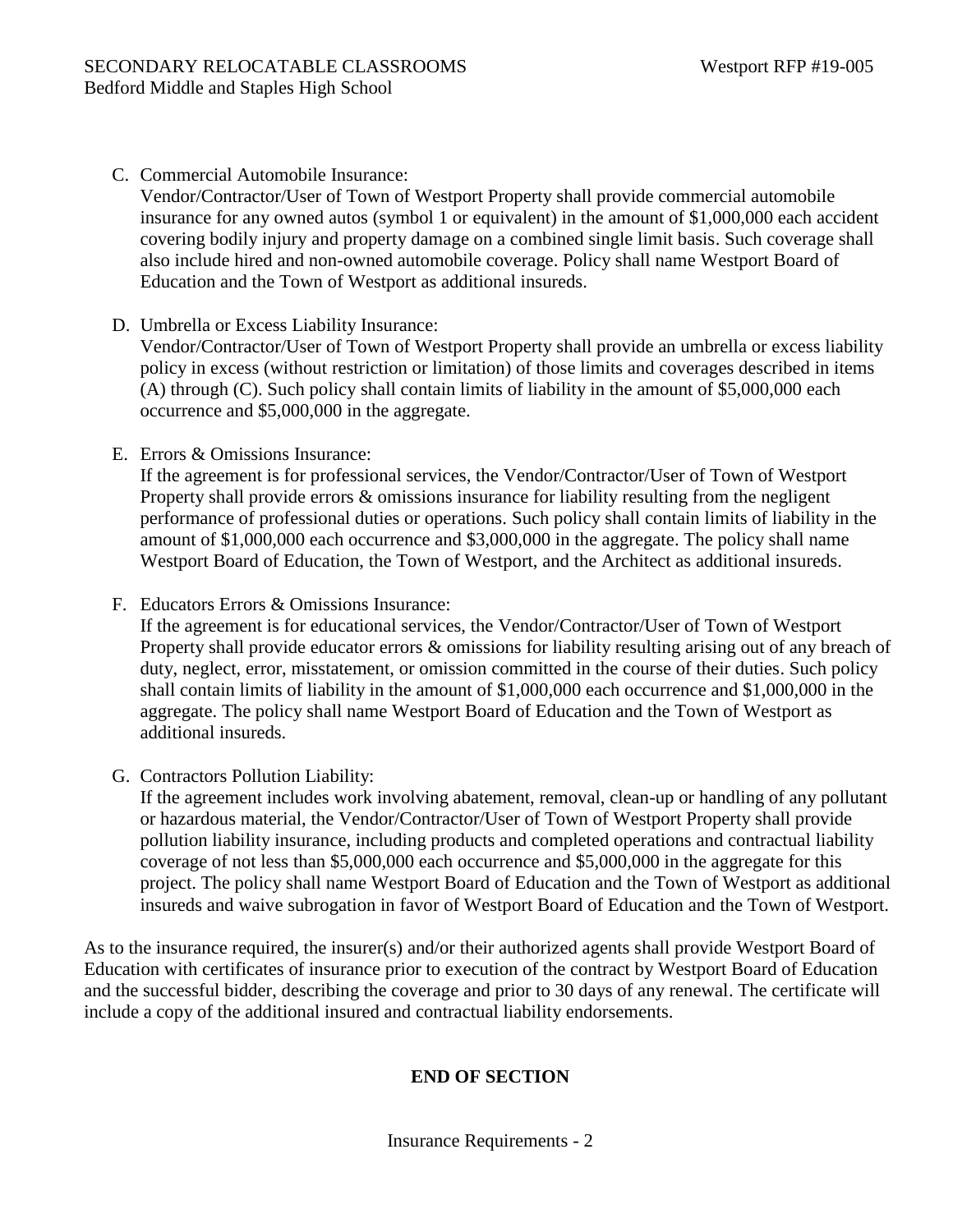#### PART ONE - GENERAL

#### 1.1 DESCRIPTION

#### Work Included:

Throughout the Contract Documents, reference is made to codes and standards which establish qualities and types of workmanship and materials, and which establish methods for testing and reporting on the pertinent characteristics.

Where materials or workmanship are required by these Contract Documents to meet or Exceed the specifically named codes or standards, it is the Contractor's responsibility to provide materials and workmanship which meet or exceed the specifically named code or standard.

It is also the Contractor's responsibility, when so required by the Contract Documents or by written request from the Architect, to deliver to the Architect all required proof that the materials or workmanship, or both, meet or exceed the requirements of the specifically named code or standard. Such proof shall be in the form required to be copies of a certified report of tests conducted by a testing agency approved for that purpose by the Architect.

#### 1.2 QUALITY ASSURANCE

Familiarity with pertinent codes and standards: In procuring all items used in this work, it is the Contractor's responsibility to verify the detailed requirements of the specifically named codes and standards and to verify that the items procured for use in this work meet or exceed the specified requirements.

Rejection of non-complying items: The Architect reserves the right to reject items incorporated into the work which fail to meet the specified minimum requirements. The Architect further reserves the right, and without prejudice to other recourse the Architect may take, to accept non-complying items subject to an adjustment in the Contract Amount as approved by the Architect and the Owner.

Applicable standards: Listed in these Specifications include, but are not necessarily limited to, standards produced by the following agencies and organizations: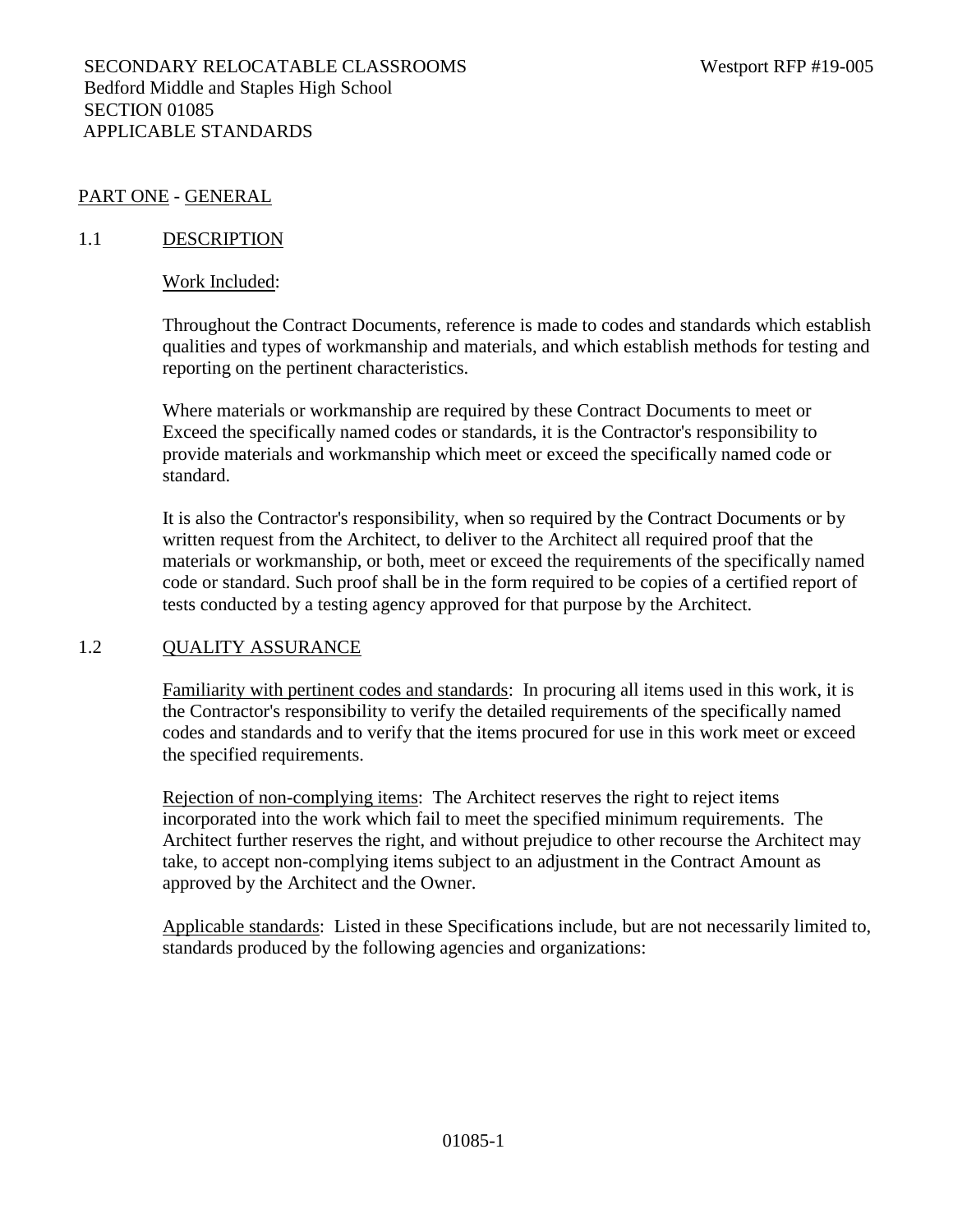### ELEMENTARY RELOCATABLE CLASSROOMS Bedford Middle and Staples High School

| 1.  | <b>ACI</b>  | American Concrete Institute, Box 18150, Redford Station, Detroit, MI 48219.                                                                                 |
|-----|-------------|-------------------------------------------------------------------------------------------------------------------------------------------------------------|
| 2.  | <b>AISC</b> | American Institute of Steel Construction, Inc., 1221 Avenue of the Americas, New<br>York, NY 10020.                                                         |
| 3.  | <b>ANSI</b> | <b>American National Standards Institute</b>                                                                                                                |
| 4.  | <b>ASTM</b> | American Society for Testing and Materials, 1916 Race Street, Philadelphia, PA<br>19111.                                                                    |
| 5.  | <b>NEC</b>  | National Electrical Code (see NFPA).                                                                                                                        |
| 6.  | <b>NEMA</b> | National Electrical Manufacturers Association, 155 East 44th Street, New York, NY<br>10017.                                                                 |
| 7.  | <b>NFPA</b> | National Fire Protection Association, 470 Atlantic Avenue, Boston, MA 02210.                                                                                |
| 8.  | <b>SDI</b>  | Steel Deck Institute, 135 Addison Avenue, Elmhurst, IL 60125.                                                                                               |
| 9.  | <b>TCA</b>  | Tile Council of America, Inc., P.O. Box 326, Princeton, NJ 08540.                                                                                           |
| 10. | UL          | Underwriter's Laboratories, Inc., 207 East Ohio Street, Chicago, IL 60611.                                                                                  |
| 11. |             | Fed. Specs. and Fed. Standards<br>Specifications Sales (3FRI), Building 197 Washington Navy Yard, General Services<br>Administration, Washington, DC 20407. |
| 12. | <b>BC</b>   | State of Connecticut, Basic Building Code.                                                                                                                  |
| 13. | <b>CDOT</b> | State of Connecticut Department of Transportation - Standard Specification for Road,<br>Bridges and Incidental Construction.                                |
| 14. | <b>NBFU</b> | National Bureau of Fire Underwriters.                                                                                                                       |
| 15. | <b>ASME</b> | American Society of Mechanical Engineers, United Engineering Center, 345 East 47th<br>Street, New York, NY 10017.                                           |
| 16. |             | ASHRAE American Society of Heating, Refrigerating, and Air Conditioning Engineers, 345 East<br>47th Street, New York, NY 10017.                             |
| 17. |             | SMACNA Sheet Metal and Air Conditioning Contractors National Association, Inc., 1611 North<br>Kent Street, Arlington, VA 22209.                             |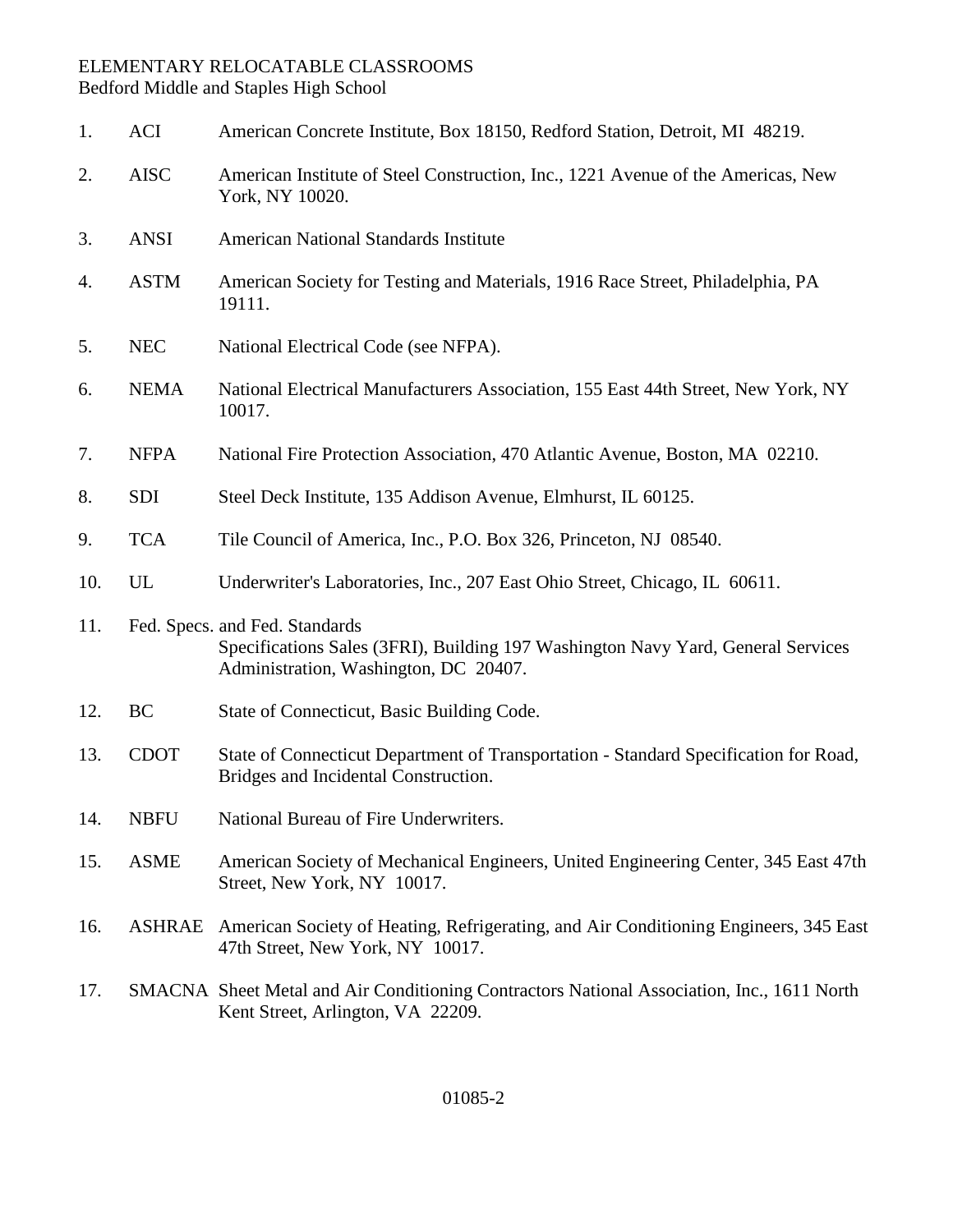### SECONDARY RELOCATABLE CLASSROOMS Westport RFP #19-005 Bedford Middle and Staples High School

| 18. | <b>AMCA</b>             | Air Moving and Conditioning Association, 205 West Touhy Avenue, Park Ridge, IL.                                                                                                                                                                                                                                                                                                                                                        |
|-----|-------------------------|----------------------------------------------------------------------------------------------------------------------------------------------------------------------------------------------------------------------------------------------------------------------------------------------------------------------------------------------------------------------------------------------------------------------------------------|
| 19. | <b>ADA</b>              | Americans with Disabilities Act                                                                                                                                                                                                                                                                                                                                                                                                        |
| 20. | <b>NCAA</b>             | National Collegiate Athletic Association                                                                                                                                                                                                                                                                                                                                                                                               |
| 21. | <b>UFAS</b>             | <b>Uniform Federal Accessibility Standards</b>                                                                                                                                                                                                                                                                                                                                                                                         |
| 22. | <b>CT</b>               | Connecticut                                                                                                                                                                                                                                                                                                                                                                                                                            |
| 23. | <b>IBC</b>              | <b>International Building Code</b>                                                                                                                                                                                                                                                                                                                                                                                                     |
| 24. | <b>BSF</b>              | <b>State of Connecticut Bureau of School Facilities</b>                                                                                                                                                                                                                                                                                                                                                                                |
| 25. | <b>Applicable Codes</b> | 2018 Connecticut State Building Code including the following:<br>Connecticut Supplement, 2018<br>2015 International Building Code<br>2015 International Existing Building Code<br>2015 International Energy Code<br>2015 International Mechanical Code<br>2015 International Plumbing Code<br>2017 NFPA 70 National Electric Code<br>2015 International Fire Code<br>2015 Connecticut State Fire Safety Code<br>ICC/ANSI A117.1 - 2009 |

# **END OF SECTION**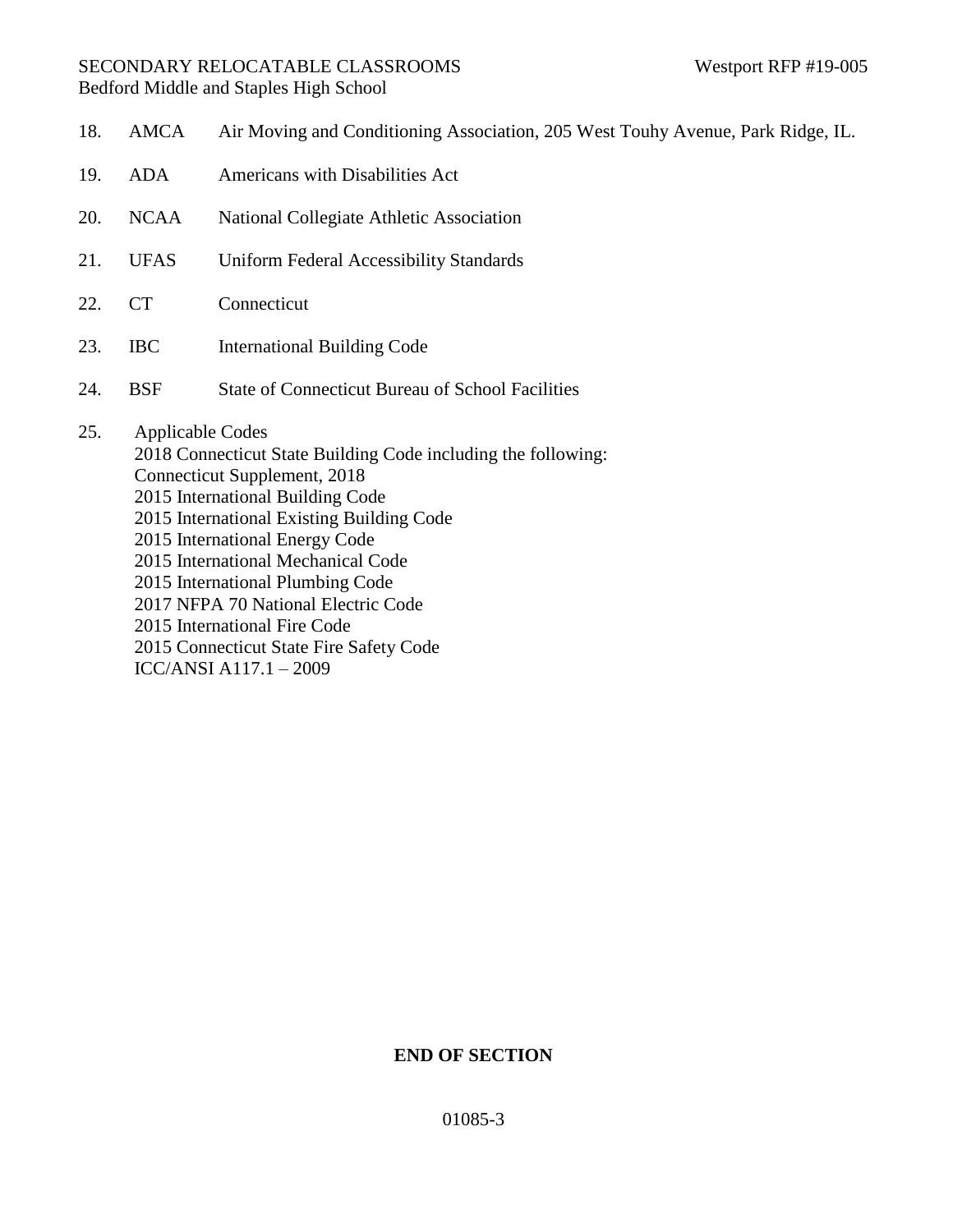### PART ONE - GENERAL

#### 1.1 DESCRIPTION

#### Work Included:

Wherever possible throughout the Contract Documents the minimum acceptable quality of workmanship and materials has been defined by manufacturer's name and catalogue number, reference to recognized industry and government standards, or description of required attributes and performance.

To ensure that the specified products are furnished and installed in accordance with design intent, procedures have been established for advance submittal of design data and for their review by the Architect.

Make all submittals required by the Contract Documents, and revise and resubmit as necessary to establish compliance with the specified requirements.

Related Work Described Elsewhere: Individual requirements for submittals are described in pertinent other Sections of these Specifications.

#### 1.2 QUALITY ASSURANCE

Coordination of Submittals: Prior to each submittal, carefully review and coordinate all aspects of each item being submitted and verify that each item and the submittal for it conforms in all respects with the requirements of the Contract Documents. By affixing the Contractor's signature to each submittal, certify that this coordination has been performed.

#### Certificates of Compliance:

Certify that all materials used in the work comply with all specified provisions thereof, certification shall not be construed as relieving the Contractor from furnishing satisfactory materials if, after tests are performed on selected samples, the material is found to not meet specified requirements.

### 1.3 SUBMITTALS

Make all submittals of shop drawings, samples, requests for substitution and other items in strict accordance with this Section.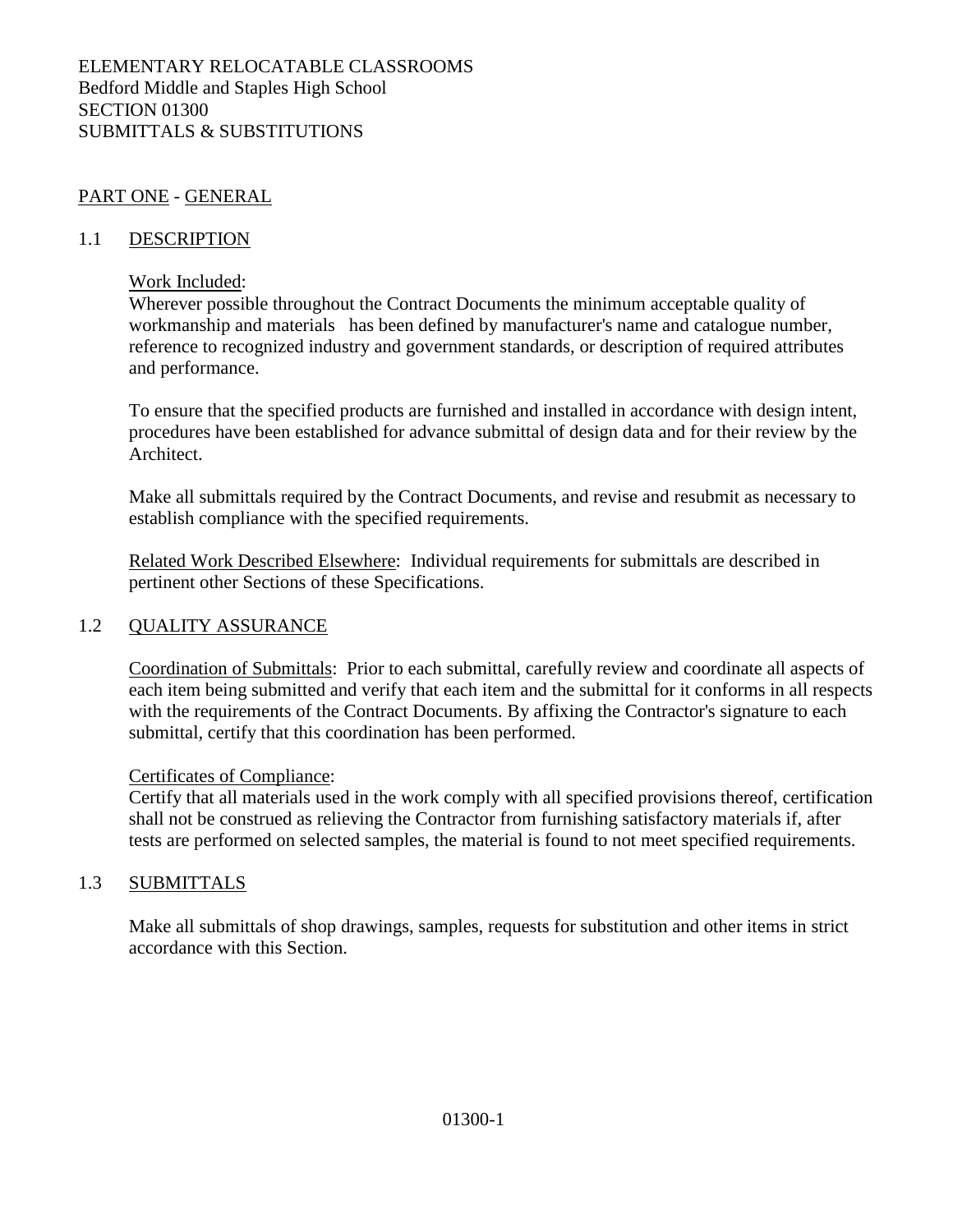### PART TWO - PRODUCTS

#### 2.1 SUBMITTAL SCHEDULE

General: Compile a complete and comprehensive schedule of all submittals anticipated to be made during progress of the work. Include a list of each type of item for which Contractor's Drawings, Shop Drawings, Certificates of Compliance, Material Samples, Guarantees, or other types of submittals are required.

#### 2.2 SHOP DRAWINGS AND COORDINATION DRAWINGS

#### Shop Drawings:

- a. Scale and Measurements: Make all shop drawings accurately to a scale sufficiently large to show all pertinent aspects of the item and its methods of connection to the work.
- b. Type of prints required: Electronic submittals with the approved stamp and signature of the contractor on them.
- c. Reproduction of reviewed shop drawings: Printing and distribution of reviewed shop drawings for the Architect's use will be by the Contractor.

#### 2.3 MANUFACTURER'S LITERATURE

General: Where contents of submitted literature from manufacturers includes data not pertinent to the submittal, clearly indicate which portion of the contents is being submitted for review.

Number of Copies Required: Submit the number of copies which are required to be returned plus one copy which will be retained by the Architect.

#### 2.4 SAMPLES

Accuracy of Samples: Samples shall be of the precise article proposed to be furnished.

Number of Samples Required: Unless otherwise specified, submit all samples in the quantity which is required to be returned plus one which will be retained by the Architect.

Reuse of Samples: In situations specifically so approved by the Architect, the Architect's retained sample may be used in the construction as one of the installed items.

Rejected Sample: Rejected samples will not be returned. A letter of rejection will be issued.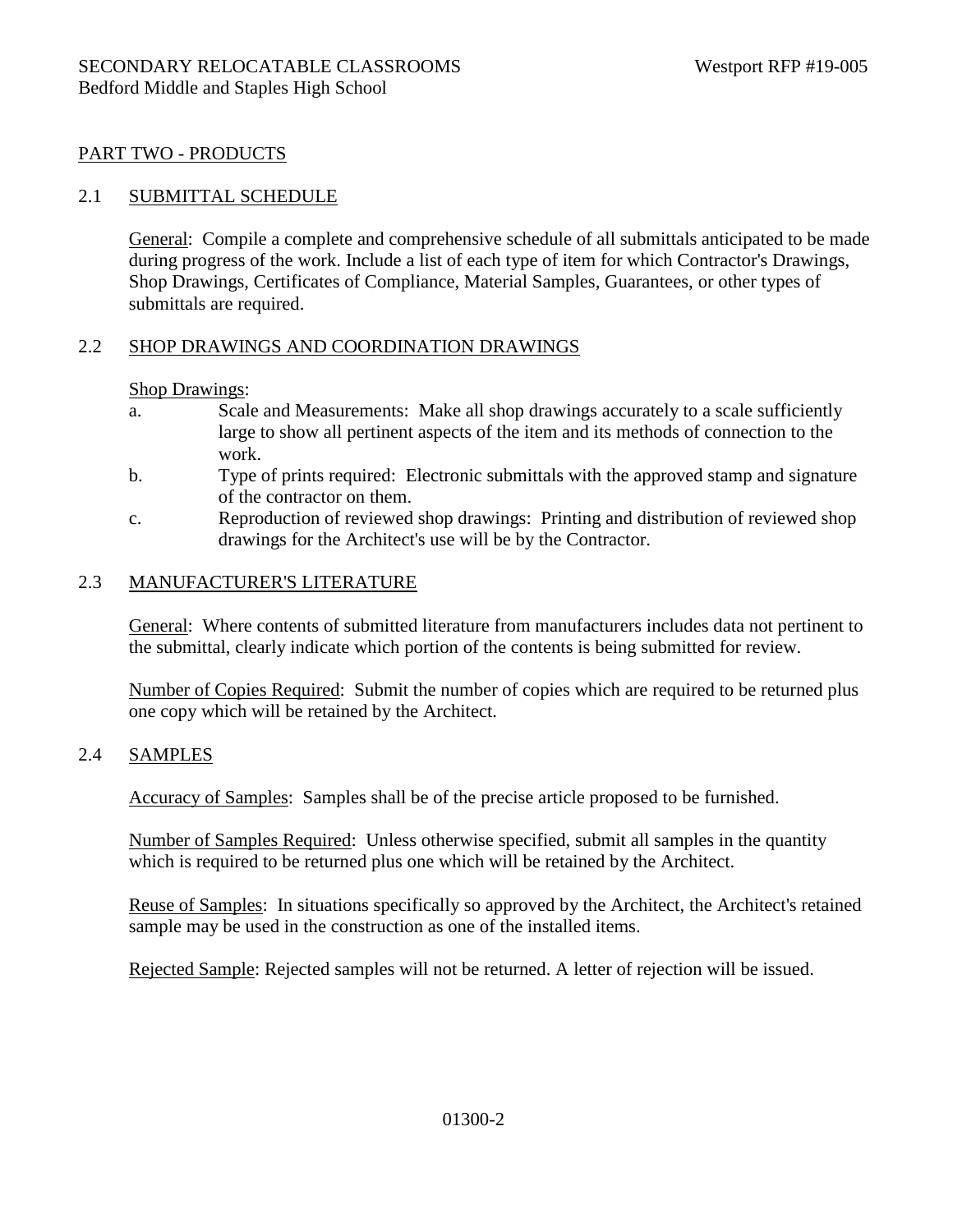### 2.5 COLORS AND PATTERNS

Unless the precise color and pattern is specifically described in the Contract Documents, and whenever a choice of color or pattern is available in a specified product, submit accurate color and pattern charts to the Architect for review and selection.

### 2.6 SUBSTITUTIONS

### Approval Required:

- a. The Contract is based on the standards of quality established in the Contract Documents.
- b. All products proposed for use, including those specified by required attributes and performance shall require approval by the Architect before being incorporated into the work.
- c. Do not substitute materials, equipment, or methods unless such substitution has been specifically approved for this work by the Architect.

### "Or Equal":

- a. Where the phrase "or equal" or "or equal as approved by the Architect" occurs in the Contract Documents, do not assume that materials, equipment, or methods will be approved as equal unless the items has been specifically approved for this work by the Architect.
- b. The decision of the Architect shall be final.

### PART THREE - EXECUTION

### 3.1 IDENTIFICATION OF SUBMITTALS

General: Consecutively number all submittals. Accompany each submittal with a Letter of Transmittal containing all pertinent information required for identification and checking of submittals.

Identify each sample and shop drawing with the project name. Contractors name, producer name and brand and the specification section number.

Re-submittals: When material is resubmitted for any reason, transmit under a new Letter of Transmittal.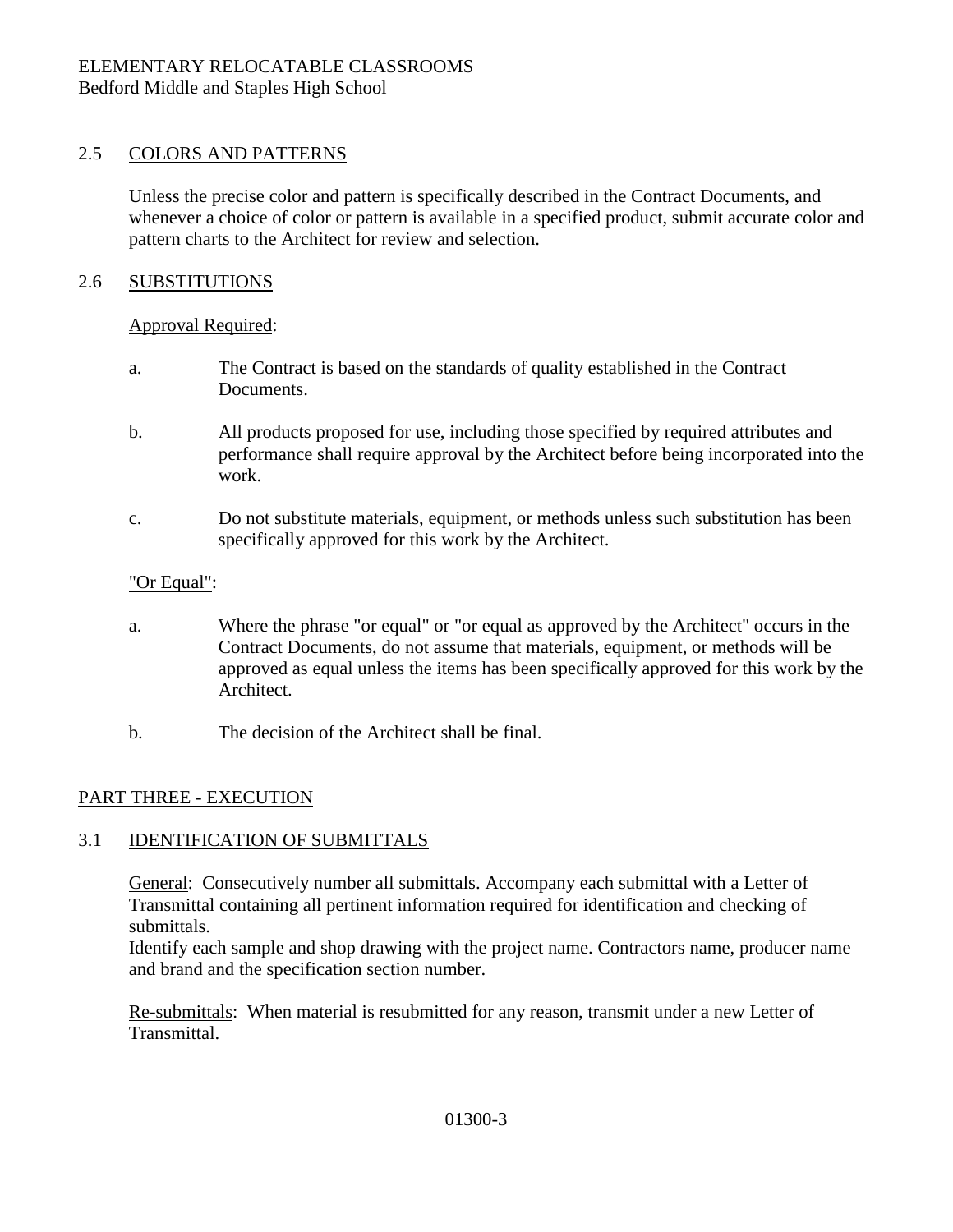### SECONDARY RELOCATABLE CLASSROOMS Westport RFP #19-005

Bedford Middle and Staples High School

### 3.2 COORDINATION OF SUBMITTALS

General: Prior to submittal for approval use all means necessary to fully coordinate all material including, but not necessarily limited to:

- 1. Determine and verify all interface conditions, catalog numbers, and similar data.
- 2. Coordinate with other trades as required.
- 3. Clearly indicate all deviations from requirements of the Contract Documents.

Grouping Submittals: Unless otherwise specified, make all submittals in groups containing all associated items to ensure that information is available for checking each item when it is received. Partial submittals may be rejected as not complying with the provisions of the Contract Documents and the Contractor shall be strictly liable for all delays so occasioned.

### 3.3 TIMING OF SUBMITTALS

General: Make all submittals far enough in advance of scheduled dates for installation to provide all time required for reviews, for securing necessary approvals, for possible revisions and resubmittals, and for placing orders and securing delivery.

Architect's review time: In scheduling, allow at least ten calendar days for review by the Architect following his receipt of the submittal.

Delays: Delays caused by tardiness in receipt of submittals will not be an acceptable basis for extension of the contract completion date.

### 3.4 ARCHITECT'S REVIEW

General: Review by the Architect shall not be construed as a complete check; but only that the general method of construction and detailing is satisfactory. Review shall not relieve the Contractor from responsibility for errors which may exist.

Revisions: Make all revisions required by the Architect. If the Contractor considers any required revision to be a change, he shall so notify the Architect as provided for under "Changes" in the General Conditions. Show each drawing revision by number, date, and subject in a revision block on the drawing. Make only those revisions directed or approved by the Architect.

### 3.5 CONTRACTORS REVIEW

The Contractor MUST review, approve and sign the shop drawings prior to submittal to the Architect. The Contractor is responsible for quantities, dimensions and verification of field conditions.

### 3.6 RESUBMITTALS

When any shop drawing or sample is required to be submitted more than two times for review the Contractor shall pay the cost for the Engineer and/or architect to review the additional submittals. The Architect/Engineer will bill the Owner for the extra cost and the Owner will backcharge the contractor for this expense.

#### **END OF SECTION** 01300-4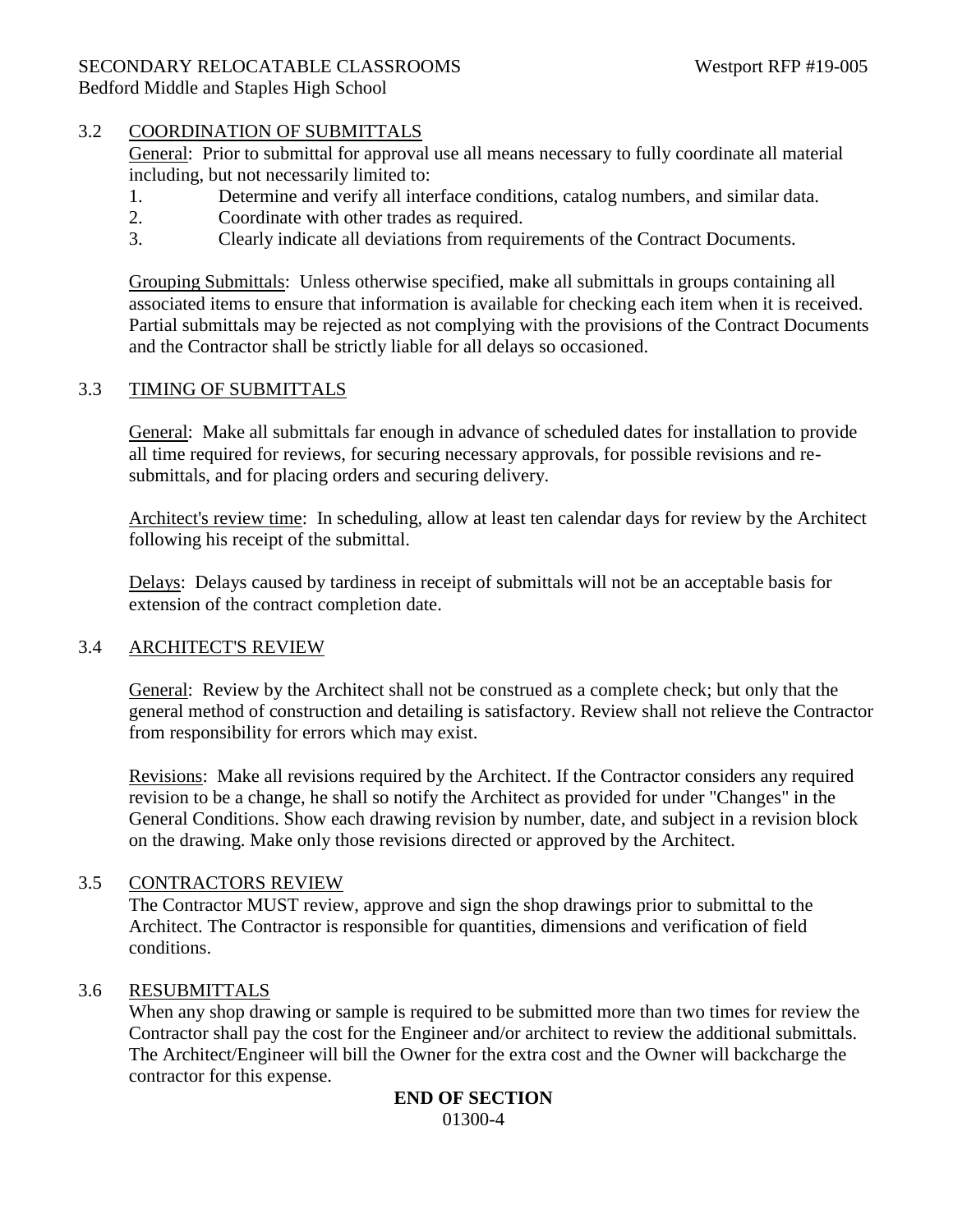#### PART 1 - GENERAL

#### 1.1 LABORATORY TESTING

The Owner will select and pay costs of all initial tests and reports listed in the various Sections.

#### 1.2 QUALIFICATION OF LABORATORY

The construction inspection and materials testing laboratory selected will substantially comply with the basic requirements of ASTM E329-77, "Recommended Practice for Inspection and Testing Agencies for Concrete, Steel, and Bituminous Materials as Used in Construction" and will submit to the Architect a copy of the report of inspection of their facilities made by the Materials Reference Laboratory of the National Bureau of Standards during the most recent tour of such inspection, together with a memorandum stating steps taken to remedy deficiencies reported by this inspection.

Testing machines and instrumentation employed by the laboratory shall be calibrated at intervals not exceeding 12 months by devices of accuracy traceable to the National Bureau of Standards; and the laboratory will submit to the Architect applicable documentation of calibration.

### 1.3 AUTHORITY AND DUTIES OF THE LABORATORY

The Laboratory will not be authorized to revoke, alter, relax, enlarge, or release any requirements of the Contract Documents or to approve or accept any portion of the work. When it appears that the material furnished or work performed by the Contractor fails to fulfill Contract Document requirements, the laboratory will promptly direct the attention of the Architect and the Contractor to such deficiencies.

Results of all testing specified will be documented in report form and 4 copies of each report will be issued promptly and directly to the Architect for review and distribution.

#### 1.4 RESPONSIBILITIES AND DUTIES OF CONTRACTOR

The use of laboratory services shall in no way relieve the Contractor of his responsibility to furnish materials and construction in full compliance with the requirements of the Contract Documents.

To facilitate testing services, the Contractor shall cooperate with the laboratory and secure and deliver to the Architect or to the laboratory, without extra cost to the Owner,

Preliminary representative samples of the materials he proposes to use and which are required to be tested.

01400-1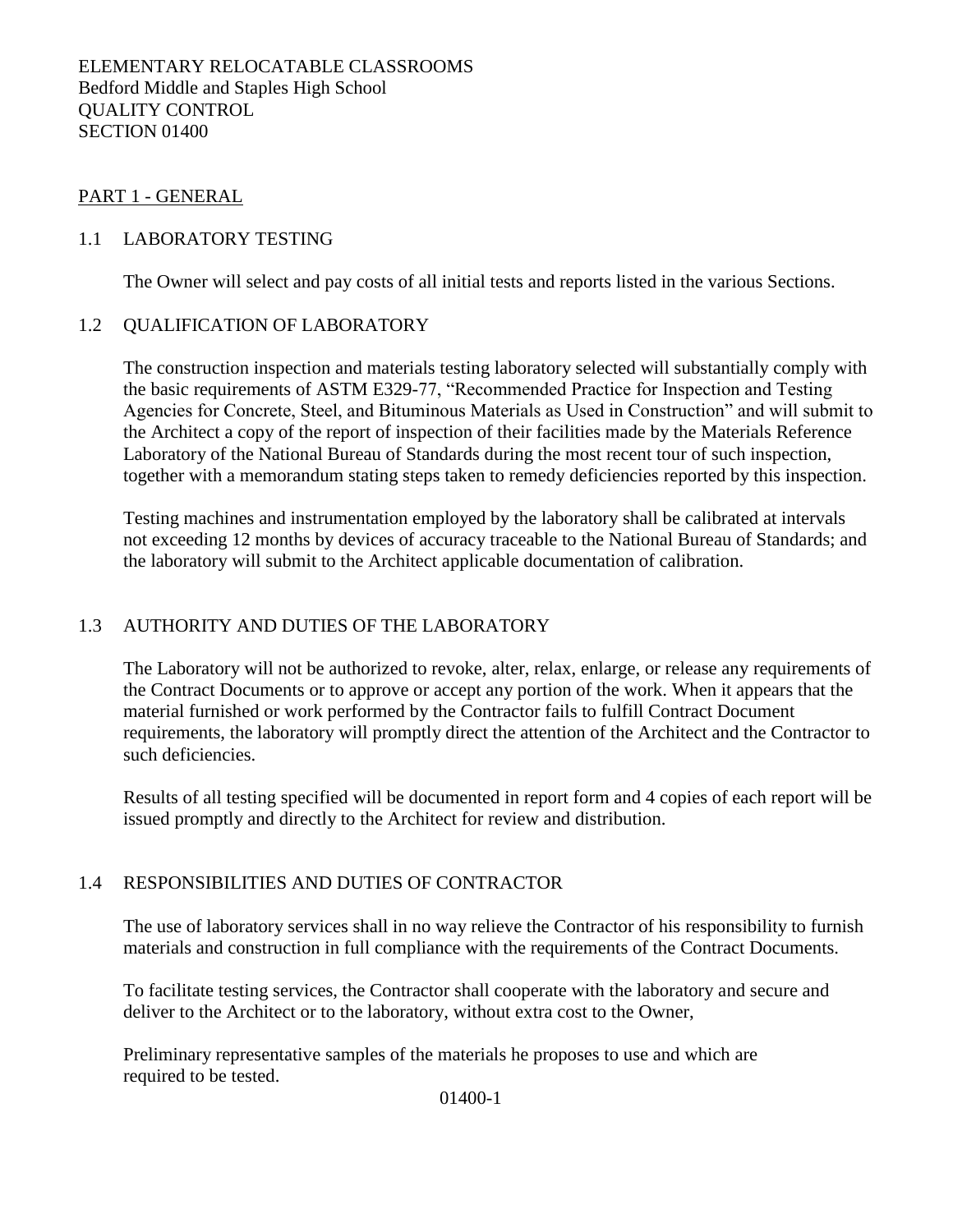### SECONDARY RELOCATABLE CLASSROOMS Westport RFP #19-005 Bedford Middle and Staples High School

Furnish such casual labor and all facilities which are necessary to obtain and handle samples at the project and to facilitate the specified inspections.

Advise the laboratory sufficiently in advance of operations to allow for completion of tests and for the assignment of personnel.

Provide and maintain for the sole use of the laboratory adequate facilities for safe storage and proper curing of such test specimens which must remain on the project sire prior to testing.

Pay the laboratory for such tests or inspections as are performed exclusively for the Contractor's convenience, and for such retests as may be occasioned by initial nonconformance of the materials with the Contract Documents.

### **END OF SECTION**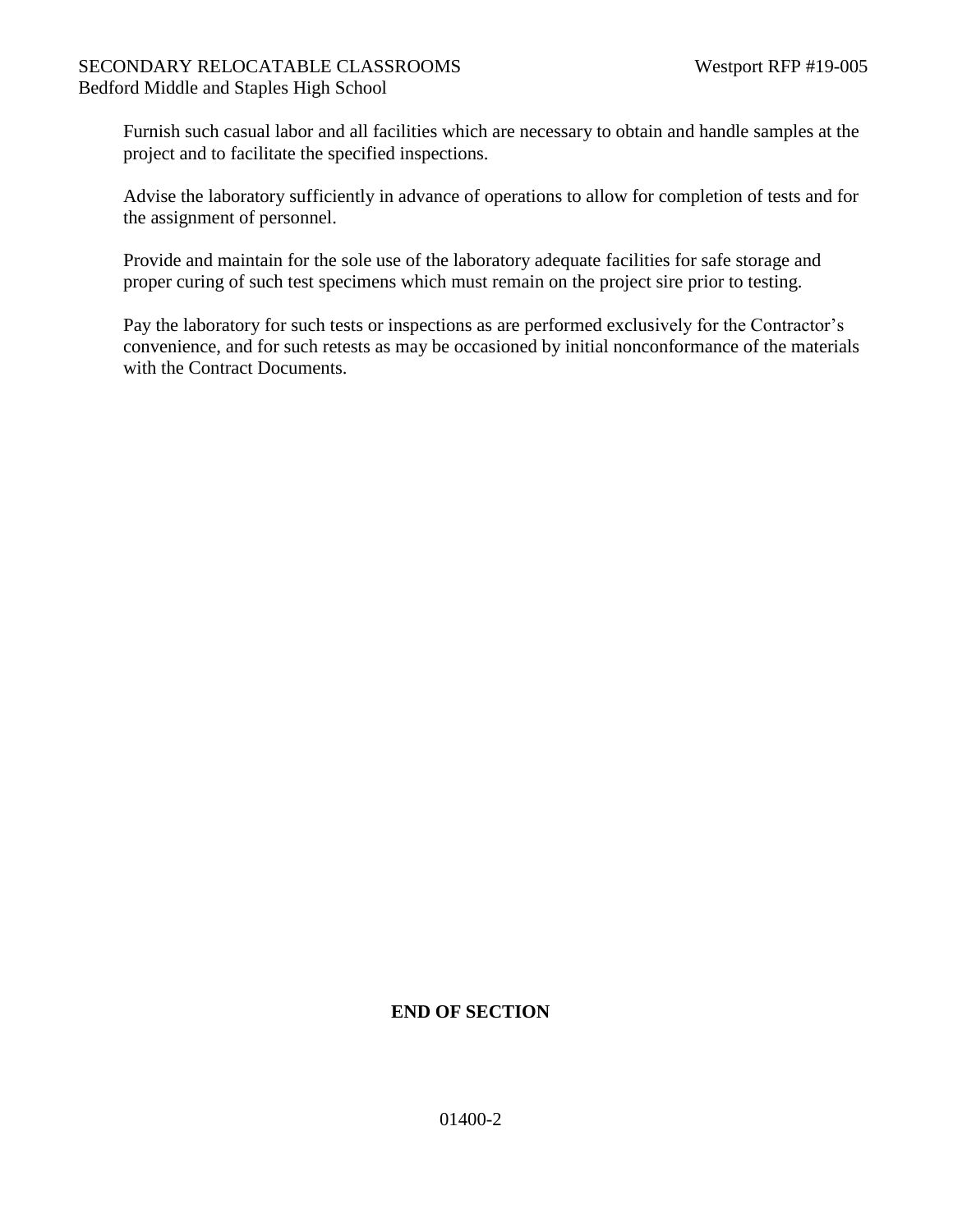#### ELEMENTARY RELOCATABLE CLASSROOMS Bedford Middle and Staples High School SECTION 01500 TEMPORARY FACILITIES

#### PART ONE - GENERAL

#### 1.1 DESCRIPTION

Work Included: Temporary facilities and controls required for this work include, but are not necessarily limited to:

- 1. Enclosures such as tarpaulins, barricades, and canopies including those required to provide a separation between the area of construction and the remaining areas.
- 2. All pertinent safety regulations; ladders, planks, hoists, barricades, and similar items normally furnished by the individual trades in execution of their own portions of the work.
- 3. Temporary electricity for construction.
- 4. Temporary sanitary (toilet) facilities
- 5. Construction fence around the perimeter of the construction area. Minimum 5ft high.

#### 1.2 PRODUCT HANDLING

Use all means necessary to maintain temporary facilities and controls in proper and safe condition throughout progress of the work.

#### PART TWO - PRODUCTS

#### 2.1 UTILITIES

General: All temporary facilities shall be subject to the Architect's approval and shall be provided by the contractor as required.

Electricity: Electrical contractor shall furnish and install all necessary temporary wiring, as required to provide adequate power and artificial lighting at all points where required for work and safety.

#### 2.2 ENCLOSURES

Furnish, install and maintain for the duration of construction all required scaffolds, tarpaulins, barricades, canopies, warning signs, steps, bridges, platforms, and other temporary construction necessary for proper completion of the work in compliance with all safety and other regulations.

Furnish and install a construction fence around the perimeter of the construction area. Fence to be a minimum of 5 ft high.

#### PART THREE - EXECUTION

#### 3.1 MAINTENANCE AND REMOVAL

Maintain all temporary facilities and controls as long as needed for the safe and proper completion of the work. Remove all facilites at the completion of the project.

#### **END OF SECTION** 01500-1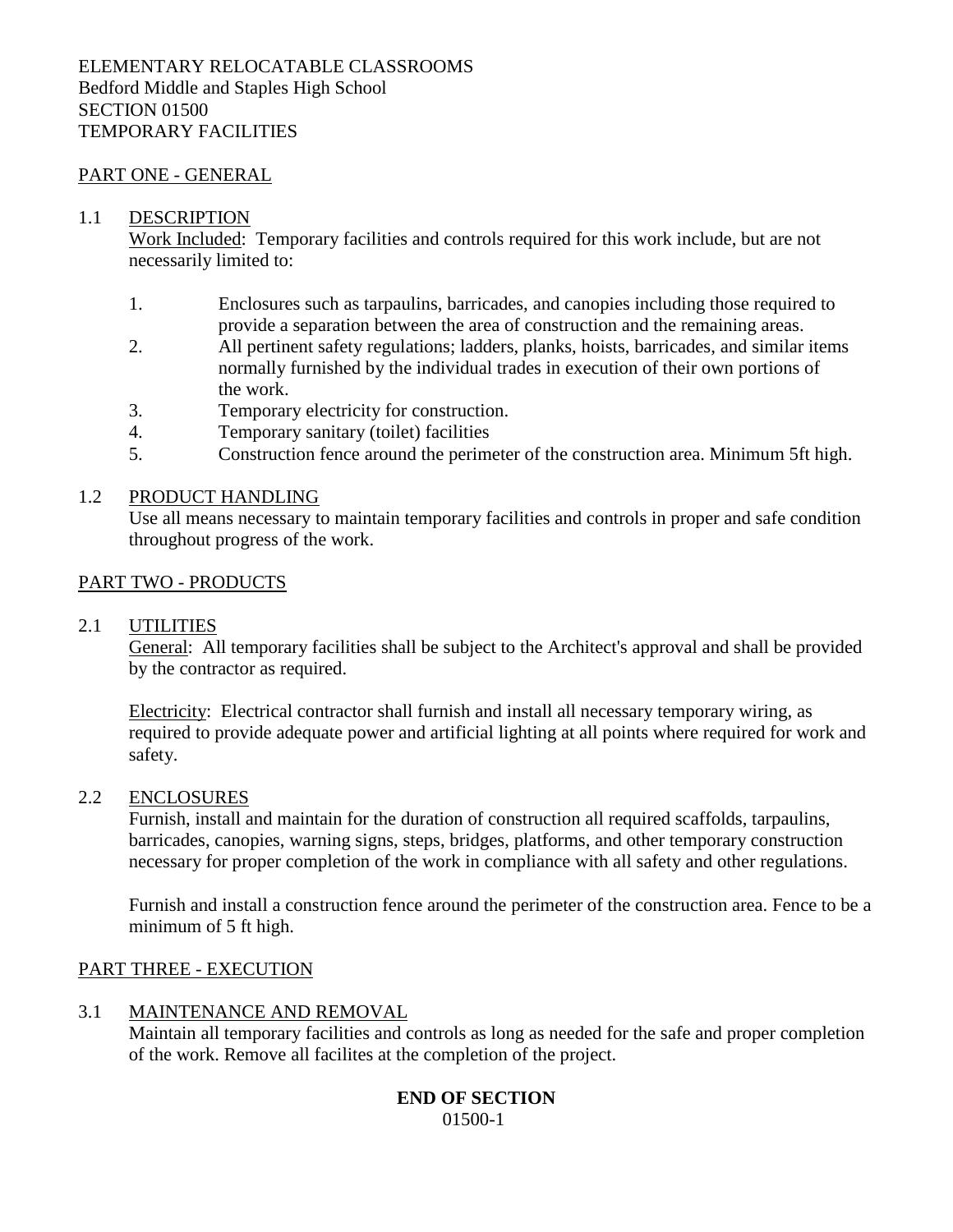#### PART ONE - GENERAL

#### 1.1 DESCRIPTION

Work Included: Throughout the construction period, maintain the building and site in a standard of cleanliness as described in this Section.

Related Work Described Elsewhere: In addition to standards described in this Section, comply with all requirements for cleaning up as described in various other sections of these Specifications.

#### 1.2 QUALITY ASSURANCE

Inspection: Conduct daily inspection, to verify that requirements of cleanliness are being met.

Codes and Standards: In addition to the standards described in this Section, comply with all pertinent requirements of governmental agencies having jurisdiction.

#### PART TWO - PRODUCTS

#### 2.1 CLEANING MATERIALS AND EQUIPMENT

Provide all required personnel, equipment, and materials needed to maintain the specified standard of cleanliness.

#### 2.2 COMPATIBILITY

Use only the cleaning materials and equipment, which are compatible with the surface being cleaned, as recommended by the manufacturer of the material.

#### PART THREE - EXECUTION

#### 3.1 PROGRESS CLEANING

Retain all stored items in an orderly arrangement allowing maximum access, not impeding drainage or traffic, and providing the required protection of materials.

Do not allow the accumulation of scrap, debris, water material and other items not required for construction of this work.

Maintain the site and building in a neat and orderly condition at all times.

#### 01710-1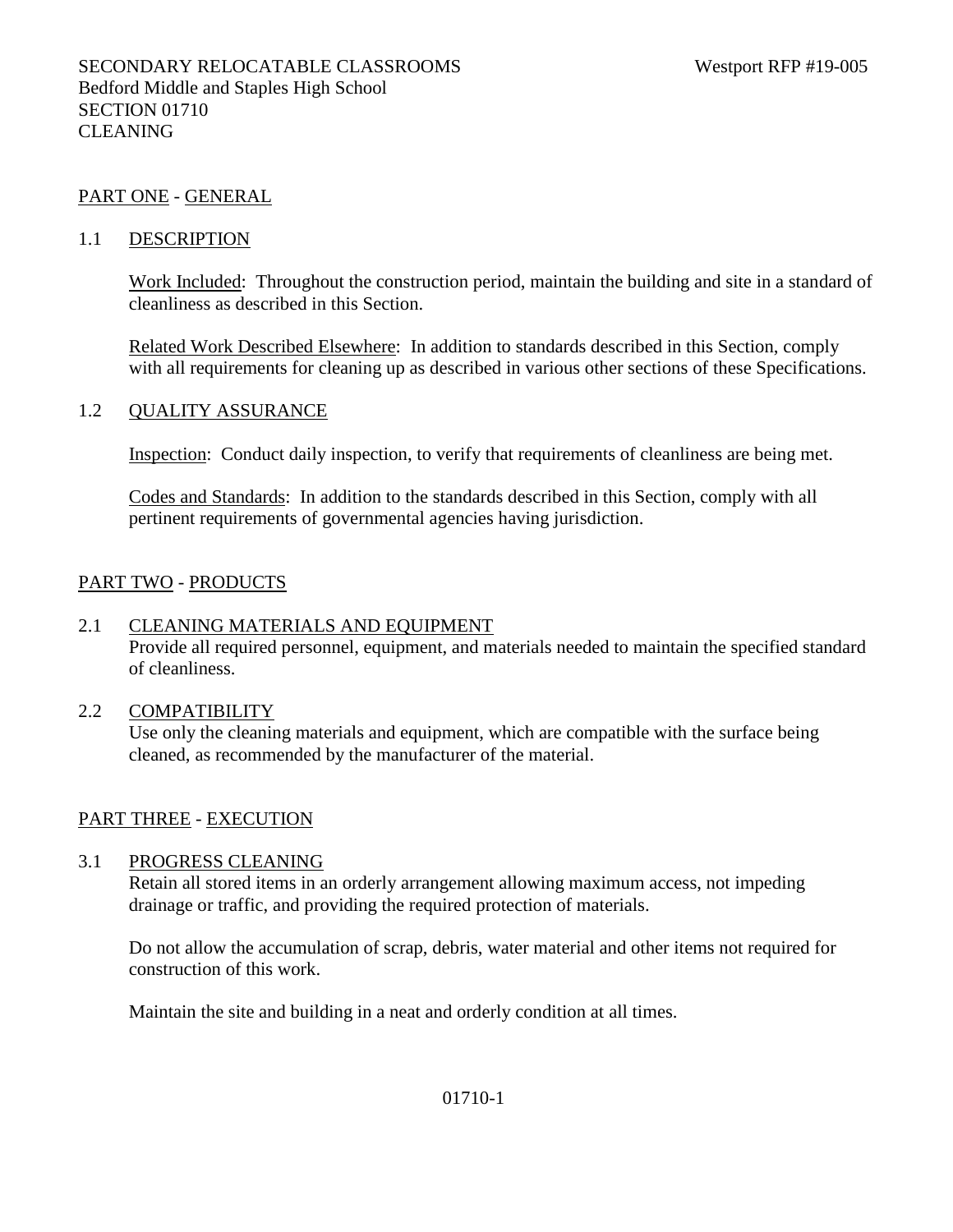#### ELEMENTARY RELOCATABLE CLASSROOMS Bedford Middle and Staples High School

Daily, and more often if necessary, inspect the structures and pick up all scrap, debris, and waste material. Remove all such items to the place designated for their storage.

As required preparatory to installation of succeeding materials, clean the structures or pertinent portions thereof to the degree of cleanliness recommended by the manufacturer of the succeeding materials, using all equipment and materials required to achieve the required cleanliness.

### 3.2 FINAL CLEANING

General: Prior to completion of the work, remove from the job site all tools, surplus materials, equipment, scrap, debris, and waste.

Site: Unless otherwise specifically directed by the Architect, broom clean all paved areas on the site directly adjacent to the area of construction. Completely remove all resultant debris.

Exterior: Visually inspect all exterior surfaces and remove all traces of soil, waste materials, smudges, and other foreign matter. Remove all traces of splashed materials from adjacent surfaces.

Interior: Visually inspect all interior surfaces and remove all traces of soil, waste material, smudges, and other foreign matter. Remove all traces of splashed materials from adjacent surfaces. Remove all paint droppings, spots, stains, and dirt from finished surfaces. Leave area "Broom Clean".

Windows: Wash and clean all windows. Remove all stickers on glass.

### **END OF SECTION**

01710-2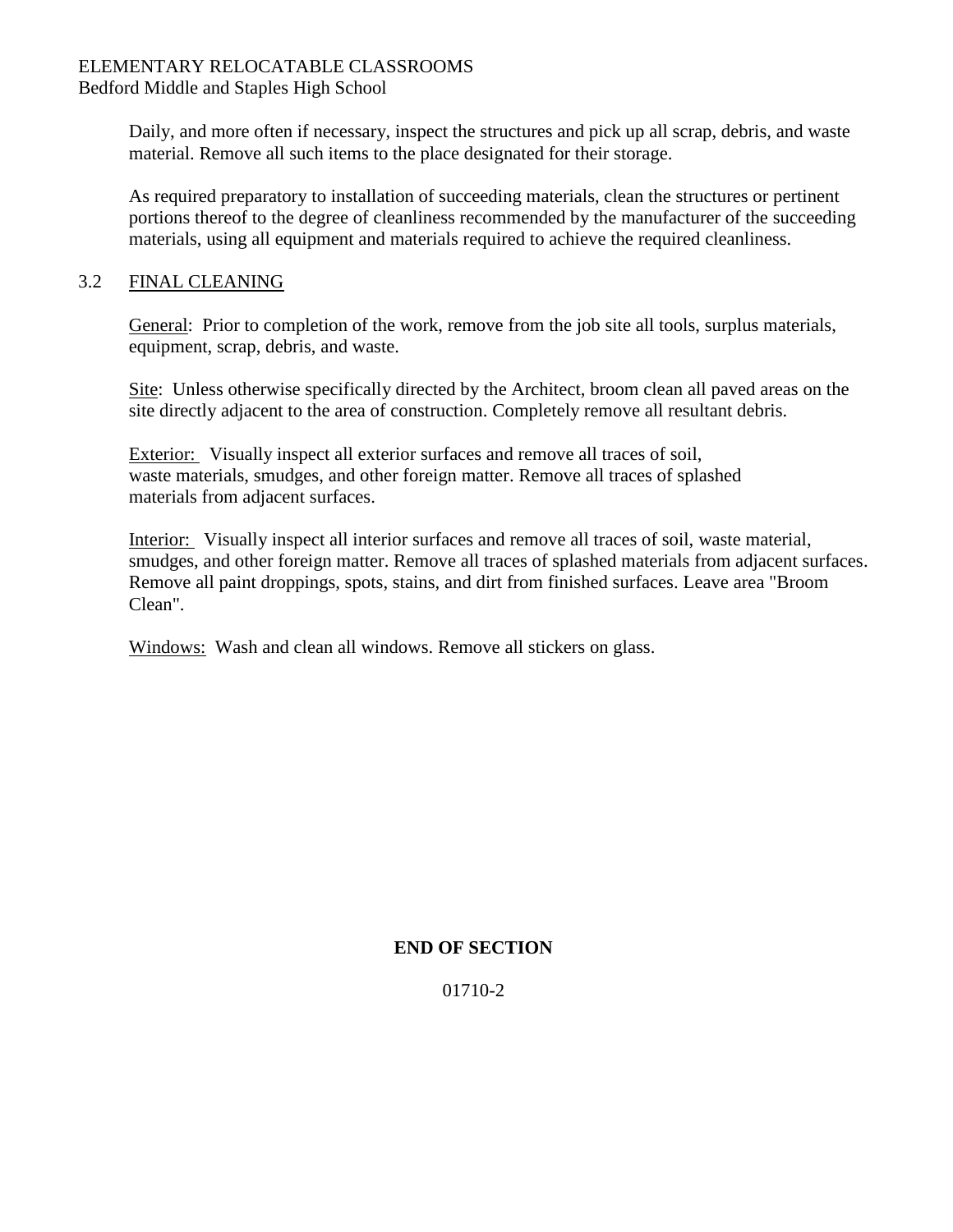#### PART ONE - GENERAL

#### 1.1 DESCRIPTION

Work Included: To aid in the continued instruction of operating and maintenance personnel, and to provide a positive source of information regarding the products incorporated in the work, furnish and deliver the data described in this Section and in pertinent Sections of these Specifications.

#### Related Work Described Elsewhere:

Make all submittals in strict accordance with the provisions of Sections 01300.

Required contents of submittals may also be amplified in the pertinent other Sections.

#### 1.2 QUALITY ASSURANCE

In preparation of data required by this Section, use only personnel who are thoroughly trained and experienced in operation and maintenance of the described items, completely familiar with the requirements of this Section, and skilled in technical writing to the degree needed for communicating the essential data.

#### 1.3 SUBMITTALS

Manual: Submit three copies of all manuals to the Architect prior to the final acceptance of the work.

#### PART TWO - PRODUCTS

#### 2.1 INSTRUCTION MANUALS

General: Submit instruction and maintenance manuals in the following form: 8-1/2" X 11" paper, typewritten, with front cover that clearly identifies the manual.

Contents: Include at least the following information in all manuals:

- a. Name and model number of equipment.
- b. Complete instructions regarding operation and maintenance of all equipment involved, including lubrication, disassembly, and reassembly.
- c. Complete nomenclature and part number of all replacement parts, name, and address of nearest vendor, and all other pertinent data regarding procurement procedure.
- d. Copy of all guarantees and warranties issued.
- e. Such other data as required in pertinent other Sections of these specifications.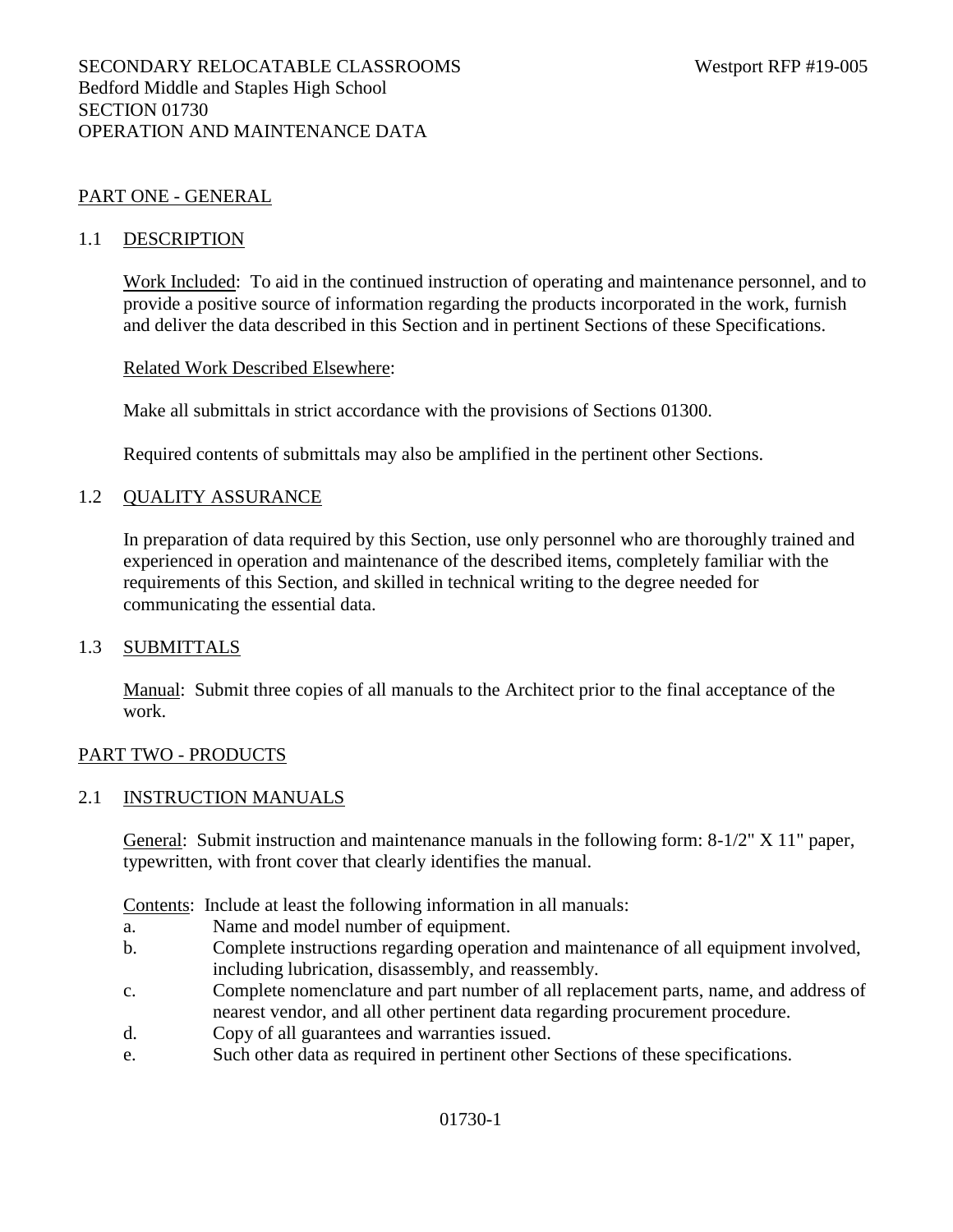### ELEMENTARY RELOCATABLE CLASSROOMS Bedford Middle and Staples High School

### PART THREE - EXECUTION

### 3.1 INSTRUCTION MANUALS

All manuals shall be prepared to make the Owner aware of all required maintenance of equipment.

### **END OF SECTION**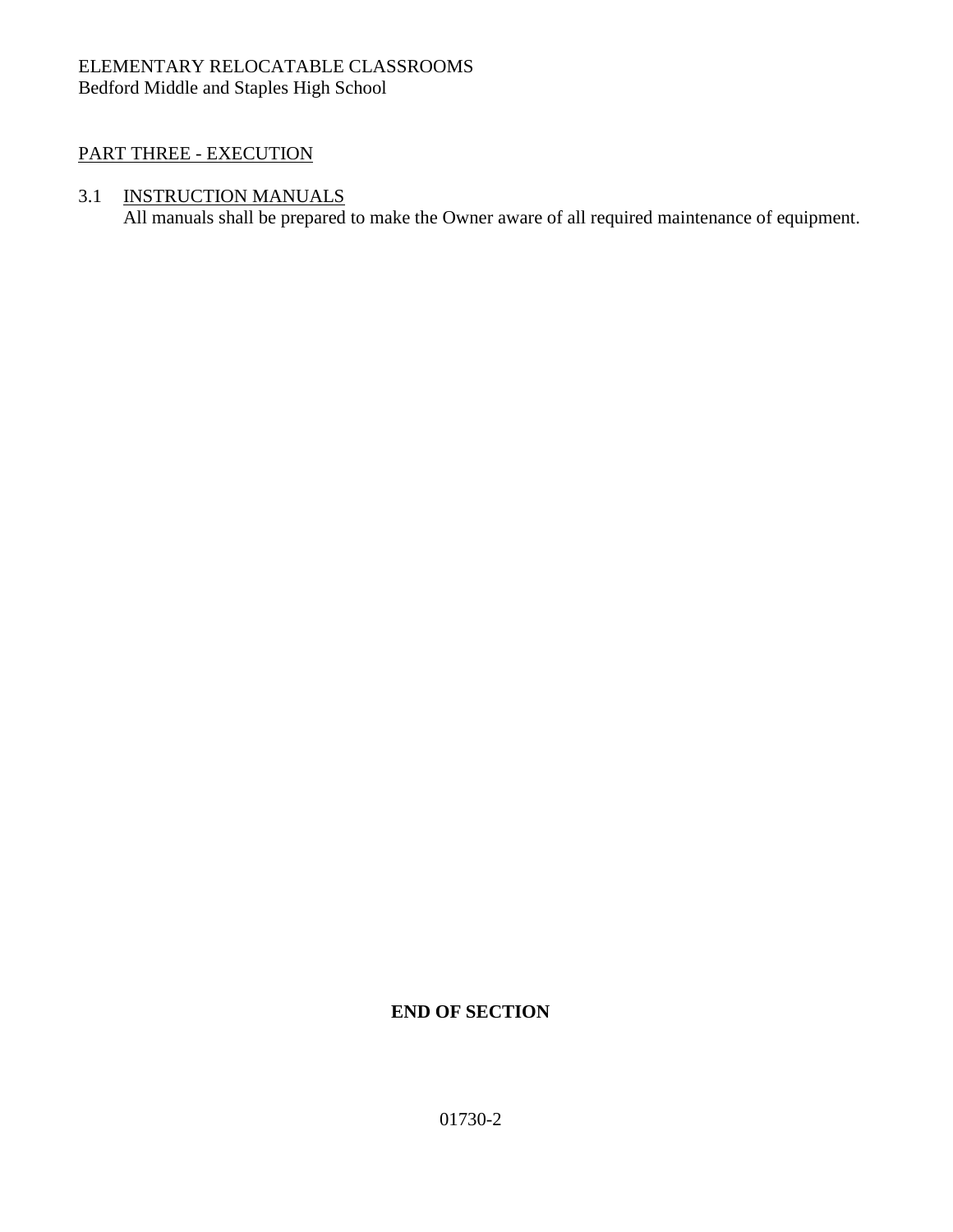#### PART ONE - GENERAL CLEAN-UP

Remove all temporary utilities including the construction fence from the site.

At substantial completion of the project clean all surfaces, remove all labels, clean the construction area of the site and remove all debris from the site.

#### GUARANTEE & WARRANTY

In addition to the warranty & guarantees stipulated in the general conditions the following shall apply;

Warrant and guaranty all work for a period of one year from the date of the certificate of occupancy obtained from the Town of Westport, CT. This shall include all work performed by subcontractors, and material supplied by subcontractors.

Guaranty the building, including the roof of the modular classroom building to be watertight and free of leaks for a period of ten years from the date of the final payment.

Guaranty the roof and walls area of the existing school building where the new conduits are installed on or through, are watertight and the contractor shall guaranty that they will remain watertight and free of leaks for a period of five years from the date of the final payment.

#### MAINTENANCE MANUALS

Submit three copies of maintenance and operating manuals that specify full details for care and maintenance of all new equipment and visible surfaces.

#### SIESMIC DOCUMENTATION

Provide documentation from a CT licensed structural engineer that the modular classrooms are properly anchored to the foundation system in accordance with all codes and regulations, including all seismic requirements.

#### CONNECTICUT STATE DEPARTMENT OF EDUCATION FORMS

Provide fully executed Connecticut Department of Education (SDE) Siesmic Certification Forms for Ceiling Systems, Structural Systems, Mechanical Systems and Electrical Systems. Modification or substitution of the SDE forms will not be acceptable.

Provide fully executed SDE Acoustical Performance Certification. No modifications or substitution will be accepted.

#### END OF SECTION 01800-1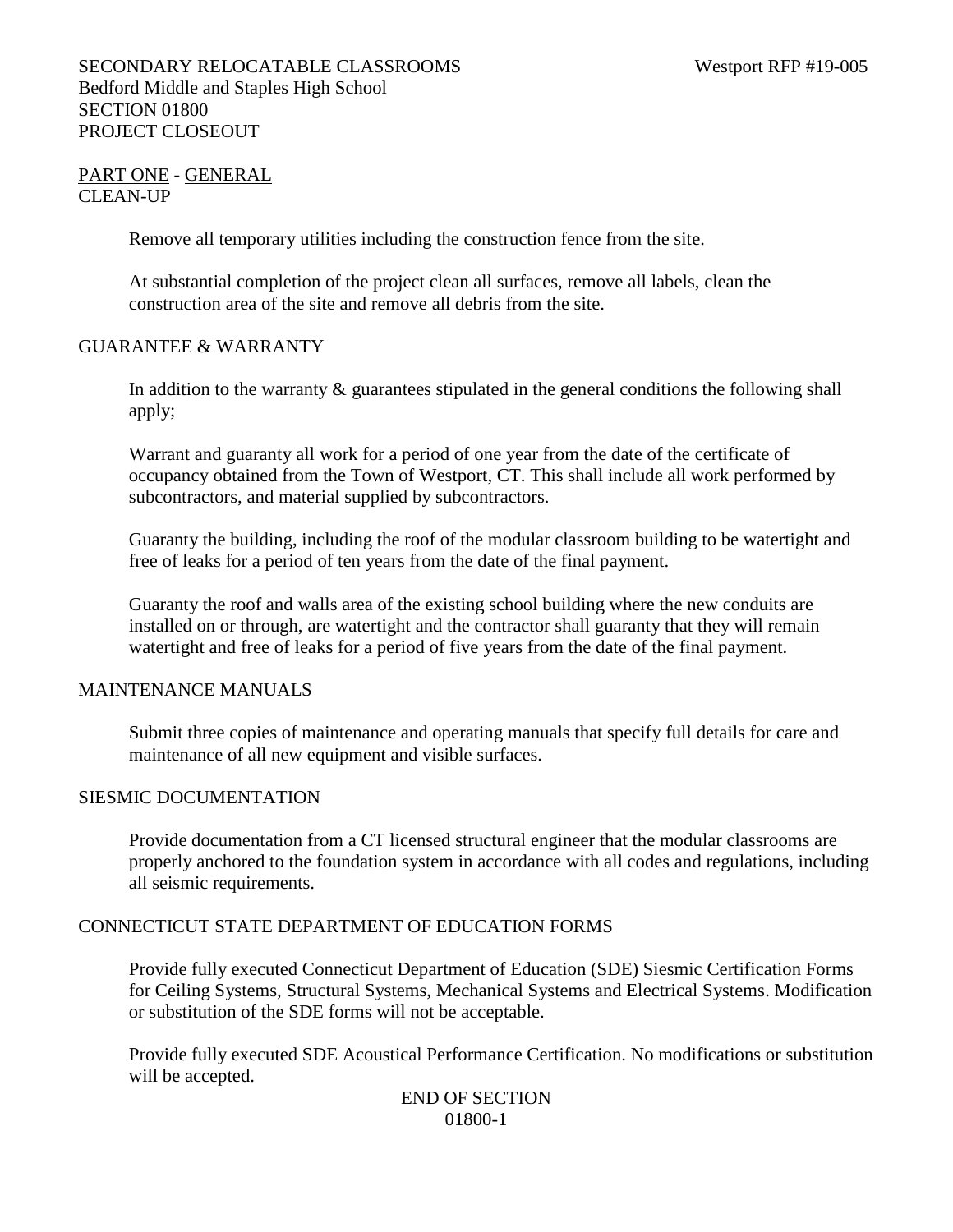#### PART 1 - GENERAL

#### 1.1 RELATED DOCUMENTS

Drawings and general provisions of the Contract, including General and Supplementary Conditions and Division-1 Specification sections, apply to the work of this section. Refer to Section 13122 for additional information.

#### 1.2 DESCRIPTION

Furnish all labor, materials, tools, equipment, transportation and services to complete all concrete work. Scope of work to include foundation for modular building and new concrete stairs. Contractor must verify the height of the foundation piers prior to submitting a bid.

#### 1.3 STANDARDS

Applicable portions of the following codes and standards are hereby made part of this specification in their entirety as though fully set forth herein.

ACI 301-96 *"Standard Specification for Structural Concrete."*

ACI 318-95 *"Building Code Requirements For Reinforced Concrete"* and commentary.

ACI 315-80 *"Details and Detailing of Concrete Reinforcement."*

#### 1.4 DELIVERY, STORAGE, AND HANDLING

Reinforcing steel shall be stored off of the ground on wood sleepers.

1.5 Install concrete pier foundation system at new location for modular units. Provide foundation plan prepared by Structural Engineer based on structural system of existing modular units.

#### PART 2 - PRODUCTS

#### 2.1 MATERIALS

Concrete shall be in accordance with ASTM C94-80 "*Standard Specification for Ready-Mixed Concrete*."

Cement: ASTM C150 TYPE I or II. Only one brand of cement shall be used.

Normal weight aggregates: ASTM C33, aggregates shall be from a single source.

Air entraining admixtures: ASTM C260.

Water-reducing and retarding: ASTM C494, and containing not more than 1% chloride

Mix water shall be clean, fresh, and potable.

Non-shrink grout: Five Star Grout.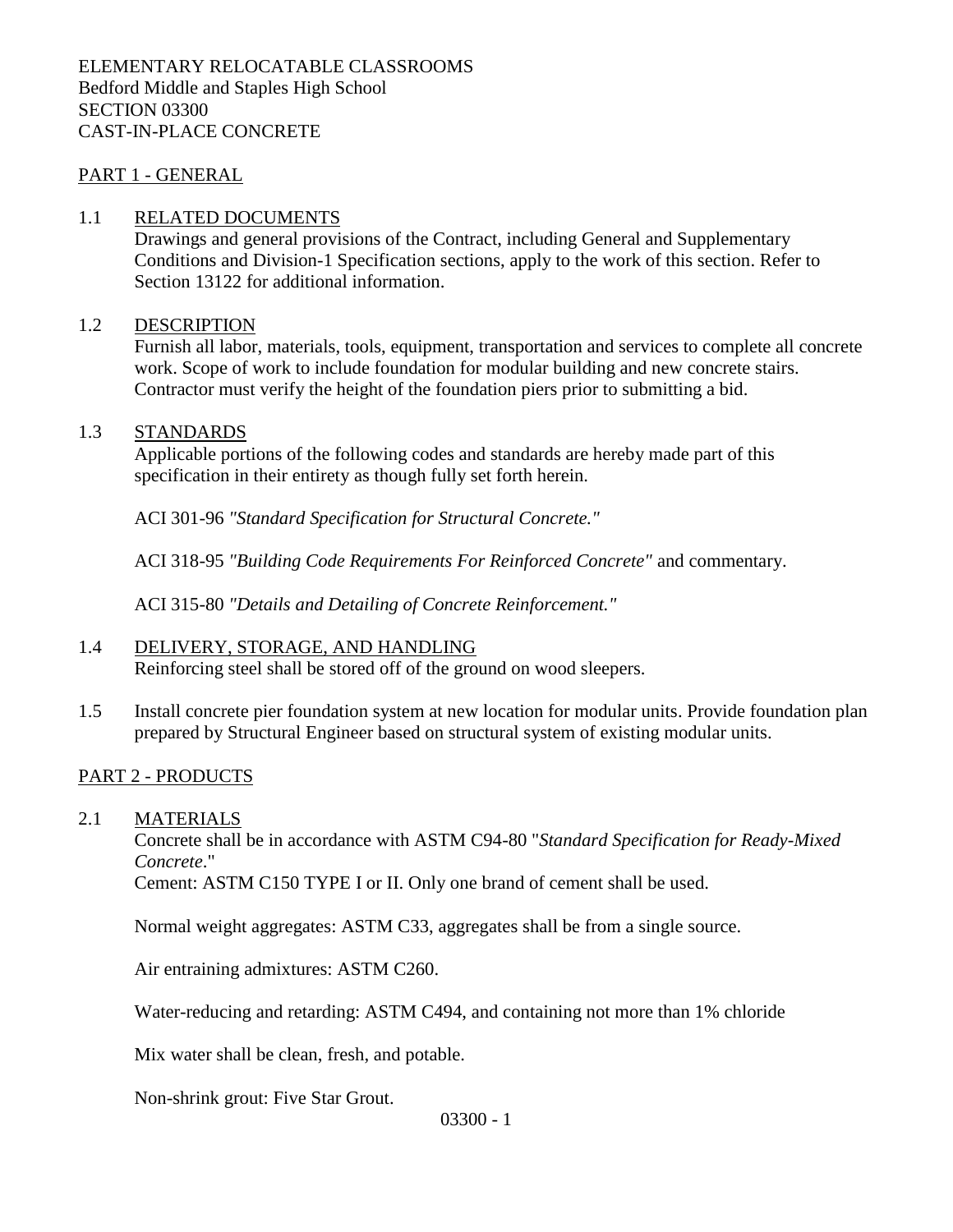### 2.2 PROPORTIONING

Concrete compressive strength at 28 days: 3000 psi for footings & foundations.

Concrete proportions shall be selected in accordance with ACI 211.1-89.

All concrete shall be air-entrained, except concrete for interior slab-on-grade. Total air content shall be not less than 4% and not more than 8% by volume.

Water-cement ratio shall not exceed 0.50.

Maximum slump: 5 inches for all other concrete. Minimum slump: 2 inches.

The nominal maximum size of coarse aggregate shall be not larger than:

- 1. 1/5 the narrowest dimension between sides of forms
- 2. 3/4 the minimum clear spacing between reinforcing bars.

Calcium chloride shall not be used.

#### PART 3 - EXECUTION

#### 3.1 FORMWORK

Forms shall result in a final structure that conforms to shapes, lines, and dimensions as required by the design drawings and specifications.

Forms shall be substantial and sufficiently tight to prevent leakage of mortar.

Before placing the reinforcing steel or the concrete, the surface of the forms shall be covered with an acceptable form release coating material that will effectively prevent absorption of moisture, prevent bond with the concrete, and not stain the concrete surfaces.

Clean forms prior to concrete placement. Remove all chips, wood, sawdust, dirt, rubbish, or other debris.

Chamfer strips shall be placed in the corners of forms to produce beveled edges on surfaces exposed to view.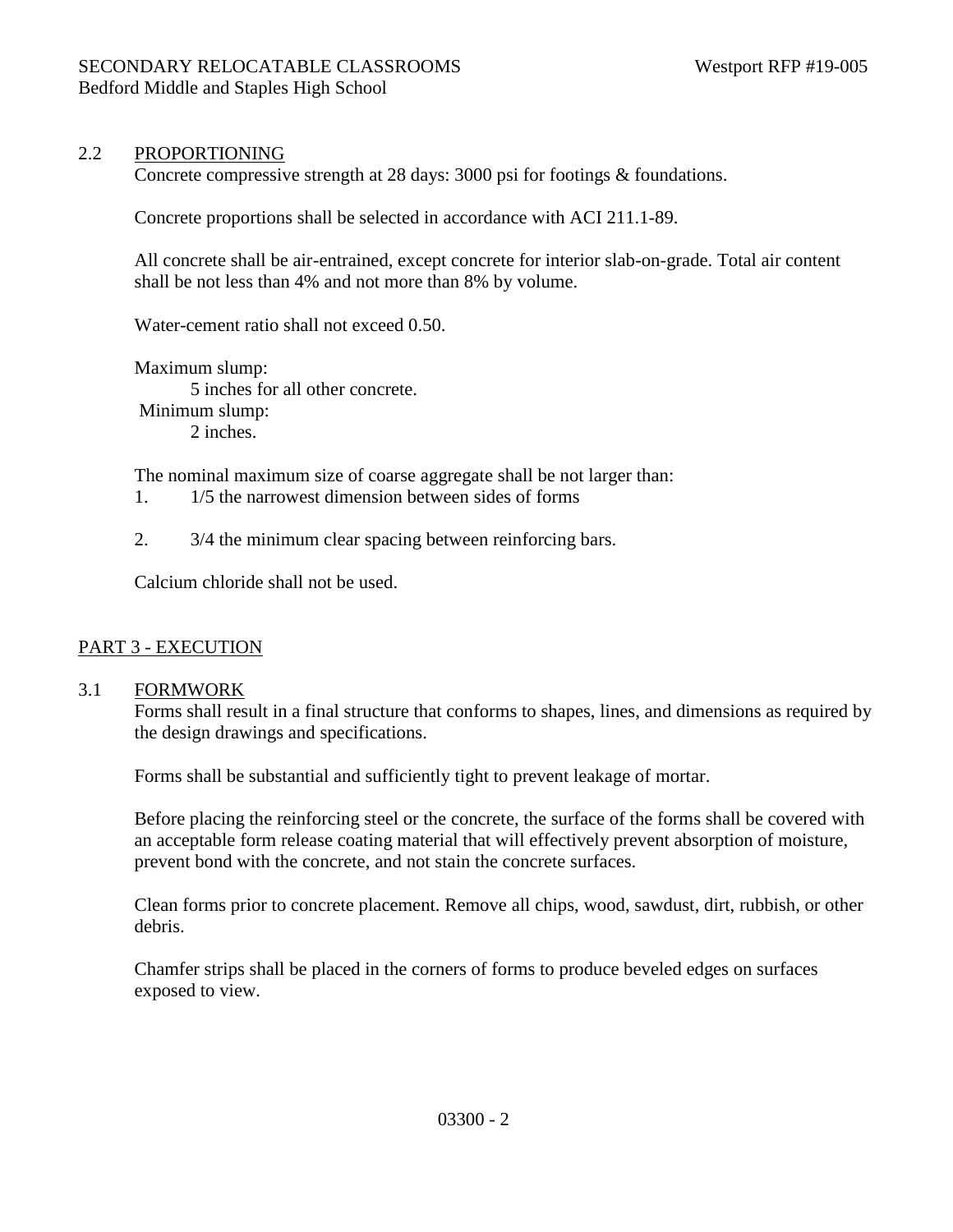## ELEMENTARY RELOCATABLE CLASSROOMS

Bedford Middle and Staples High School

### 3.2 REINFORCEMENT

Reinforcing bars: ASTM A615 grade 60 except beam stirrups and column ties may be grade 40.

Reinforcement shall be maintained free from dust, mud, rust, oil or ice.

Fabrication and placement of reinforcing steel shall be in accordance with CRSI "*Manual of Standard Practice*" and CRSI "*Placing Reinforcing Bars*".

Reinforcing bars shall not be welded.

Minimum cover on reinforcement:

| concrete cast against earth:          | 3"             |
|---------------------------------------|----------------|
| concrete exposed to earth or weather: |                |
| #6 and larger                         | つ"             |
| #5 and smaller                        | $1\frac{1}{2}$ |
| interior surfaces:                    |                |
| slabs, walls, joists                  | 3/4"           |
|                                       |                |

Splices shall be lapped 40 bar diameters and securely tied.

Heat shall not be used to bend reinforcing bars.

Reinforcing steel shall be securely wired together at all intersections.

### 3.3 PRODUCTION OF CONCRETE

Concrete shall be batched, mixed and transported in accordance with ASTM C94 and ACI 304R-89.

Batching plant equipment and facilities shall conform to "*Certification of Ready Mixed Concrete Production Facilities*" of the National Ready Mixed Concrete Association.

Admixtures shall be charged into the mixer as solutions and shall be measured by means of an acceptable mechanical dispensing device. The liquid shall be considered a part of the mixing water.

If more than one admixture is used in the concrete, they shall be added separately.

Ready-mixed concrete trucks shall not be loaded in excess of their rated capacity.

### 3.4 PLACING

Do not pour concrete until forms and subgrade have been thoroughly cleaned and are free of frost, mud, ice, or water.

Convey concrete from truck to forms as rapidly as possible by methods which will prevent segregation or loss of ingredients. Place in forms as nearly as practicable to its final position.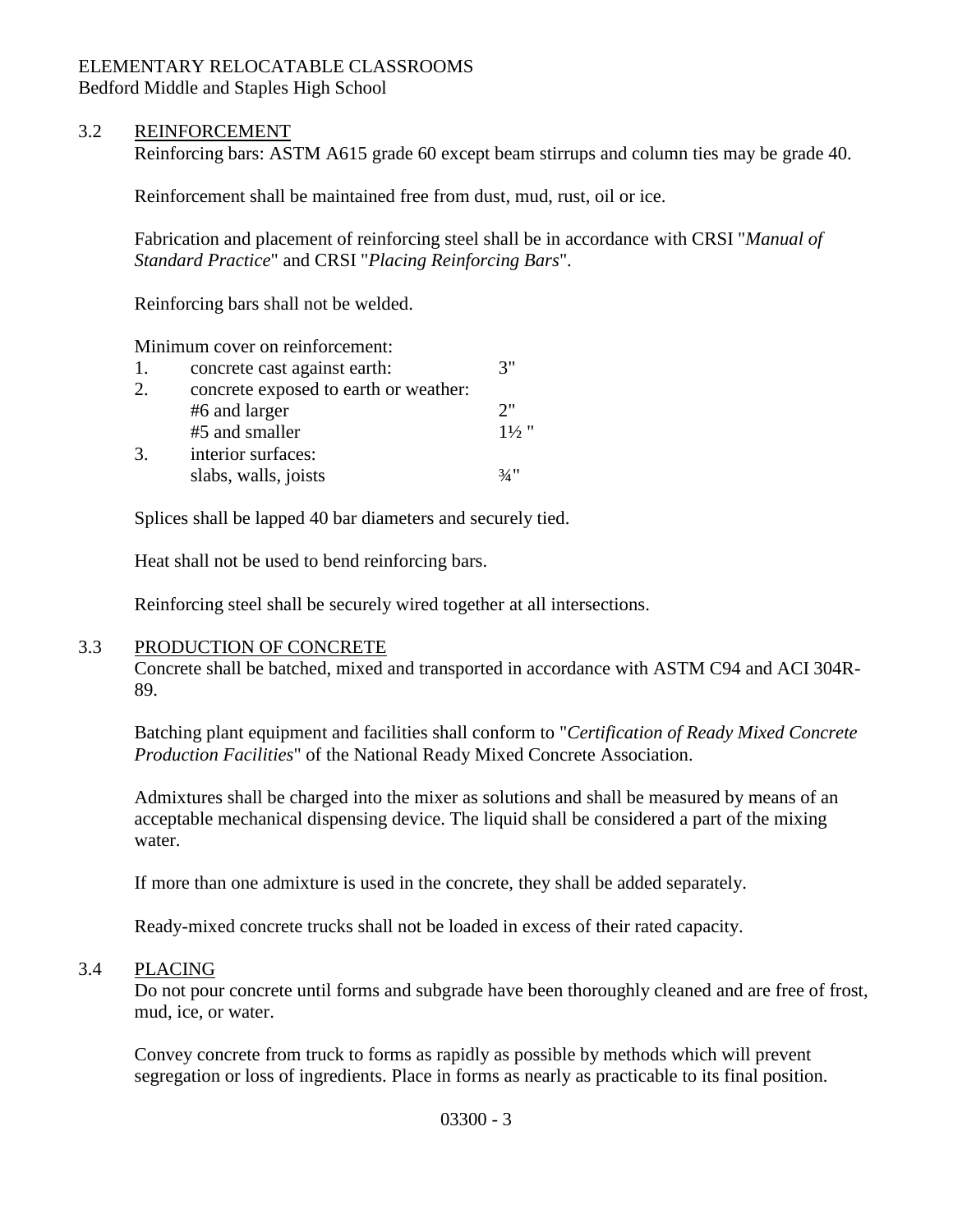When placement is started, carry on as a continuous operation until the placing of a section is complete. Cold joints are not permitted.

Consolidate concrete by mechanical vibration. Do not use vibrators to transport concrete in forms.

No concrete shall be placed in freezing weather or when freezing weather is forecast by Weather Bureau to occur within 36 hours, unless special measures and precautions are taken to heat the water and aggregates and to protect concrete from freezing after being placed.

No concrete shall be placed when the temperature is greater than 90 degrees F unless special measures are taken to cool the water and aggregate and to protect the concrete from rapid drying.

No concrete shall be placed during rain, sleet, or snow unless protection is provided. The maximum elapsed time between introduction of water and placing shall be one hour.

#### 3.5 CURING AND PROTECTION

Concrete shall be maintained above 50 degrees F and in a moist condition for at least the first 7 days after placement.

In cold weather, concrete shall be protected in accordance with ACI 306R-88.

In hot weather, concrete shall be protected in accordance with ACI 305R-89.

#### 3.6 FOUNDATION

All classroom units must be supported on concrete piers with bulb type footing at 42" below finished grade. Block and level method is Not acceptable. Anchor structure to meet all applicable seismic requirements.

All foundations must bear on suitable soil with the capacity to support the building load. Bearing capacity and design load to be determined by the Structural Engineer retained by the Modular Contractor.

### **END OF SECTION**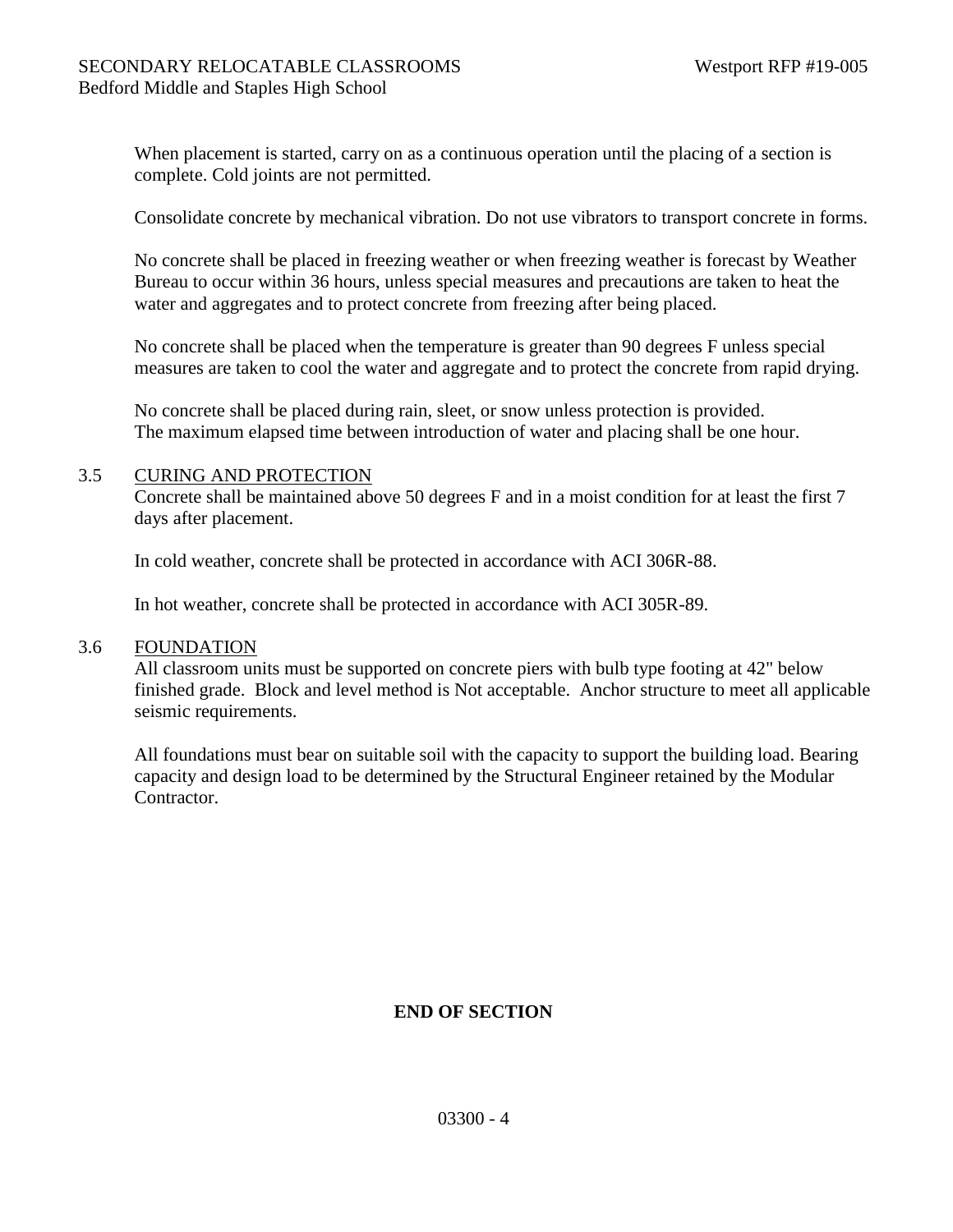#### PART 1 - GENERAL

#### 1.1 DESCRIPTION

Furnish all labor and materials, tools, equipment, transportation and services to complete all work for the ramps and decks. Work of this section shall include stairs, ramps, guards, posts and railings. Note that aluminum stairs and ramps will be acceptable as an alternate if submitted with Bid.

#### 1.2 RELATED DOCUMENTS

Drawings and general provisions of the Contract, including General and Supplementary Conditions and Division-1 Specification sections, apply to this section.

Related work described elsewhere; Concrete Section 03000 Relocatable Classrooms Section 13122

#### 1.3 PRODUCT HANDLING

Delivery and Storage: Keep materials under cover and dry. Protect against exposure to weather and contact with damp or wet surfaces. Stack lumber and plywood and other panels; provide air circulation within and around stacks and under temporary coverings including polyethylene and similar material.

#### PART TWO - PRODUCTS

#### 2.1 GENERAL

Lumber Standards: Manufacture lumber to comply with PS 20 "American Softwood Lumber Standard" and with applicable grading rules of inspection agencies certified by American Lumber Standards Committee's (ALSC) Board of Review.

Grade Stamps: Factory-mark each piece of lumber with grade stamp of inspection agency evidencing compliance with grading rule requirements and identifying grading agency, grade, species, moisture content at time of surfacing, and mill.

Nominal sizes are indicated, except as shown by detail dimensions. Provide actual sizes as required by PS 20, for moisture content specified for each use.

Provide dressed lumber, S4S, unless otherwise indicated.

Provide lumber with 19% maximum moisture content at time of enclosure for sizes 2" or less in nominal thickness, unless otherwise indicated.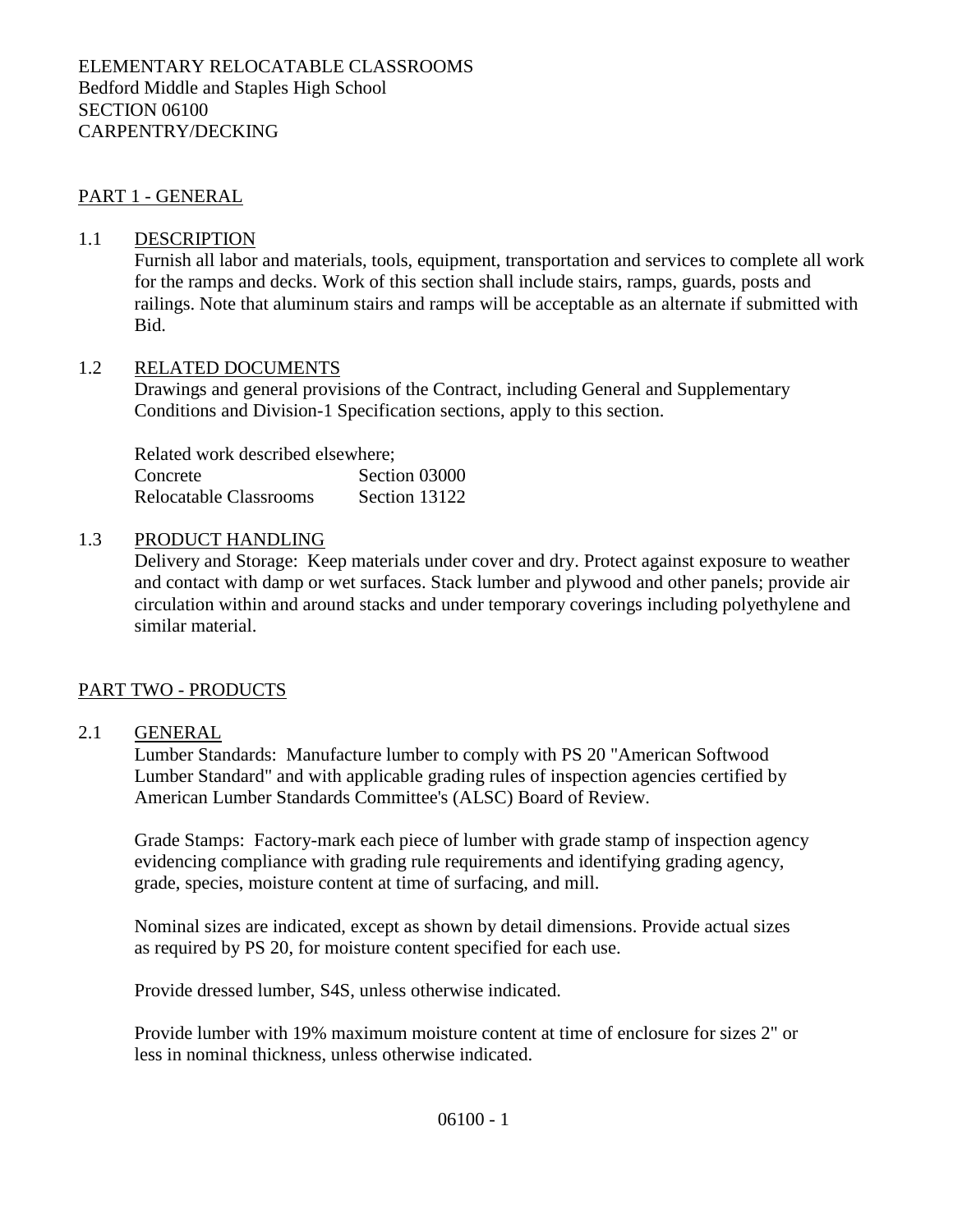### 2.2 LUMBER

All framing lumber (2" to 4" thick, 5" and wider), shall be preservative treated lumber, Southern Pine No. 2 or better.

Preservative Treatment: Where lumber or plywood is indicated as "Pressure Treated," or is specified herein to be treated, comply with applicable requirements of AWPA Standards. Pressure-treat wood members in contact with ground with water-borne preservatives compound ACQ Type B & D or CBS-A, CA-B. Treatment with arsenate (CCA) will not be permitted. Mark each treated item with the AWPB Quality Mark Requirements.

Pressure-treat above ground items with water-borne preservatives to comply with AWPB For non-arsenate treatment. After treatment, kiln-dry lumber and plywood to a maximum moisture content, respectively, of 19% and 15%. Treat indicated items and the following:

1. All stair and ramp framing including stringers.

### 2.3 DECKING

Decking shall be 5/4" x 6" Trex wood-polymer composite lumber manufactured by Trex Company.

Treads shall be constructed with 2 - 2" x 6" Trex decking with tapered nosing.

### 2.4 RAILINGS & GUARDS

All guards at the stairs and ramps shall be constructed with clear cedar balusters, posts, caps and other members indicated. All lumber used shall have eased edges.

Handrails for stairs and ramps shall be 1-1/4" NPS (National Pipe Standards) diameter Schedule 40 hollow metal pipe railings with code required extensions and returns.

### 2.5 MISCELLANEOUS MATERIALS

Fasteners and Anchorages: Provide size, type, material and finish as indicated and as recommended by applicable standards, complying with applicable Federal Specifications for nails, staples, screws, bolts, nuts, washers and anchoring devices. Provide metal hangers and framing anchors of the size and type recommended by the manufacturer for each use including recommended nails.

Joist hangers, beam hangers, and framing anchors shall be manufactured by Teco, Simpson, or Kant-Sag.

All fasteners and anchorages used for the exterior shall be stainless steel or have a hot-dip galvanized G-185 coating with 1.85 oz. of zinc per foot (ASTM 153).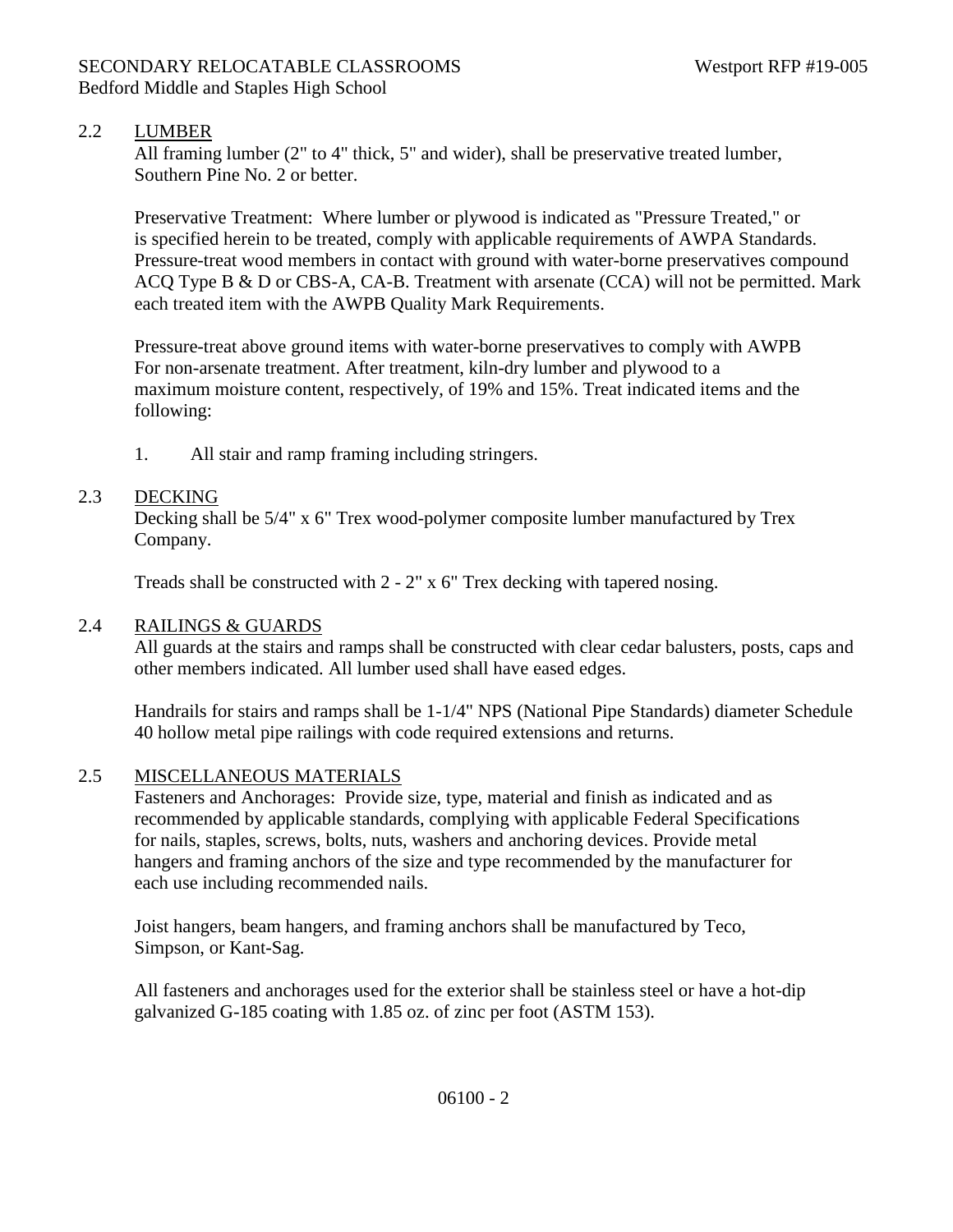#### ELEMENTARY RELOCATABLE CLASSROOMS Bedford Middle and Staples High School

### 2.6 SIDING/SKIRT See Section 13122; 1.5, Exterior Design Criteria.

### PART THREE - EXECUTION

#### 3.1 WORKMANSHIP

All rough carpentry shall produce joints true, tight, and well nailed with all members assembled in accordance with the drawings and with all pertinent codes and regulations.

Carefully select all members. Select individual pieces so that knots and obvious defects will not interfere with placing bolts or proper nailing or making connections.

Cut out and discard all defects which will render a piece unable to serve its intended function. Lumber may be rejected by the Engineer, whether or not it has been installed, for excessive warp, twist, bow, crook, mildew, fungus, or mold, as well as for improper cutting and fitting. Do not shim sills, joists, studs, or other framing components.

Set carpentry work to required levels and lines, with members plumb and true and cut and fitted.

#### 3.2 FASTENING

Securely attach carpentry work to substrate by anchoring and fastening as shown and as required by recognized standards.

Countersink nail heads on exposed carpentry work and fill holes.

Use common wire nails or spikes of the dimensions shown on the nailing schedule, except as otherwise indicated. Use finishing nails for finish work. Select fasteners of size that will not penetrate members where opposite side will be exposed to view or will receive finish materials. Make tight connections between members. Install fasteners without splitting of wood; predrill as required.

Bolting: Drill holes 1/16 inch larger in diameter than the bolts being used. Drill straight and true from one side only. Use washers under head and nut.

#### 3.3 WOOD FRAMING

Provide framing members of sizes and on spacings shown, and frame openings as shown, or if not shown, comply with recommendations of "Manual for House Framing" of National Forest Products Association (N.F.P.A.). Do not splice structural members between supports.

Make all bearings full. Furnish all bearing surfaces on which structural members are to rest so as to give sure and even support. Where framing members slope, cut or notch the ends as required to give a uniform bearing surface.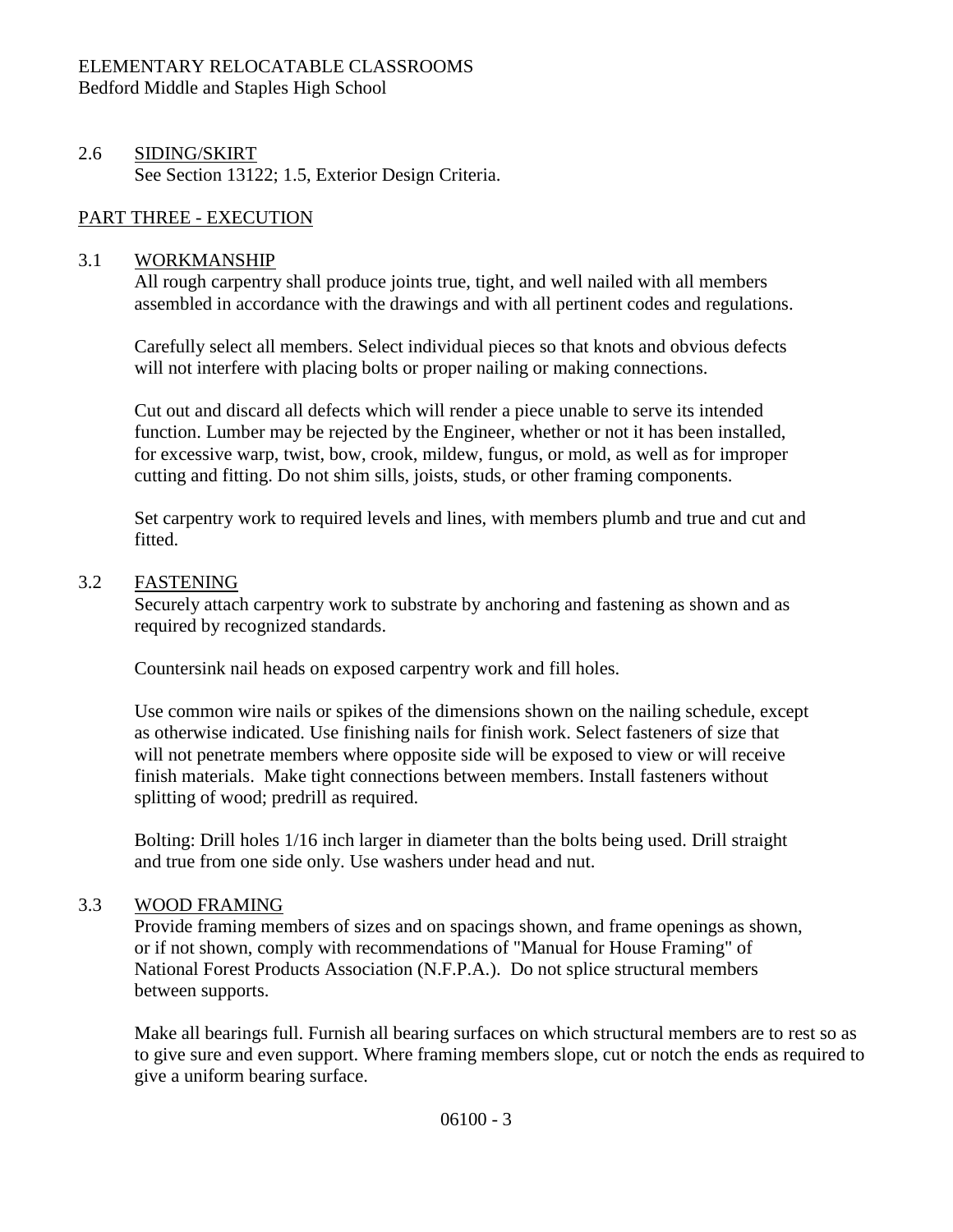### 3.4 DECKING

Install wood decking with stainless steel ringed annular nails or screws. Install decking with a boards touching, but not tightly butted together.

### 3.5 HANDRAILS

Install handrails with corrosion resistant brackets spaced a maximum of 48" on center and securely attached to the framing. to withstand the anticipated daily abuse and in accordance with the code requirements.

### **END OF SECTION**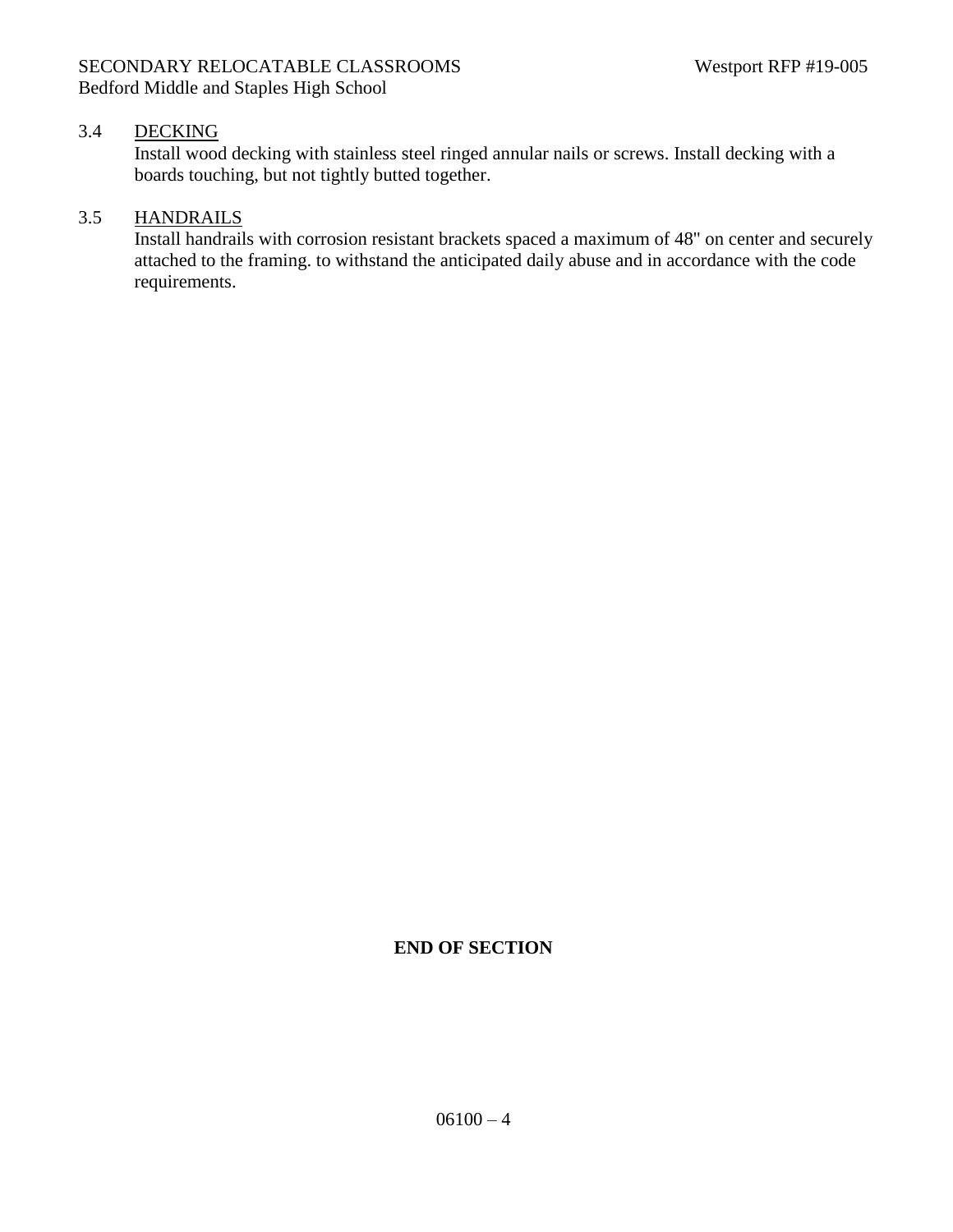#### PART ONE - GENERAL

#### 1.1 DESCRIPTION

Work Included:

Throughout the work, caulk and seal all joints where shown on the drawings and elsewhere as required to provide a positive barrier against passage of air, smoke & fire. This shall include all existing penetrations and openings in corridor walls, stair walls and all fire and smoke separation walls.

### 1.2 QUALITY ASSURANCE

Qualifications of Installers:

Use adequate numbers of skilled workmen who are thoroughly trained and experienced in the necessary crafts and who are completely familiar with the specified requirements and methods needed for proper performance of the work of this Section.

#### 1.3 SUBMITTALS

General:

Comply with the provisions of Section 01300.

Product Data:

Prior to proceeding with the work of this Section, provide the following for the Architect's review:

- a. Complete materials list showing all items proposed to be furnished and installed under this Section, including color chart for Architect's color selection.
- b. Sufficient data to demonstrate that all such materials meet or exceed the specified requirements.

#### 1.4 PRODUCT HANDLING

Protection:

Use all means necessary to protect the materials of this Section, before, during and after installation and to protect the work and materials of all other trades.

#### Replacements:

In the event of damage, immediately make all repairs and replacements necessary to the approval of the Architect and at no additional cost to the Owner.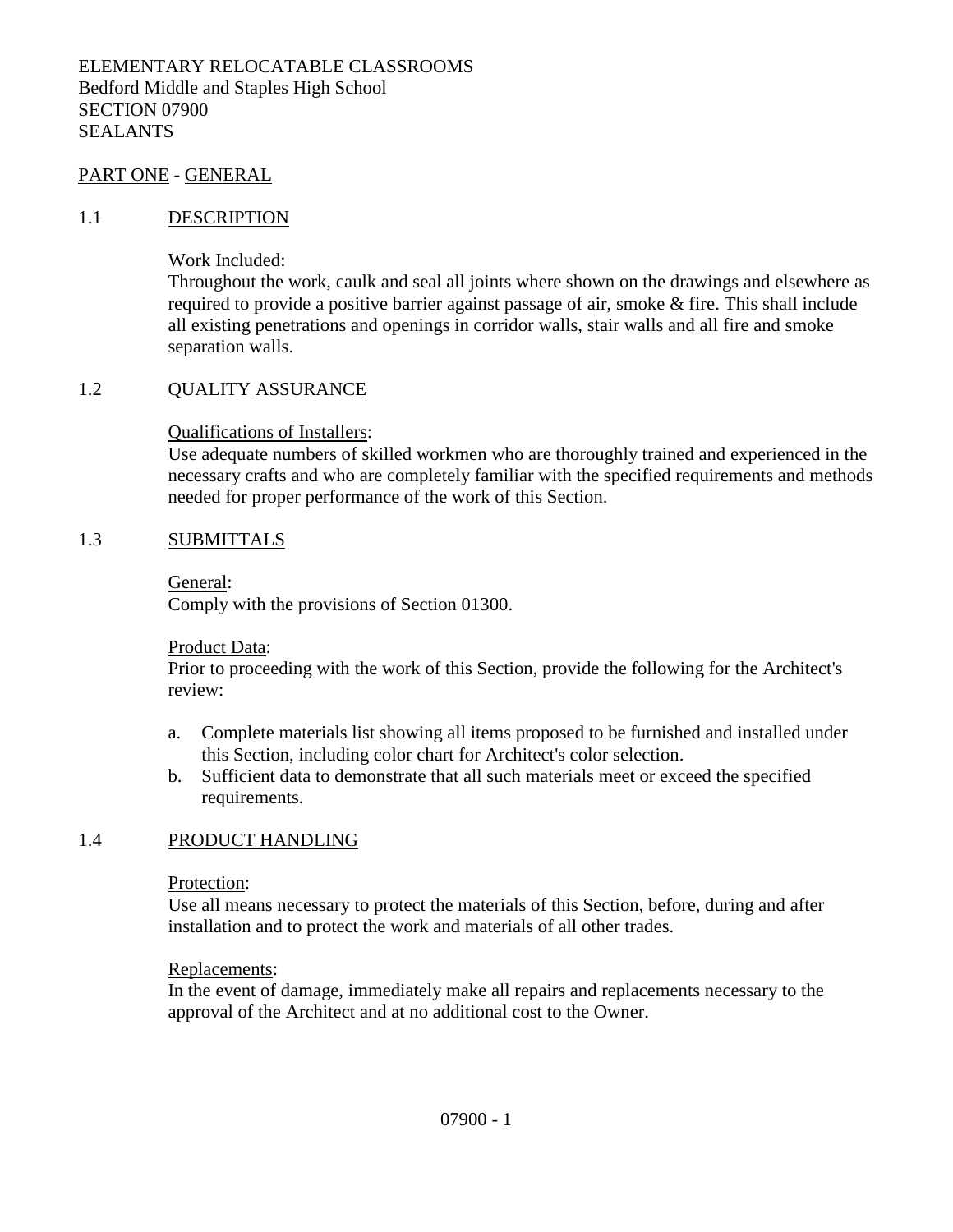### Delivery and Storage:

Deliver all materials of this Section to the job site in the original unopened containers with all labels intact and legible at time of use. Store only under conditions recommended by the manufacturers. Do not retain on the job site any material which has exceeded the shelf life recommended by the manufacturer.

### PART TWO - PRODUCTS

### 2.1 CAULKING

Caulk all exterior joints where work is being performed and two different materials meet with G.E. Gesil –2600 Silicone Sealant. Color as selected by the Architect.

Caulk all penetrations in existing and new fire rated and smoke barrier partitions and through all floors with 3M Brand Fire Barrier CP 25WB Caulk. Fire Barrier Caulking must be in strict conformance with ASTM E119, ASTM E814 and ASTM E84.

### PART THREE - EXECUTION

### 3.1 INSPECTION

Examine the areas and conditions under which work of this Section will be performed. Correct conditions detrimental to the proper and timely completion of the work. Do not proceed until unsatisfactory conditions have been corrected.

### 3.2 PREPARATION

All surfaces in contact with sealant shall be dry, sound and well brushed and wiped free from dust, oil, grease, etc. Use solvent to remove oil and grease, wiping the surfaces with clean rags. Remove all laitance and mortar from the joint cavity.

Where backstop is required, insert the approved back-up material in the joint cavity to the depth required.

Use only such solvents to remove protective coatings as are recommended for that purpose by the manufacturer of the material that it is being used on.

### 3.3 INSTALLATION OF BACKUP MATERIAL

Use only the backup material recommended by the manufacturer of the sealant and approved by the Architect for the particular installation, compressing the backup material 25% to 50% to secure a positive and secure fit. When using backup of tube or red stock, avoid lengthwise stretching of the material. Do not twist or braid hose or rod backup stock.

### 3.4 BOND-BREAKER INSTALLATION

Install an approved bond-breaker where recommended by the manufacturer of the sealant and where directed by the Architect, adhering strictly to the installation recommendations as approved by the Architect.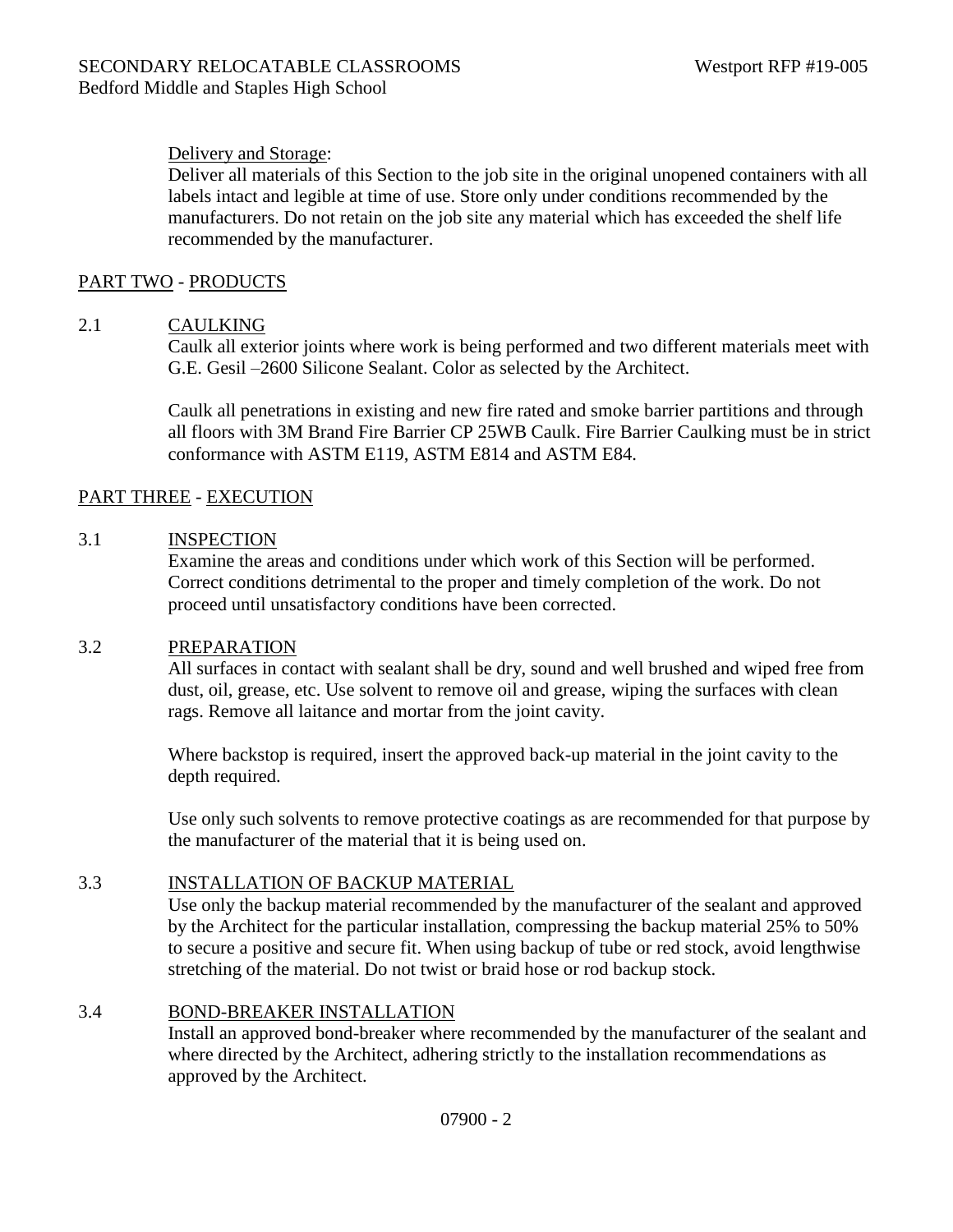#### ELEMENTARY RELOCATABLE CLASSROOMS Bedford Middle and Staples High School

### 3.5 INSTALLATION OF SEALANTS

Install the sealant in strict accordance with the manufacturer's recommendations as approved by the Architect, thoroughly filling all joints to the recommended depth.

### 3.6 CLEANING UP

Clean adjacent surfaces free from sealant as the installation progresses. Use solvent or cleaning agent as recommended by the sealant manufacturer.

### **END OF SECTION**

07900 - 3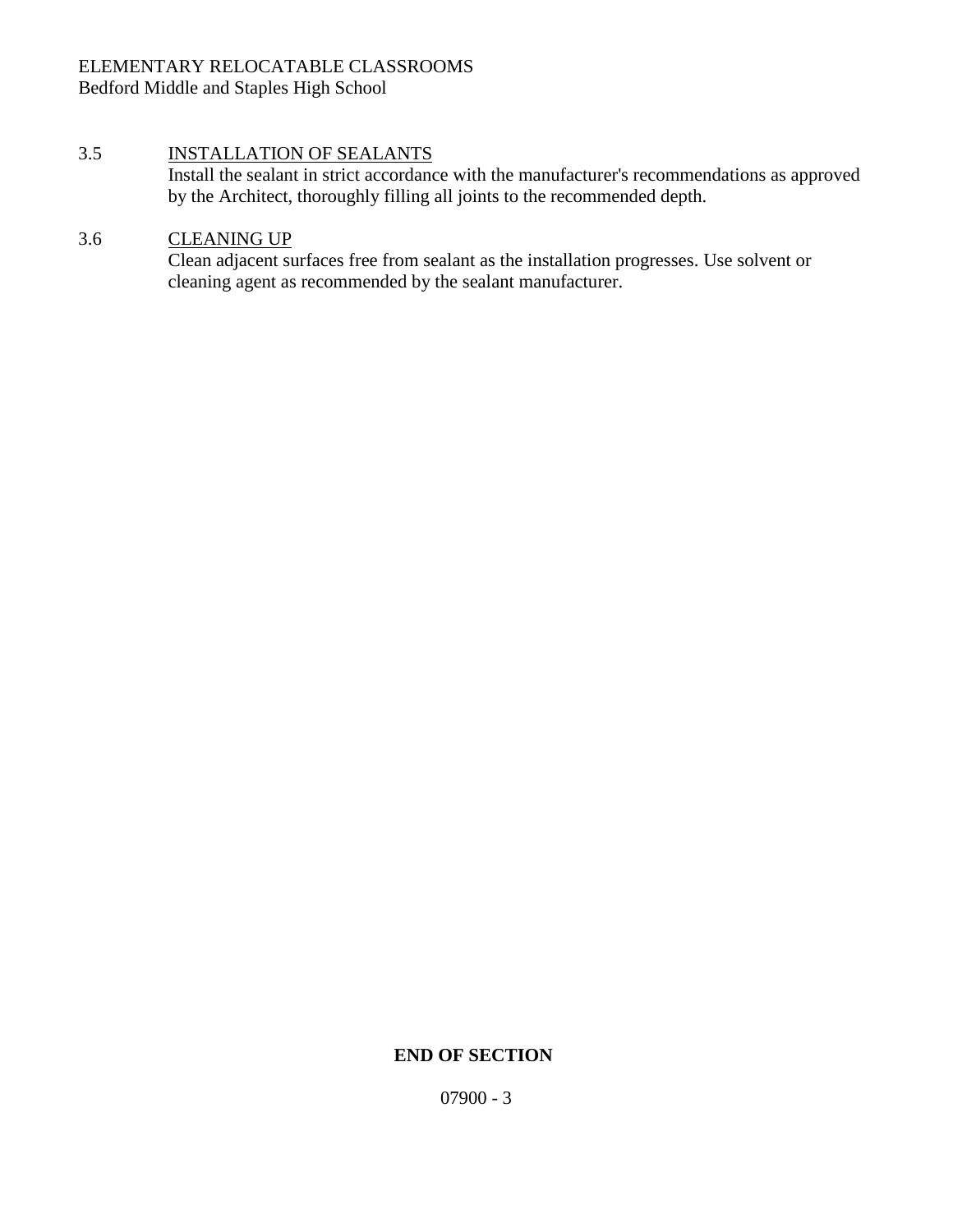#### PART ONE - GENERAL

#### 1.1 DESCRIPTION

#### Work Included:

Paint and finish all new and existing exterior surfaces on relocated modular unit.

#### Work Not Included:

Metal surfaces of anodized aluminum, stainless steel, chromium plate, copper, bronze, and similar finished materials will not require painting under this Section except as may be specified herein.

Do not paint any moving parts of operating units, mechanical or electrical parts such as valve operators, linkages, sinkages, sensing devices, and motor shafts, unless otherwise indicated.

Do not paint over any required labels or equipment identification, performance rating, name or nomenclature plates.

#### Definitions:

The term "paint" as used herein means all coating systems materials including primers, emulsions, epoxy, enamels, sealers, fillers and other applied materials whether used as prime, intermediate or finish coats.

### 1.2 QUALITY ASSURANCE

#### Qualifications of Manufacturer:

Products used in the work of this Section shall be produced by manufacturers regularly engaged in manufacture of similar items and with a history of successful production acceptable to the Architect.

#### Qualifications of Workmen:

Provide at least one person who shall be present at all times during execution of the work of this Section, who shall be thoroughly familiar with the specified requirements and the materials and methods needed for their execution, and who shall direct all work performed under this Section.

#### Paint Coordination:

Provide finish coats which are compatible with the prime coats used. Review other sections of these Specifications as required, verifying the prime coats to be used and ensuring compatibility of the total coating system for the various substrata.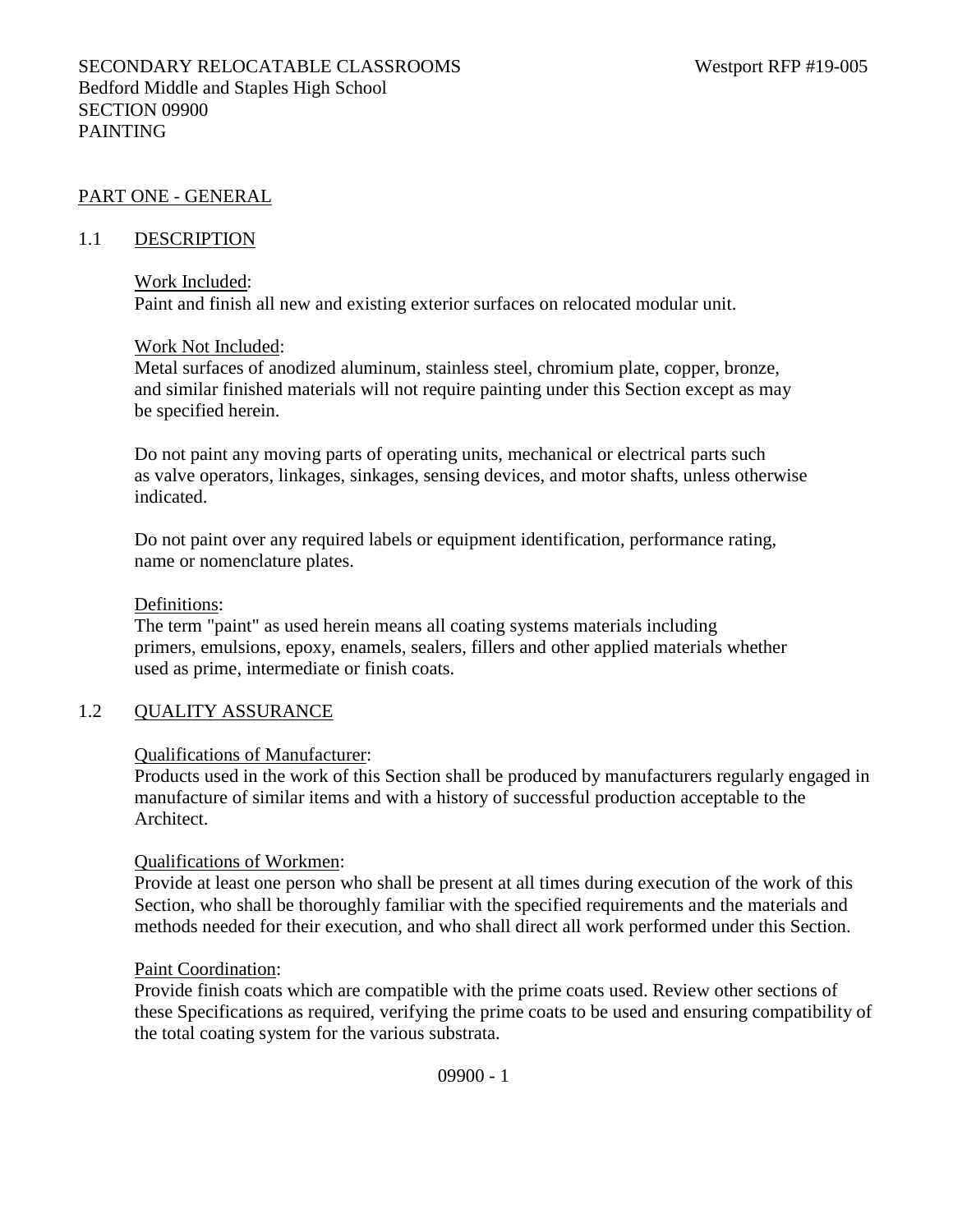### ELEMENTARY RELOCATABLE CLASSROOMS

Bedford Middle and Staples High School

Notify the Architect in writing of anticipated problems in using the specified coating systems over prime-coating supplied under other sections.

### 1.3 SUBMITTALS

Comply with the provisions of Section 01300.

### Product Data:

Prior to proceeding with the work of this Section, provide the following for the Architect's review:

- a. Sufficient data to demonstrate that all materials being used meet or exceed the specified requirements.
- b. Samples of available colors and finishes for the Architect's selection.

### Samples:

Following the selection of colors and finishes by the Architect as described in Paragraph 2.1.2 below, submit samples for the Architect's review as follows:

- a. Provide sample of each color and each finish for each material on which the finish is specified to be applied.
- b. Revise and resubmit each sample as required to ensure selection of finish, color and texture is achieved.

### 1.4 PRODUCT HANDLING

### Delivery of Materials:

Deliver all materials to the job site in original, new and unopened containers bearing the manufacturer's name and label showing the following information:

- 1. Name or title of material.
- 2. Fed. Spec. number, if applicable.
- 3. Manufacturer's stock number.
- 4. Manufacturer's name.
- 5. Contents by volume for major constituents.
- 6. Thinning instructions.
- 7. Application instructions.

### Protection:

Use all means necessary to protect the materials of this Section, before, during and after installation and to protect the work and materials of all other trades.

### Replacements:

In the event of damage, immediately make all repairs and replacements necessary to the approval of the Architect and at no additional cost to the Owner.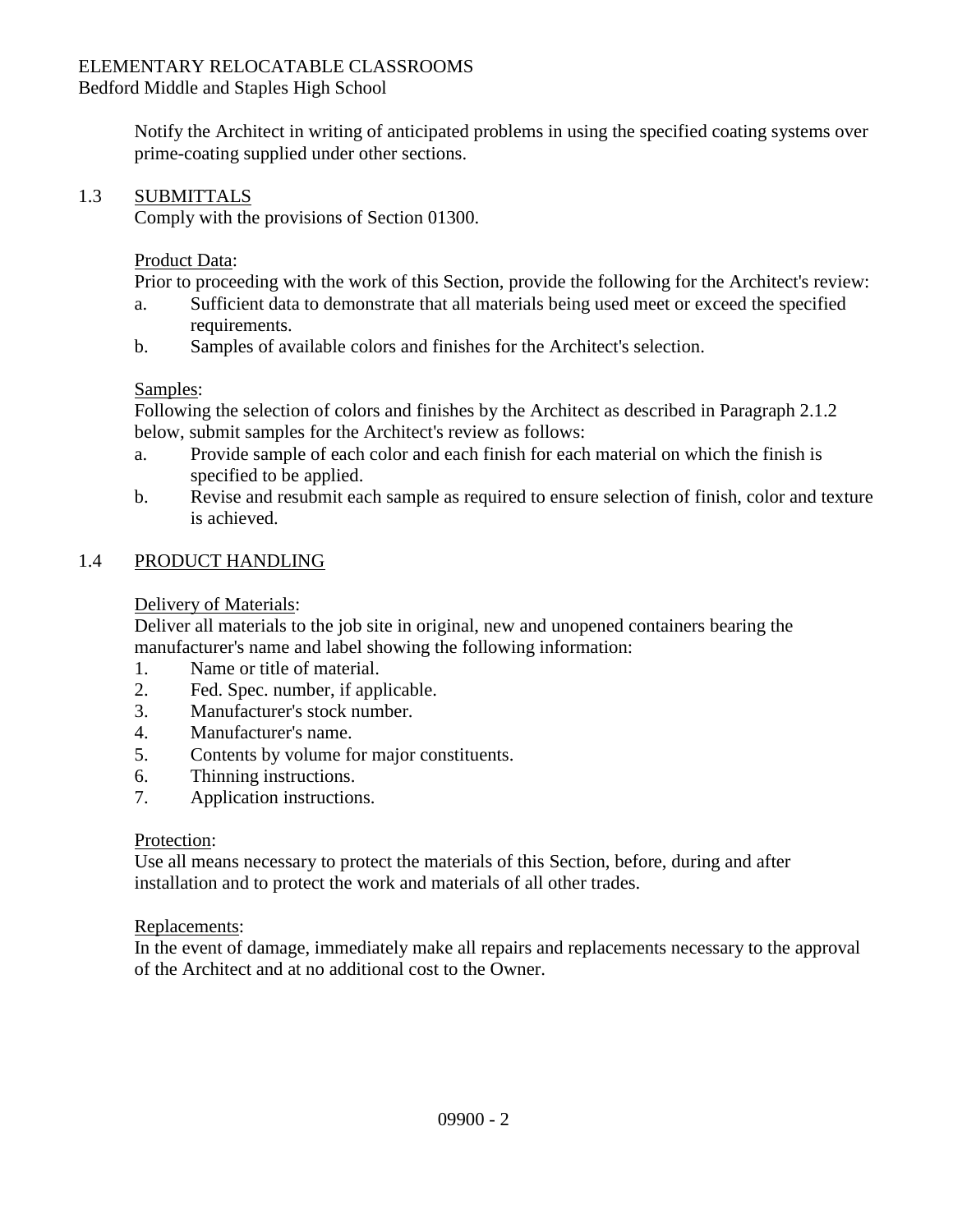### 1.5 EXTRA STOCK

Upon completion of the work of this Section, deliver to the Owner an extra stock of one gallon of each type and color stain or paint used. Each container shall be tightly sealed and clearly labeled.

### PART TWO - PRODUCTS

### 2.1 PAINT MATERIALS

### General:

Provide the best quality grade of the various types of coatings as regularly manufactured by paint materials manufacturers approved by the Architect. Materials not displaying the manufacturer's identification as a standard best grade product will not be acceptable.

Colors:

All colors are to be selected by the Owner.

Undercoats and Thinners: Provide undercoat paint and thinners produced by the same manufacturer as the finish coat.

### 2.2 OTHER MATERIALS

All other materials, not specifically described but required for a complete and proper installation of the work of this Section, shall be new, first quality of their respective kinds, and as selected by the Contractor subject to the approval of the Architect.

### PART THREE - EXECUTION

### 3.1 SURFACE PREPARATION

Prepare all surfaces as directed by the paint manufacturer to properly receive the designated finish. The Painting Contractor is to report any unsatisfactory conditions to the Architect prior to proceeding.

### 3.2 APPLICATION

Slightly vary color of succeeding coats and do not apply second coat until previous coat is 100% dry.

### 3.3 PAINT SCHEDULE - EXTERIOR

All paints listed below shall be manufactured by ICI Paint Stores (Devoe Coatings) unless noted otherwise. Equivalent products manufactured by Sherman Williams & Benjamin Moore will be acceptable.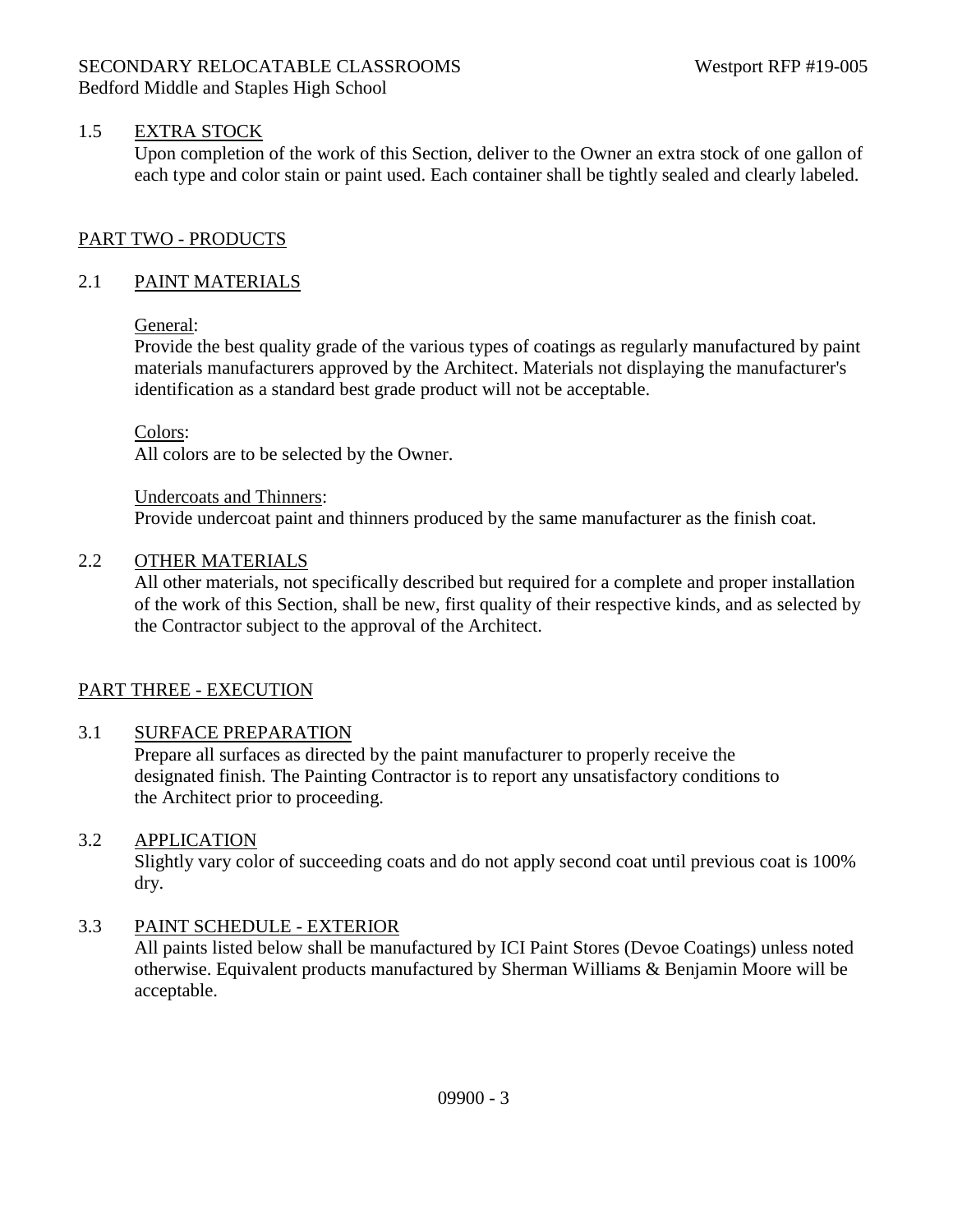## ELEMENTARY RELOCATABLE CLASSROOMS

### Bedford Middle and Staples High School

### Metal Doors & Railings:

a. One coat Rust Inhibitor Primer and one coat Devoe Ultrahide Durus Exterior Alkyd Gloss finish #2518 on all doors & railings.

#### Siding:

- a. One coat of Acrylic Latex paint on existing siding and trim.
- b. One coat of latex primer and One coat of Acrylic Latex paint on new siding and trim. Color to match hardboard siding on adjacent units.

### 3.4 PAINT SCHEDULE

#### Metal Doors & Railings:

a. One coat Rust Inhibitor Primer and one coat Devoe Ultrahide Durus Alkyd Gloss finish on all doors.

### 3.5 FASTENERS

Set and fill all nails and other fasteners, sand smooth prior to painting.

### 3.6 INSPECTION

Inspect all surfaces to be painted prior to proceeding and report all potential problems to the Architect. The Painting Contractor will be responsible for any deformities or blemishes which slow on the finished surface.

#### 3.7 CLEANING UP

Clean all areas affected by the work of this Section, including the wallcovering, upon completion of the work of this Section.

### **END OF SECTION**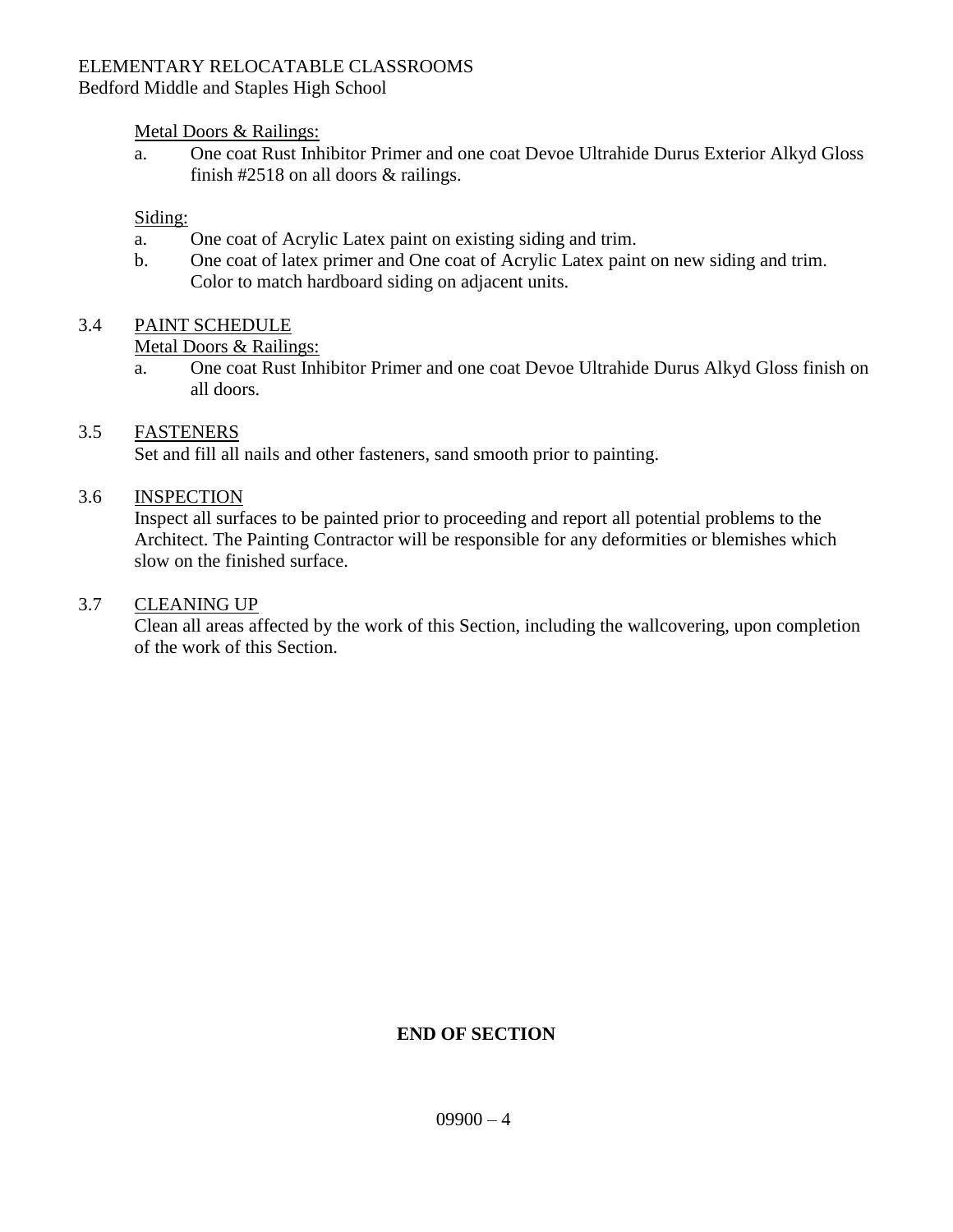#### PART ONE - GENERAL

#### 1.1 SCOPE OF WORK

NOTE: Pre-used units that are similar in design and dimensions will be acceptable. Plans, elevations and specifications for proposed units must be submitted with the Bid and approved by the Owner. **Refer to Instructions to Bidders for required Hygienist Testing requirements**.

- A. Provide Detached (Modular) Relocatable Classroom Buildings (DRCB) that are factory fabricated modular units, completely assembled and installed, including but not limited to roof, walls, floor systems, finishes, stairs, ramps and equipment specified. Finish materials for sealing all joints at the connection point of each module shall be furnished and installed on the site. The DRCB must have the capability of being disassembled in complete sections as originally installed in keeping with the theme of relocatability.
- B. The DRCB drawings and specifications shall be reviewed and approved in writing by a licensed third party agency or person to certify code compliance. This shall be part of the base contract price. The DRCB manufacturer shall be certified by the State of Connecticut Building Code Commission as an approved supplier of modular units.
- C. All Architecture, Engineering, design, materials, equipment, tools, services, labor, inspections, fees, zoning & building permits and all other operations and costs necessary to design, manufacture, and install the DRCB's shall be part of the base bid. The DRCB's shall be Complete and operable for safe and reliable use by the owner for the purpose for which the DRCB's are intended and specified.
- D. It is Not the intent of the site drawings provided by the owner to show all existing conditions. The contractor must verify the exact location of all existing underground services or utilities, including those concealed from view. The contractors are advised to visit and examine the site prior to submitting a bid. Failure to visit the site and note conditions will in no way relieve the contractor of his responsibility for properly completing the work without additional cost to the owner.
- E. The Contractor shall be responsible for providing a complete set of drawings and specifications (except for the Owner supplied site plan) that are in strict conformance with all state, federal and local codes statues and regulations in force at the time of application for state approvals and local approvals and permits.
- F. The new fence, gates and roof above the walk to the school are not part of the contract and will be contracted for separately by the Owner.
- G. All drawings and specifications shall bear the seal  $\&$  original signature of a professional Engineer or Architect licensed to practice in the State of Connecticut.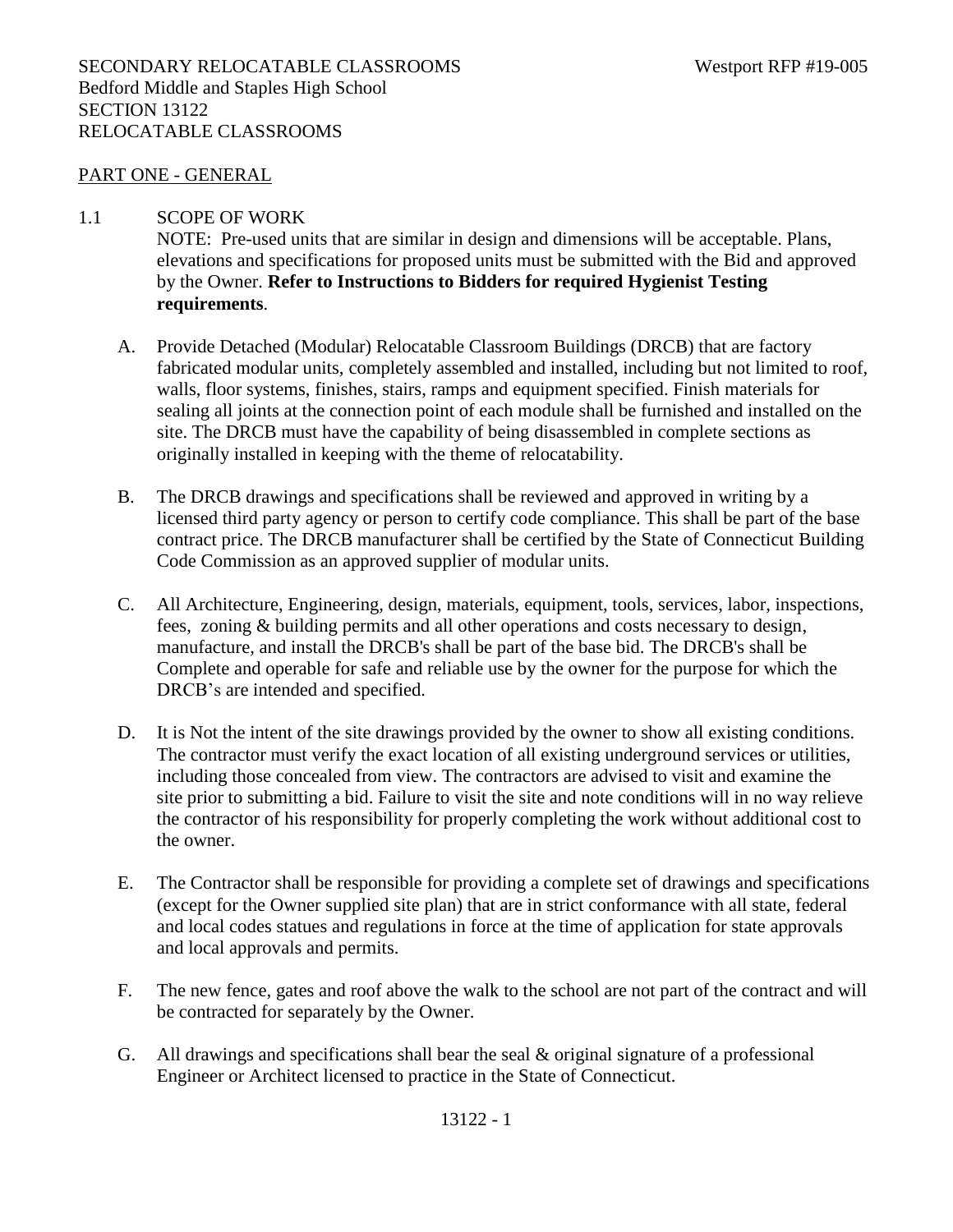#### ELEMENTARY RELOCATABLE CLASSROOMS Bedford Middle and Staples High School

- H. The contractor shall survey the site to accurately locate the new DRCB's.
- I. The Contractor must complete installation and obtain a Certificate of Occupancy prior to applying for final payment.

The Owner will install an electrical service panel on the existing school building.

- J. The Contractor must provide electrical service from the existing building and final connection to the DRCB at the building service entrance.
- K. The Owner will obtain Zoning Approval from the Town of Westport.
- L. The contractor must submit complete drawings and specifications to the Owner within 14 calendar days of the day that the Contract is awarded.
- M. The Owner will install fire alarm, P/A system and computer network in the DRCB. Contractor to provide all conduits and junction boxes.
- N. The Owner will install proximity card reader at one exterior door to each classroom and at one gate in the new fence for each building. Contractor shall provide conduit to junction box and all required provisions.

#### 1.2 DESIGN CRITERIA - GENERAL

A. Classrooms to be designed, constructed and installed in strict accordance with all applicable codes, regulations, and authorities including the State of Connecticut Building Code. Refer to the drawings for the maximum dimensions of each unit.

#### 1.3 DESIGN CRITERIA - STRUCTURAL/INSULATION

- A. The floor system shall be capable of supporting a minimum of 60 pounds per square foot live load. Floor framing to be steel joists or beams with perimeter steel frame, ½" thick plywood sub floor and 5/8" thick plywood underlayment.
- B. The foundation system shall be capable of supporting the weight of the building and shall extend a minimum of 42" below grade. Foundation shall be constructed of concrete footings with 3000 PSI concrete piers or load bearing concrete masonry piers. Footings shall bear on undisturbed or virgin soil with adequate bearing capacity. If approved by the local Building Official the ramps and exterior stairs may be installed on precast, pyramid shaped, concrete Post bases.

Block and level system will be accepted for the classrooms if design is signed and sealed by CT Licensed Structural Engineer.

C. Roof system shall be capable of supporting a minimum of 45 pounds per square foot live load, all applicable snow loads and all roof mounted equipment. Roof framing to be pre engineered wood trusses with minimum 5/8" thick CDX plywood sheathing. Roof pitch must be a minimum of ½"/foot.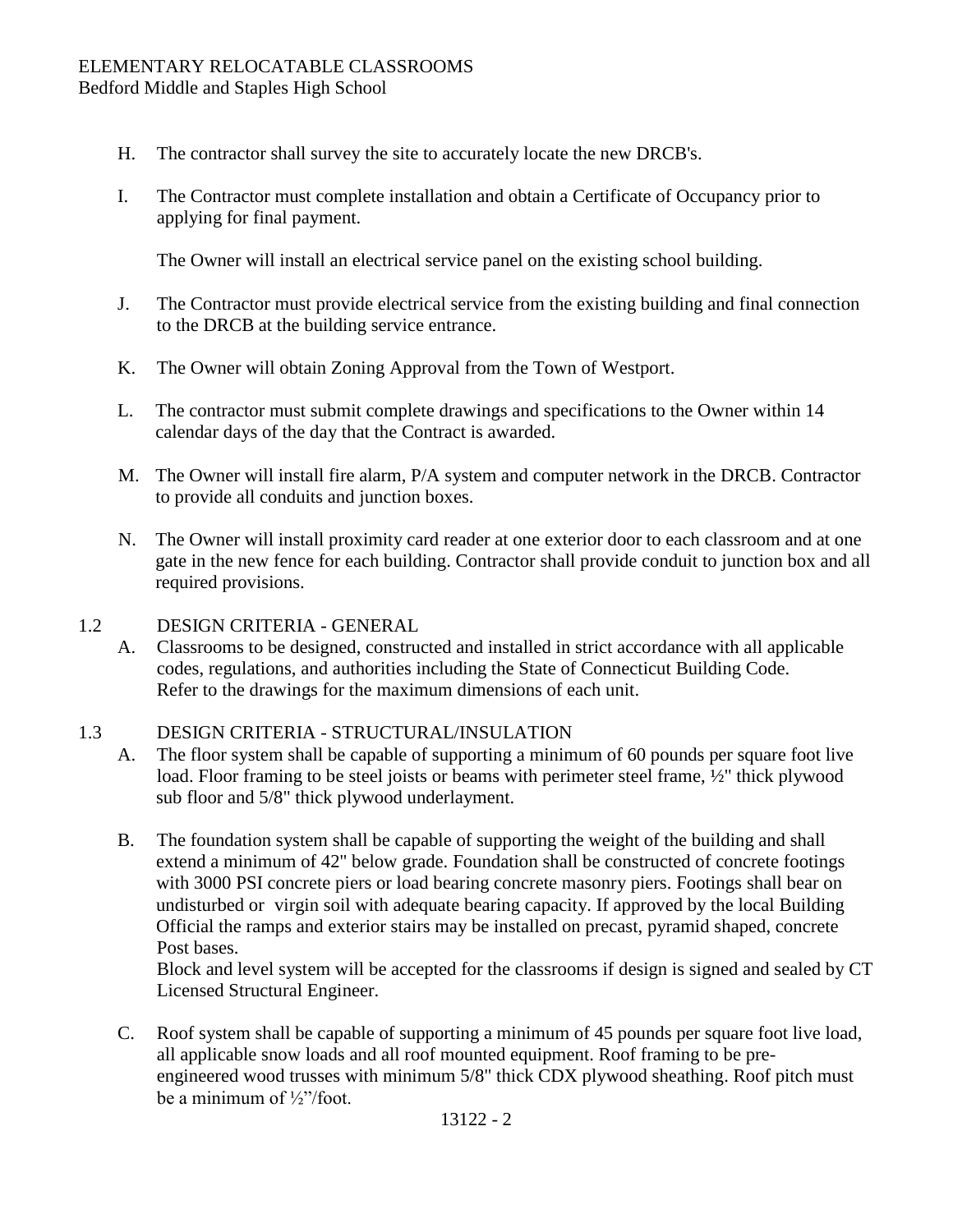#### SECONDARY RELOCATABLE CLASSROOMS Westport RFP #19-005 Bedford Middle and Staples High School

- D. Exterior walls shall be constructed with a minimum of 2" x 4" wood studs at 16" on center.
- E. Classroom shall have the following thermal  $&$  STC values: Exterior walls R-20 Kraft faced fiberglass insulation/STC-45 min. Floor R-30 Kraft faced fiberglass insulation Roof/Ceiling R-38 insulation or R-30 continuous Demising wall STC 45 min. **Any deviations must be noted in the Bid submitted.**
- F. All applicable portions of the following codes and standards are hereby made part of this specification in their entirety and all work shall conform with the requirements of these standards. American Concrete Institute Standards and Specifications (ACI). American Institute of Steel Construction Standards and Specifications (AISC). American Society of Testing Materials (ASTM). American Society of Civil Engineers (ASCE).
- G. Classroom buildings shall be constructed, tied down and adequately anchored to the foundation system in accordance with all governing requirements including seismic requirements. Manufacturer shall submit a letter from a Connecticut Licensed Structural Engineer certifying that the requirements for seismic loads and considerations have been incorporated for all structural, mechanical, electrical and ceiling systems.

### 1.4 DESIGN CRITERIA - INTERIOR

A. Design interior to withstand the daily use by students and staff.

#### 1.5 DESIGN CRITERIA - EXTERIOR

- A. The entire perimeter of the underside of each classroom shall be skirted with removable skirting which shall match the siding. All wood within 8" of finished grade shall be treated with water-borne preservatives in accordance with AWPB LP-2 for above ground lumber and AWPB 22 for wood in contact with the ground. Install 24" x 36" access panel for each classroom. Screw panel in place.
- B. The Exterior finish shall be 7/16" thick Prefinished Hardboard siding with reversed board and batten pattern and vertical grooves 8" on center, maximum. All trim to match the siding.
- C. Buildings shall have 12" wide vented soffits on two sides with aluminum gutters and downspouts leading to precast concrete splash blocks at grade.
- D. The roof system shall be Class 'A' Single Ply EPDM roofing system, either fully adhered or mechanically fastened to plywood sheathing. 45 mil minimum thickness membrane. Carlisle or Owner approved equal. Installation shall be in strict conformance with the Roofing Manufacturers Specifications and with the National Roofing Contractors Association. Roof shall have a minimum of 1/2" pitch per foot for water run-off, ponding will not be acceptable.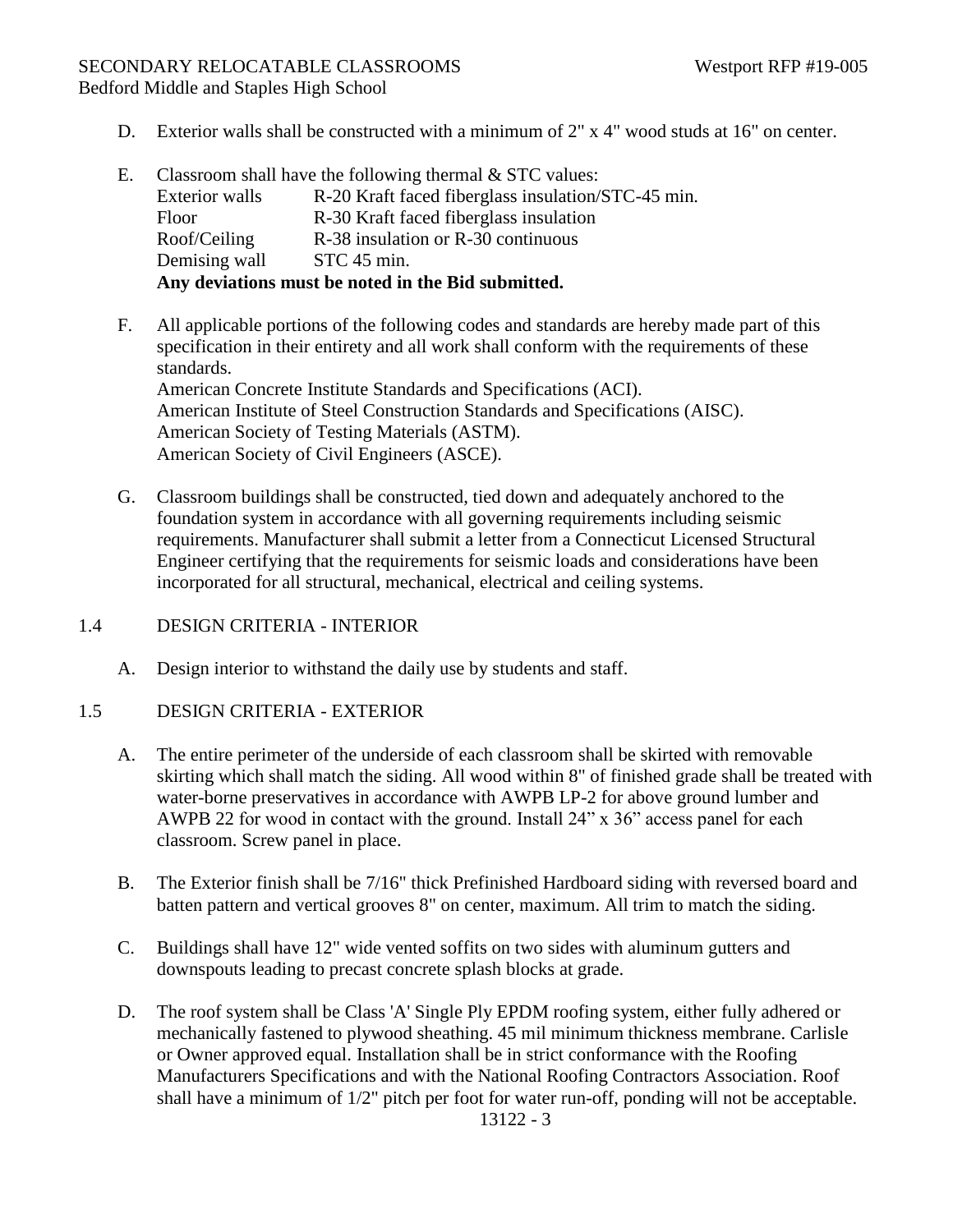#### ELEMENTARY RELOCATABLE CLASSROOMS Bedford Middle and Staples High School

- E. Roof system shall have a 5-year unlimited Manufacturers' guarantee for water tightness covering material and workmanship on entire roof system.
- F. All doors and windows shall have drip caps at the head. Roof flashing must be compatible with the roofing system installed.
- G. A railing and guard shall be installed along the roof edge where any rooftop equipment is located within 10 feet of the roof edge or when required by governing regulations. Railing system shall match the railings at the stairs and ramps.

### 1.6 DESIGN CRITERIA - DOORS & WINDOWS

- A. Exterior doors shall be 3'-0" wide by 6'-8" x 1-3/4" thick insulated, flush steel hollow metal doors, Ceco Door Products, Imperial Design or approved equal, installed in a steel hollow metal jamb equipped as follows. Minimum two doors per classroom with one to the exterior.
	- 1. Weatherstripped with bottom sweep and 5" wide aluminum threshold.
	- 2. Hinges shall be heavy duty ball bearing hinges, primed and painted with enamel to match the doors. Stanley or equal.
	- 3. Doors shall be constructed of 18 gauge steel sheets with rigid urethane core with a minimum 'R' value of 14.0.
	- 4. Door and frame shall have factory applied, baked on rust inhibitor primer with alkyd enamel finish coat.
	- 5. All doors to have automatic, adjustable closers with rack & pinion operation sized for door size, LCN Smoothee or approved equal. Mount on interior side of door.
	- 6. Refer to drawings for Door and Hardware Schedule. All doors in the same room must be keyed alike and keyed to school master key system.
	- 7. All exterior doors shall have a 100 square inch glass panel with ½" tempered insulating glass. Bottom of glazing to be a maximum of 42" above the adjacent floor surface.
	- 8. Exterior doors to have a minimum STC rating of 48.
- B. Doors and frames shall be constructed in strict conformance with the specifications of The Steel Door Institute, most recent edition.
- C. Each classroom shall have a minimum of 4- 4' x 4' windows. Windows shall be aluminum frame with thermal break, sliding sash, ½" insulating glass in neoprene gaskets, removable insect screens and locks so that they can be securely locked.Universal Aluminum Series 200 or approved equal. Latching mechanism to be a maximum of 48" above the floor.
- D. Windows to meet or exceed Architectural Aluminum Manufacturer Association specification for water & air infiltration.

### 1.7 DESIGN CRITERIA - RAMPS & STAIRS

**Note: Aluminum stairs and ramps are acceptable if in conformance with current codes and noted in bid submitted. Ramp & Stair treads must be constructed with slip resistant surfaces.**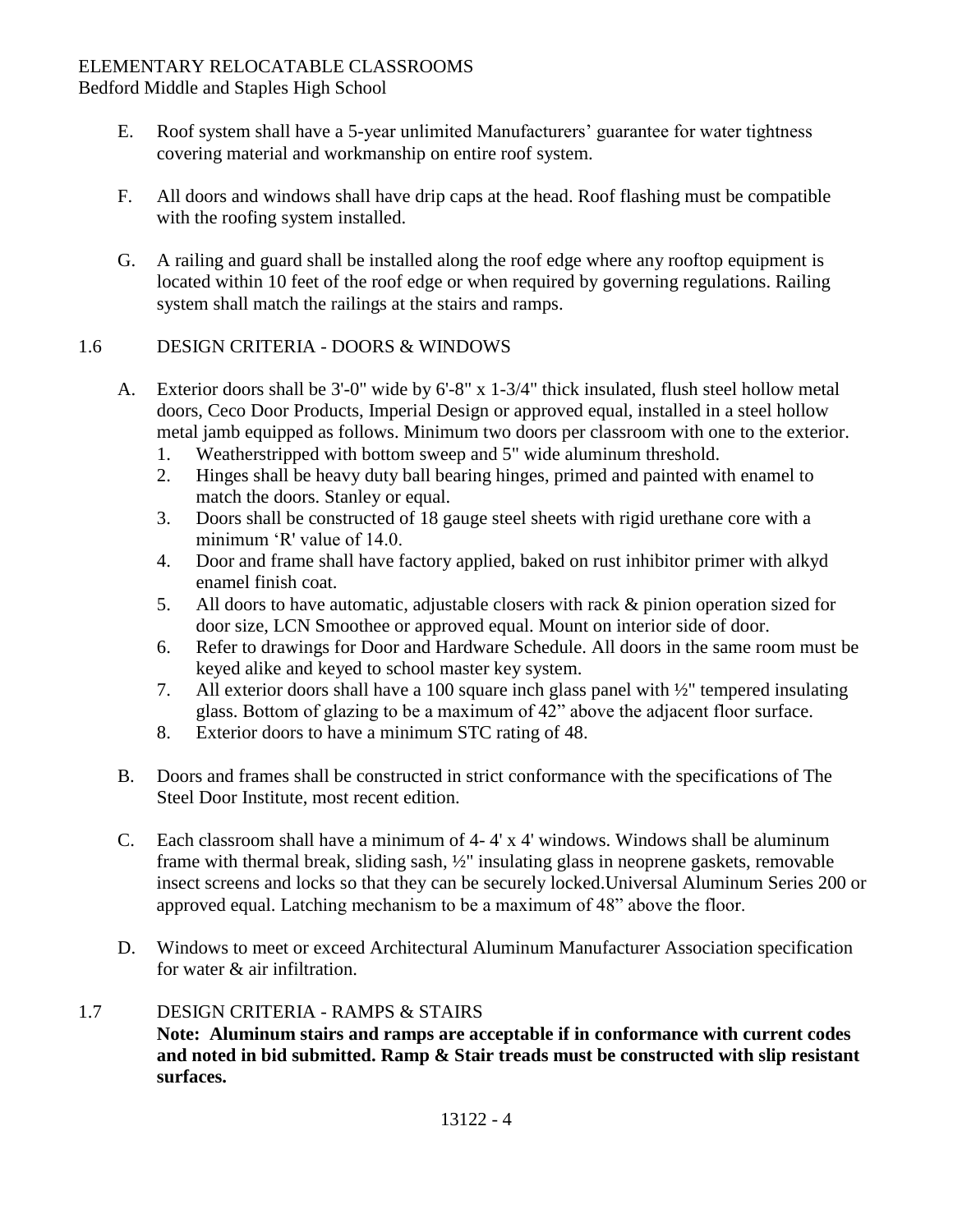### SECONDARY RELOCATABLE CLASSROOMS Westport RFP #19-005 Bedford Middle and Staples High School

- A. The building shall have ramps, decking and stairs in conformance with all accessibility and building regulations. Ramps and stairs shall be constructed with non-arsenate pressure treated framing lumber with 5/4" x 6" Trex decking. Lumber to be treated with water-borne preservatives in accordance with AWPB LP-2 for above ground lumber and AWPB 22 for wood in contact with the ground. Refer to Section 06000 of Specification.
- B. Ramps and stairs shall be constructed to support a live load of 100 pounds per square foot. Ramps and stairs must be adequately anchored to concrete or masonry foundation system with concrete footings at 42" below grade, minimum. If approved by the local Building Official the ramps and exterior stairs may be installed on precast, pyramid shaped, concrete post bases.
- C. Ramp shall not exceed a slope of 1" in 12" with landings at intervals required by the governing regulations. Stairs shall have closed risers, maximum of 7" high with 11" minimum treads.
- D. Stair and ramp platforms shall be installed at the same level as the finished classroom floor with a maximum threshold height of ½".
- E. Stairs and ramps shall have guards and 1-1/4" National Pipe Standards (NPS) diameter schedule 40 hollow metal pipe handrails on each side with extensions, anchoring, and locations to meet all governing regulations.
- F. Refer to Section 06100 for carpentry.

### 1.8 DESIGN CRITERIA - FINISHES & MISCELLANEOUS

- A. Interior surface of walls shall be finished with 5/8" thick type 'X' vinyl clad gypsum board, with flame Class 'A' fire rating. Install over 5/8" gypsum board of sound deadening board as required to meet or exceed ANSI S12.60.2002.
- B. All interior floors shall be covered with Armstrong Excelon 12" x 12" vinyl composition floor tile with 4" high vinyl cove base.
- C. All classrooms must have identifying signs in accordance with all governing regulations, including ADA.
- D. Interior of all classrooms shall be equipped with 4ft high Whiteboard on the front wall and 4ft high self-sealing tack board on each side and rear wall.
- E. Wall mounted coat hooks shall be provided in each classroom. Minimum of 25 per classroom shall be provided. Coat hooks shall have rounded (not protruding) fronts to prevent harm to occupants.
- F. Ceiling shall be 2' x 4' x 5/8" white suspended acoustical ceiling tiles with square edge and white inverted tee suspension system. Mount ceiling at 8'-0" above the finished floor and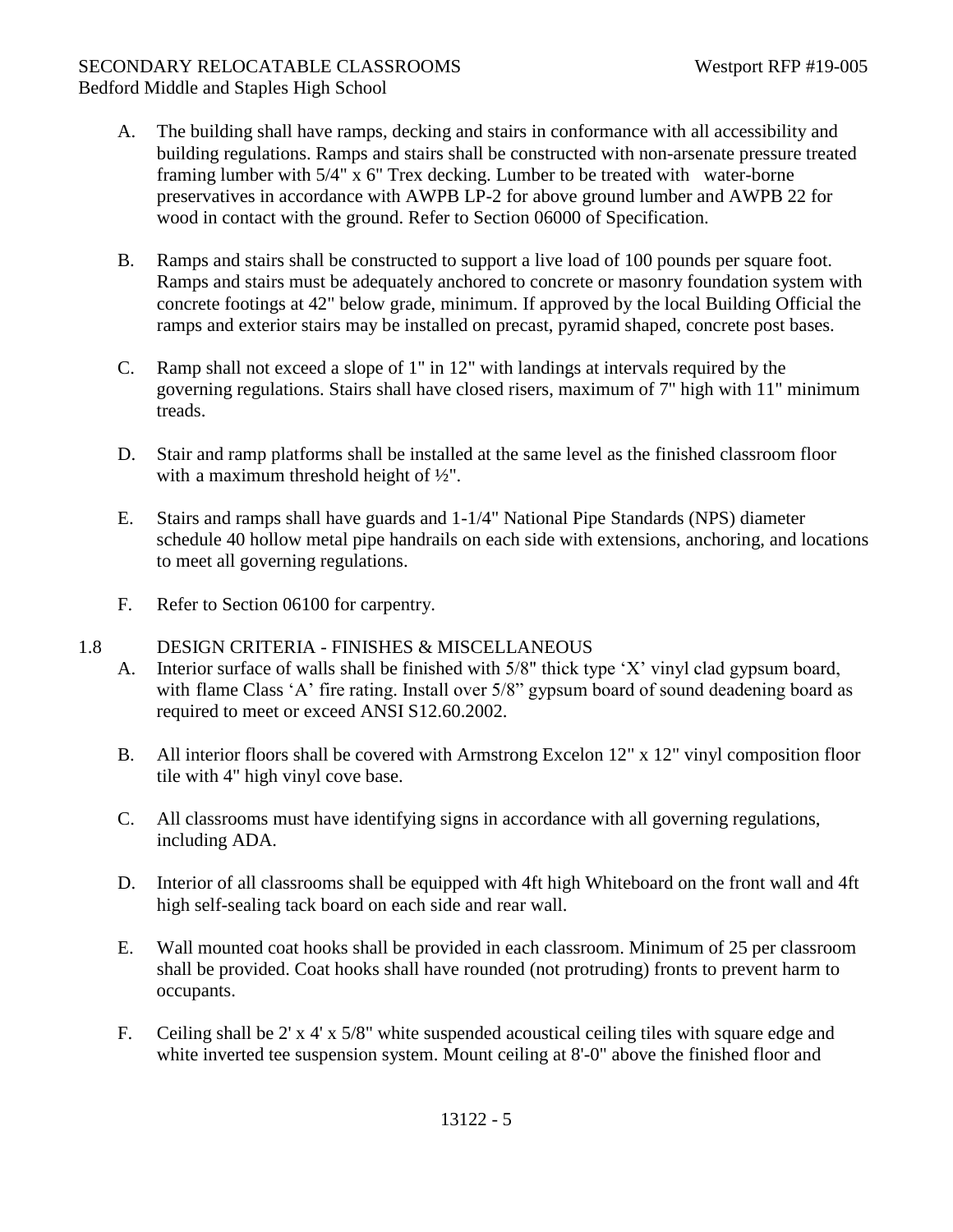#### ELEMENTARY RELOCATABLE CLASSROOMS Bedford Middle and Staples High School

install to meet all applicable codes and regulations, including all seismic requirements. Ceilings to have Class 'A' fire rating and acoustical properties in conformance with ANSI S12.60.2002; acoustical performance criteria.

### 1.9 DESIGN CRITERIA - HEATING, VENTILATING & AIR-CONDITIONING

A. Furnish and install a single package rooftop heat pump unit complete with automatic controls. The equipment shall be shipped completely factory assembled, precharged, piped & wired internally ready for field connections. All components must be U.L. Listed and all wiring must be in compliance with the National Electric Code. The manufacturer shall have parts and services readily available to the Owner.

Alternate HVAC systems will be considered.

- B. Air distribution shall be from the bottom of the unit. Ducts shall be Fiberglass duct or galvanized steel duct with a minimum of 2" thick, 1.5 pound density fiberglass insulation, or equivalent.
- C. Each unit shall be complete with a DX Cooling Coil and supplemental electric heat coil to meet the following criteria:
	- 1. Heat the classroom to maintain 70 $\degree$  F based on an outdoor temperature of 0 $\degree$  F
	- 2. Cool the classroom to maintain  $72^{\circ}$  F based on an outdoor temperature of 95 $^{\circ}$  F, with relative humidity maintained at 50%.
- D. Compressors shall be resiliently mounted, have overload protection, internal pressure relief and compressor crankcase heater. The refrigeration system shall have suction and liquid line service gauge ports, high pressure switch, reversing valve, and full refrigeration charge.
- E. Roof mounting frame shall be flashed into the roof to provide a weatherproof connection.
- F. Supply and return air grilles shall be ceiling mounted in suspended ceiling system.
- G. Heating and Air-Conditioning shall be controlled by one wall mounted thermostat in each classroom. Honeywell or equal.
- H. All work to be in conformance with The International Energy Code (2015 Edition) and ASHRAE Standard 90.1 Energy Efficiency Standards, most recent applicable edition.

### I. **Documentation must be submitted that the HVAC system meets or exceeds the fresh air requirements in the current code.**

### 1.10 DESIGN CRITERIA - ELECTRICAL

A. Contractor shall install 3-phase, 4-wire, MCM copper wire and #2 copper ground in conduit from existing building to main service distribution panel in new modular building. Size cable as required based on the intended load.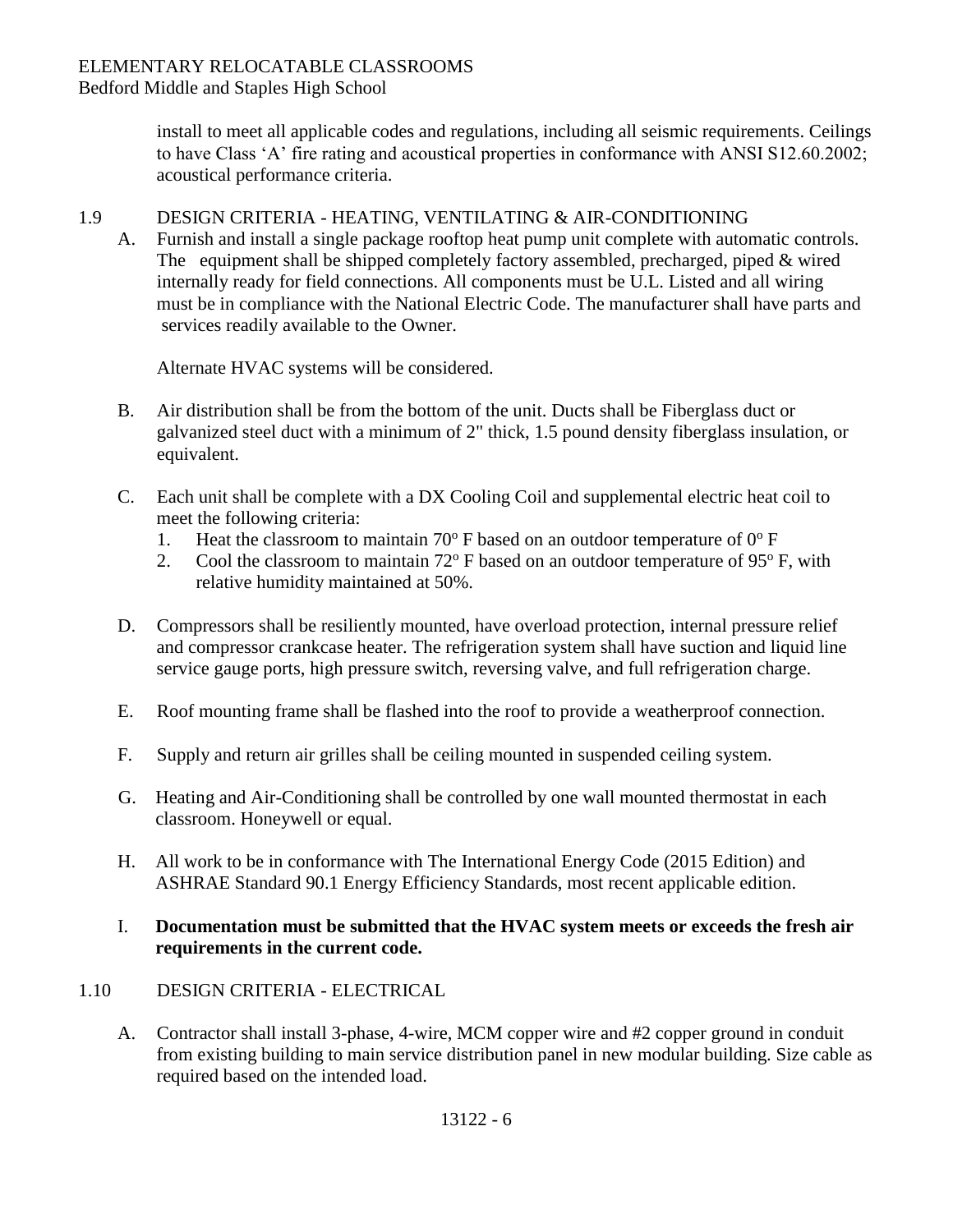### SECONDARY RELOCATABLE CLASSROOMS Westport RFP #19-005 Bedford Middle and Staples High School

- B. All classrooms shall include a complete electrical system with a lockable circuit breaker panel. System shall be sized to properly operate all HVAC equipment, electrical outlets, 5 computers, lighting, etc. (100 amp minimum main breaker). All equipment to be U.L. listed.
- C. Wall receptacles shall be 110/125 volt 3 wire duplex grounding receptacles with a minimum 15 Amp rating with matching metal cover plates. Leviton Specification Grade or Owner approved equal. Install quantity based on building code requirements and as illustrated on the typical floor plan.
- D. Each classroom shall have a tamper proof exterior wall mounted fixture with a 60-watt incandescent bulb and a photocell located adjacent to each exterior door; two per classroom.
- E. Switches shall be Specification Grade motion sensor switches with matching metal cover plate.
- F. Lighting for classroom shall be 2' x 4' lay-in energy saving fluorescent fixtures, with three T8 lamps or LED fixtures. Install fixtures to supply a minimum of 100 footcandles at desk level throughout the classroom.
- G. Emergency lights and illuminated LED exit signs with battery back-up shall be installed in all classrooms. Emergency lights to be installed at exterior of all doors.
- H. Data, public address and telephone systems shall be supplied and installed by a separate contractor retained by the Westport School system. The modular contractor shall install all conduits with pull wire to above the finished ceiling and all empty boxes.
- I. One Edwards ceiling mounted thermal sensing device shall be installed at the center of each classroom. Edwards fire alarm pull station, horn and flashing light shall be provided adjacent to each exterior door. All Edward's equipment shall be wired to and terminated at the unit services entrance. Final connection to the school's fire alarm system by the Owner.
- J. All wire used shall be copper conductor rated for 600 volts minimum.
- K. Provide electric door latch release for card readers at one entry door to each room.
- L. All electrical fixtures and equipment must meet or exceed the International Energy Conservation Code (2015 Edition) requirements.

### 1.11 WORK INCLUDED

- A. Scope of work outlined in 1.1
- B. All Design, Engineering, drawings, specifications, and Construction as required to properly construct and install the Detached Relocatable Classroom Buildings.
- C. The responsibilities of the Contractor shall include but not be limited to the following: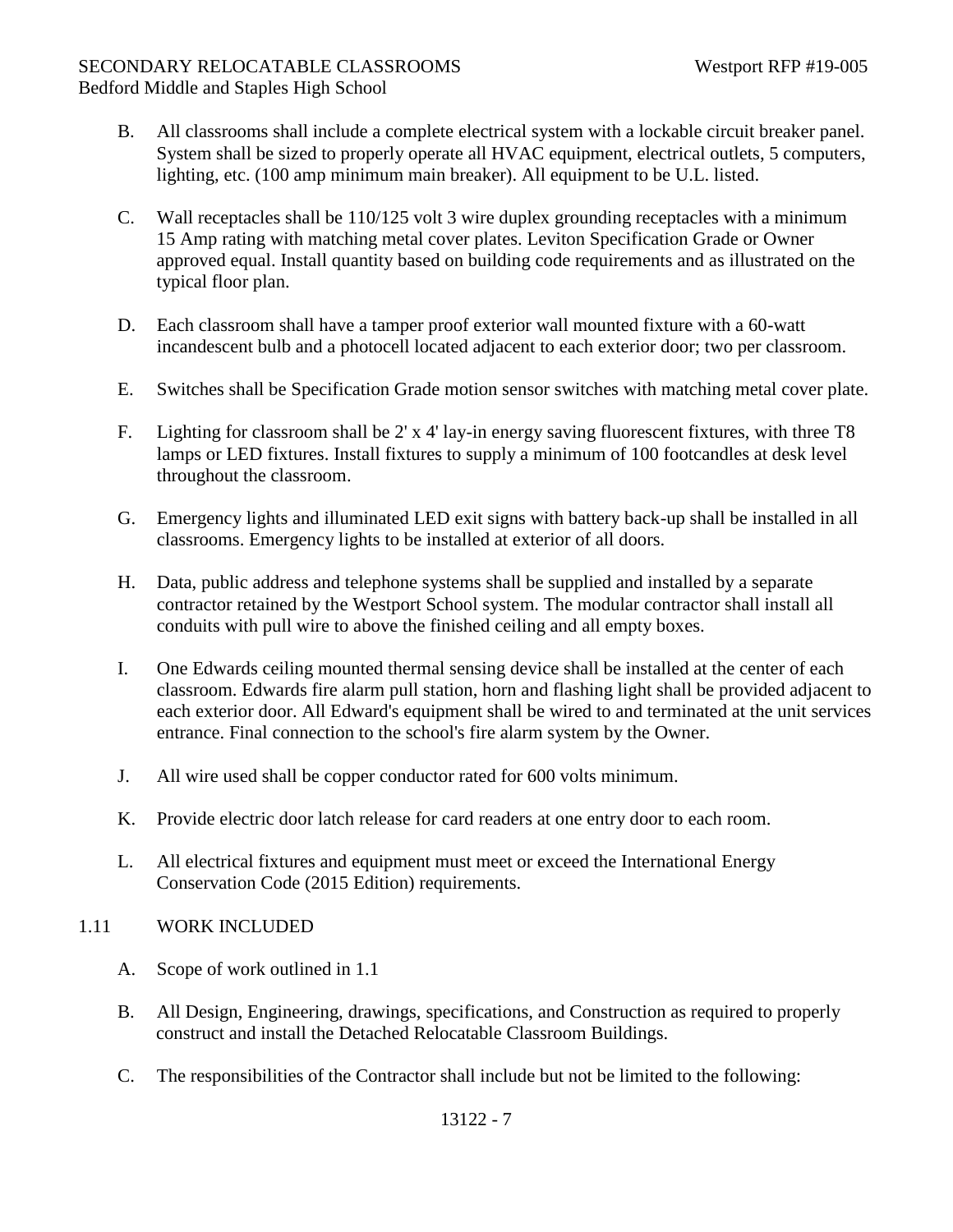# ELEMENTARY RELOCATABLE CLASSROOMS

Bedford Middle and Staples High School

- 1. File construction documents as required and obtain all necessary state and local building permits and approvals. Local P & Z approval and all fiscal approvals will be obtained by the Owner.
- 2. Provide all construction including for exterior stairs and ramps.
- 3. Obtain a Certificate of Occupancy upon completion of construction.
- D. All work shall be completed in strict accordance with the State and Local Codes, Code Enforcement Officials, the Fire Marshall, The Americans with Disabilities Act and all other applicable regulations or authorities.

### 1.12 SUBMITTALS

- A. Prior to proceeding with the work of this specification provide the following for the Owner's review. Submit three copies of all submittals.
	- 1. Samples of each colors & textures available for surface and finish.
	- 2. Manufacturers instructions indicating special surface preparation procedures, or substrate conditions requiring special attention.
	- 3. Sufficient data to demonstrate that all materials meet or exceed the specified requirements.
- B. Upon completion of construction submit operating and maintenance manuals for all equipment and all letters of certification as outlined in 1.15 of this Specification Section.

### 1.13 QUALIFICATIONS

- A. Manufacturer: Company specializing in manufacturing products specified with a minimum of 10 years documented experience.
- B. Contractors: Adequate number of skilled workers that are thoroughly trained and experienced in the necessary crafts and who are completely familiar with the materials and methods required for proper performance of the work specified.
- C. All contractors shall be Licensed and registered as required.

### 1.14 DELIVERY, STORAGE & HANDLING

A. Deliver, store, protect and properly handle all products for prompt delivery and to protect against damage.

### **1.15 CERTIFICATIONS**

The contractor shall submit the following: Letter from a CT Licensed Engineer that the Foundation System is adequate to meet the structural requirements in the current code.